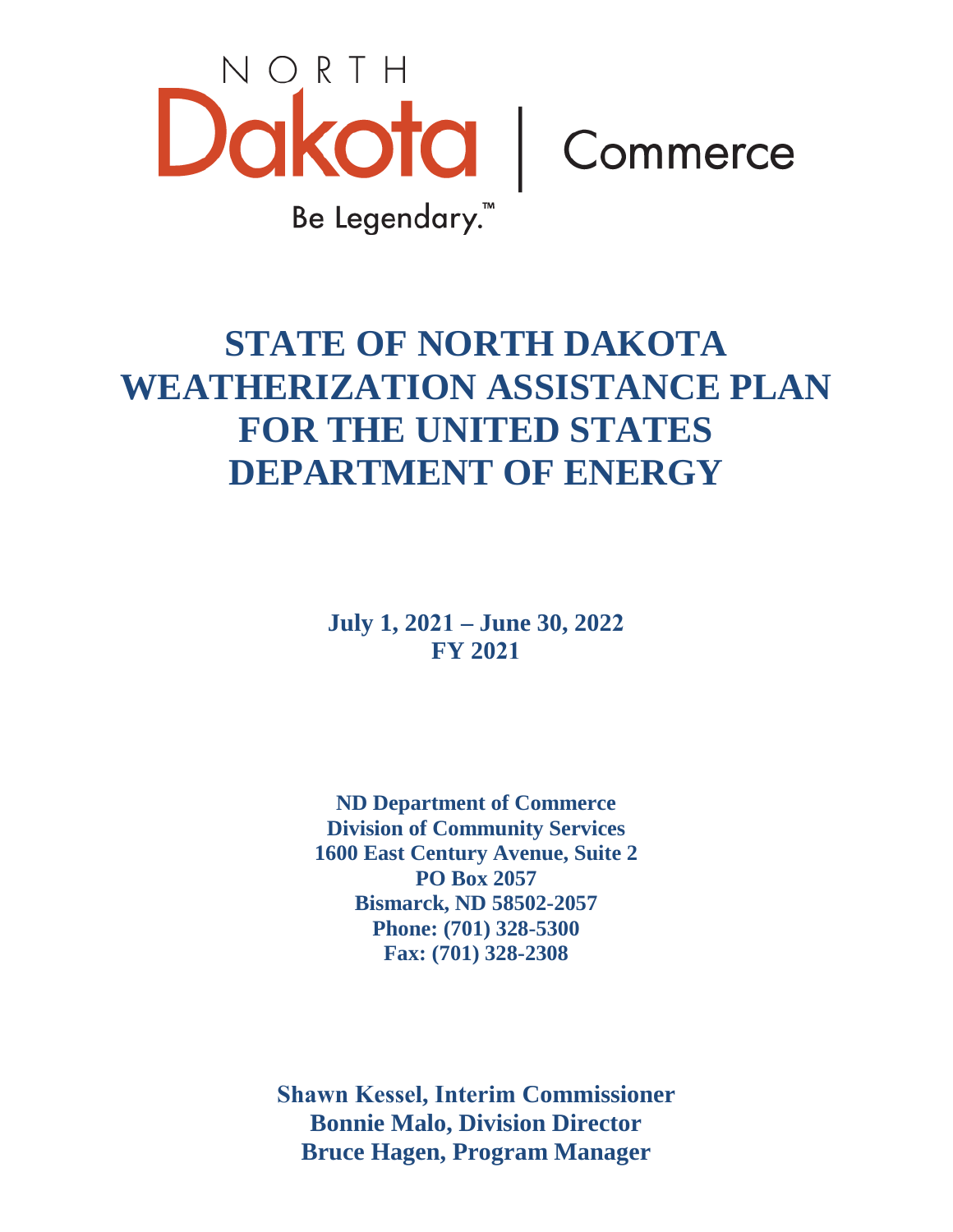Expiration Date: 10/31/2019 OMB Number: 4040-004

| <b>APPLICATION FOR FEDERAL ASSISTANCE SF-424</b>                                                                |                                                                            |                                                               | Version 02 |
|-----------------------------------------------------------------------------------------------------------------|----------------------------------------------------------------------------|---------------------------------------------------------------|------------|
| 1. Type of Submission:<br>Preapplication<br>$\lfloor x \rfloor$<br>Application<br>Changed/Corrected Application | 2. Type of Application:<br>New<br>$\mathsf{x}$<br>Continuation<br>Revision | If Revision, select appropriate letter(s)<br>Other (specify): |            |
| 3. Date Received                                                                                                |                                                                            | 4. Applicant Identifier:                                      |            |
| 5a. Fed Entity Identifier:                                                                                      |                                                                            | 5b. Federal Award Identifier:<br>DE-EE0007940                 |            |
| <b>State Use Only:</b>                                                                                          |                                                                            |                                                               |            |
| 6. Date Received by State:                                                                                      |                                                                            | 7. State Application Identifier:                              |            |
| 8. APPLICANT INFORMATION:                                                                                       |                                                                            |                                                               |            |
| North Dakota Dept of Commerce<br>a. Legal Name:                                                                 |                                                                            |                                                               |            |
| b. Employer/Taxpayer Identification Number (EIN/TIN):<br>450309764                                              |                                                                            | c. Organizational DUNS:<br>802741843                          |            |
| d. Address:                                                                                                     |                                                                            |                                                               |            |
| 1600 East Century Avenue, Suite 2<br>Street 1:<br>Street 2:                                                     |                                                                            |                                                               |            |
| <b>Bismarck</b><br>City:                                                                                        |                                                                            |                                                               |            |
| <b>BURLEIGH County</b><br>County:                                                                               |                                                                            |                                                               |            |
| <b>ND</b><br>State:                                                                                             |                                                                            |                                                               |            |
| Province:                                                                                                       |                                                                            |                                                               |            |
| U.S.A.<br>Country:                                                                                              |                                                                            |                                                               |            |
| 585030000<br>Zip / Postal Code:                                                                                 |                                                                            |                                                               |            |
| e. Organizational Unit:                                                                                         |                                                                            |                                                               |            |
| Department Name:<br>Department of Commerce                                                                      |                                                                            | Division Name:<br>Division of Community Services              |            |
| f. Name and contact information of person to be contacted on matters involving this application:                |                                                                            |                                                               |            |
| Mr<br>Prefix:<br>First Name:<br>Middle Name:<br>Α.<br>Hagen<br>Last Name:                                       | <b>Bruce</b>                                                               |                                                               |            |
| Suffix:                                                                                                         |                                                                            |                                                               |            |
| Title:                                                                                                          |                                                                            |                                                               |            |
| Organizational Affiliation:                                                                                     |                                                                            |                                                               |            |
| 7016654496<br>Telephone Number:                                                                                 |                                                                            | Fax Number:                                                   |            |
| bahagen@nd.gov<br>Email:                                                                                        |                                                                            |                                                               |            |
|                                                                                                                 |                                                                            |                                                               |            |

I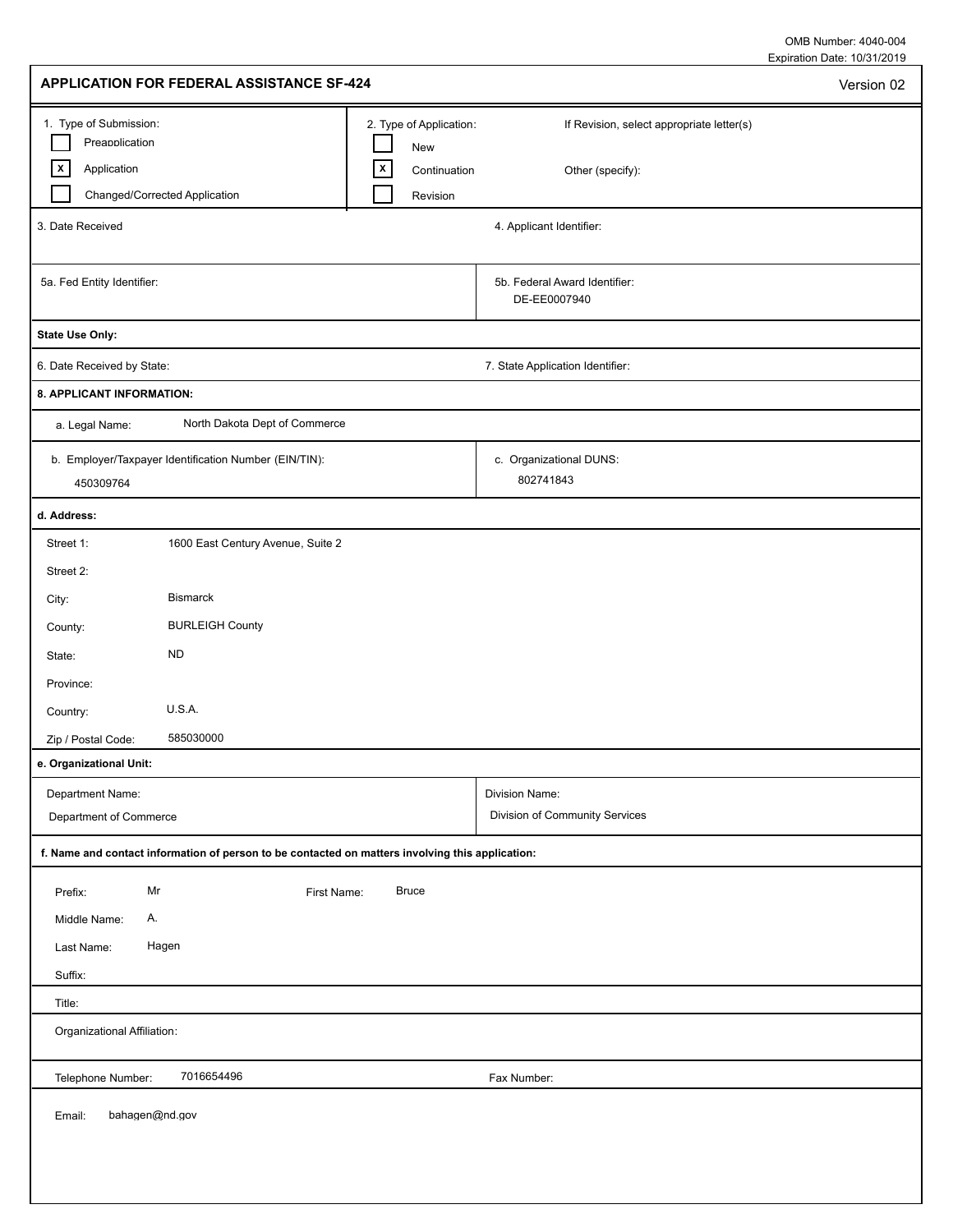Version 02

### **APPLICATION FOR FEDERAL ASSISTANCE SF-424**

#### **9. Type of Applicant:**

A State Government

#### **10. Name of Federal Agency:**

U. S. Department of Energy

#### **11. Catalog of Federal Domestic Assistance Number:**

81.042

CFDA Title:

Weatherization Assistance Program

### **12. Funding Opportunity Number:**

DE-WAP-0002021

Title:

2021 Weatherization Assistance Program

**13. Competition Identification Number:**

Title:

**14. Areas Affected by Project (Cities, Counties, States, etc.):**

North Dakota

**15. Descriptive Title of Applicant's Project:**

North Dakota Low Income Home Weatherization Program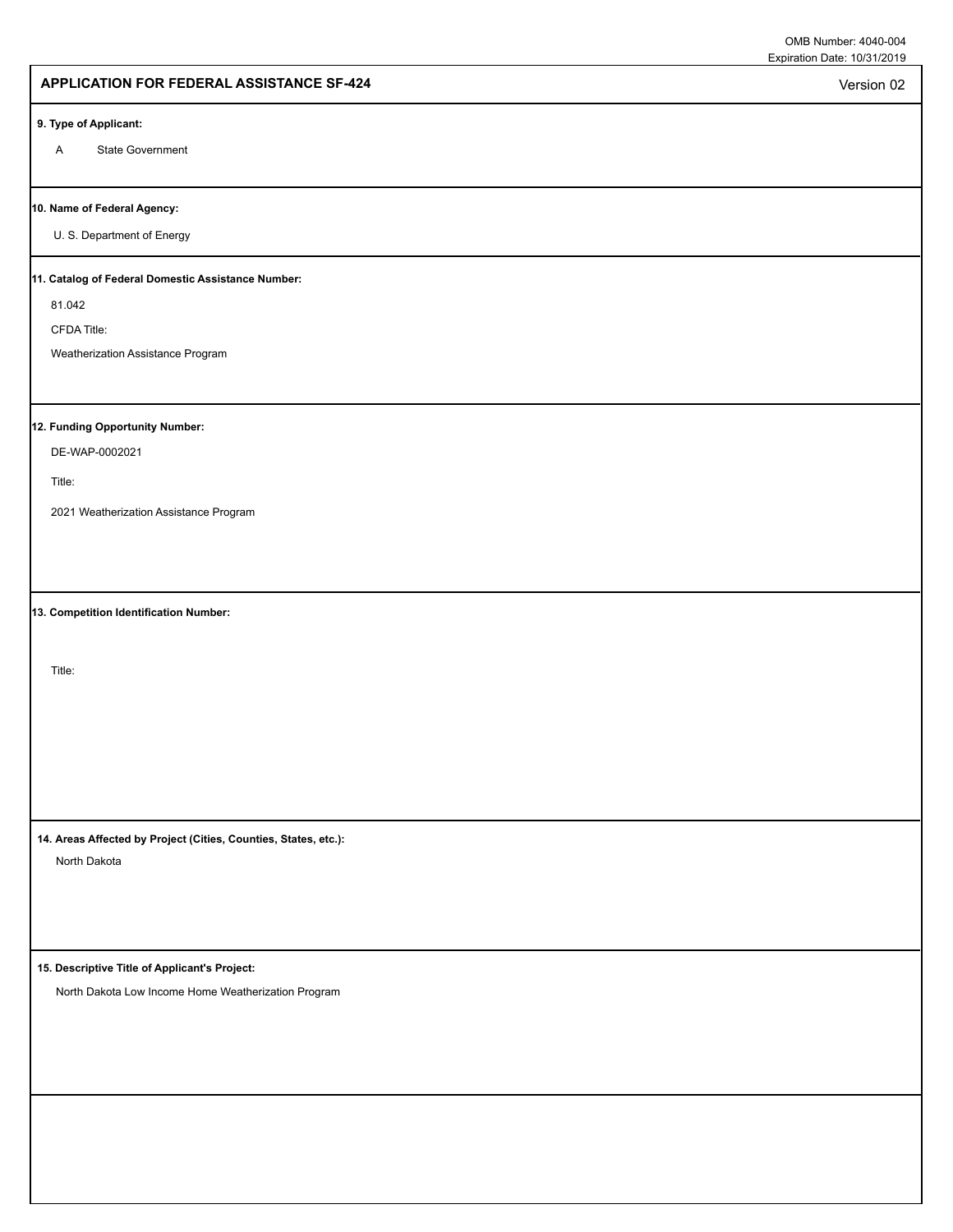| <b>APPLICATION FOR FEDERAL ASSISTANCE SF-424</b>                                                                                                                                                                                                                                                                                                                                                                                                                                                                                               | Version 02                                                              |
|------------------------------------------------------------------------------------------------------------------------------------------------------------------------------------------------------------------------------------------------------------------------------------------------------------------------------------------------------------------------------------------------------------------------------------------------------------------------------------------------------------------------------------------------|-------------------------------------------------------------------------|
| 16. Congressional District Of:                                                                                                                                                                                                                                                                                                                                                                                                                                                                                                                 |                                                                         |
| North Dakota At-Large Congressional District<br>ND-Statewide<br>b. Program/Project:<br>a. Applicant:                                                                                                                                                                                                                                                                                                                                                                                                                                           |                                                                         |
| Attach an additional list of Program/Project Congressional Districts if needed:                                                                                                                                                                                                                                                                                                                                                                                                                                                                |                                                                         |
| 17. Proposed Project:<br>07/01/2021<br>06/30/2022<br>a. Start Date:<br>b. End Date:                                                                                                                                                                                                                                                                                                                                                                                                                                                            |                                                                         |
| 18. Estimated Funding (\$):                                                                                                                                                                                                                                                                                                                                                                                                                                                                                                                    |                                                                         |
| 2,891,278.00<br>a. Federal                                                                                                                                                                                                                                                                                                                                                                                                                                                                                                                     |                                                                         |
| b. Applicant<br>0.00                                                                                                                                                                                                                                                                                                                                                                                                                                                                                                                           |                                                                         |
| 0.00<br>c. State                                                                                                                                                                                                                                                                                                                                                                                                                                                                                                                               |                                                                         |
| 0.00<br>d. Local                                                                                                                                                                                                                                                                                                                                                                                                                                                                                                                               |                                                                         |
| 0.00<br>e. Other                                                                                                                                                                                                                                                                                                                                                                                                                                                                                                                               |                                                                         |
| f. Program Income<br>0.00                                                                                                                                                                                                                                                                                                                                                                                                                                                                                                                      |                                                                         |
| g. TOTAL<br>2,891,278.00                                                                                                                                                                                                                                                                                                                                                                                                                                                                                                                       |                                                                         |
| b. Program is subject to E.O. 12372 but has not been selected by the State for review.<br>c. Program is not covered by E.O. 12372<br>20. Is the applicant Delinquent On Any Federal Debt? (If "Yes", provide explanation)<br>No<br>21. By signing this application, I certify (1) to the statements contained in the list of certifications** and (2) that the<br>statements<br>herein are true, complete and accurate to the best of my knowledge. I also provide the required assurances** and agree<br>to<br><b>I AGREE</b><br>$\mathsf{X}$ |                                                                         |
| ** The list of certifications and assurances, or an internet site where you may obtain this list, is contained in the announcement or                                                                                                                                                                                                                                                                                                                                                                                                          |                                                                         |
| agency                                                                                                                                                                                                                                                                                                                                                                                                                                                                                                                                         |                                                                         |
| <b>Authorized Representative:</b>                                                                                                                                                                                                                                                                                                                                                                                                                                                                                                              |                                                                         |
| Ms<br>Bonnie<br>First Name:<br>Prefix:                                                                                                                                                                                                                                                                                                                                                                                                                                                                                                         |                                                                         |
| Middle Name:                                                                                                                                                                                                                                                                                                                                                                                                                                                                                                                                   |                                                                         |
| Malo<br>Last Name:                                                                                                                                                                                                                                                                                                                                                                                                                                                                                                                             |                                                                         |
| Suffix:                                                                                                                                                                                                                                                                                                                                                                                                                                                                                                                                        |                                                                         |
| Director<br>Title:                                                                                                                                                                                                                                                                                                                                                                                                                                                                                                                             |                                                                         |
| 7013285300<br>Fax Number:<br>Telephone Number:                                                                                                                                                                                                                                                                                                                                                                                                                                                                                                 |                                                                         |
| bmalo@nd.gov<br>Email:<br><b>Signed Electronically</b>                                                                                                                                                                                                                                                                                                                                                                                                                                                                                         |                                                                         |
| Date Signed:<br>Signature of Authorized Representative:<br>Authorized for Local Reproduction                                                                                                                                                                                                                                                                                                                                                                                                                                                   | Standard Form 424 (Revised 10/2005)<br>Prescribed by OMB Circular A-102 |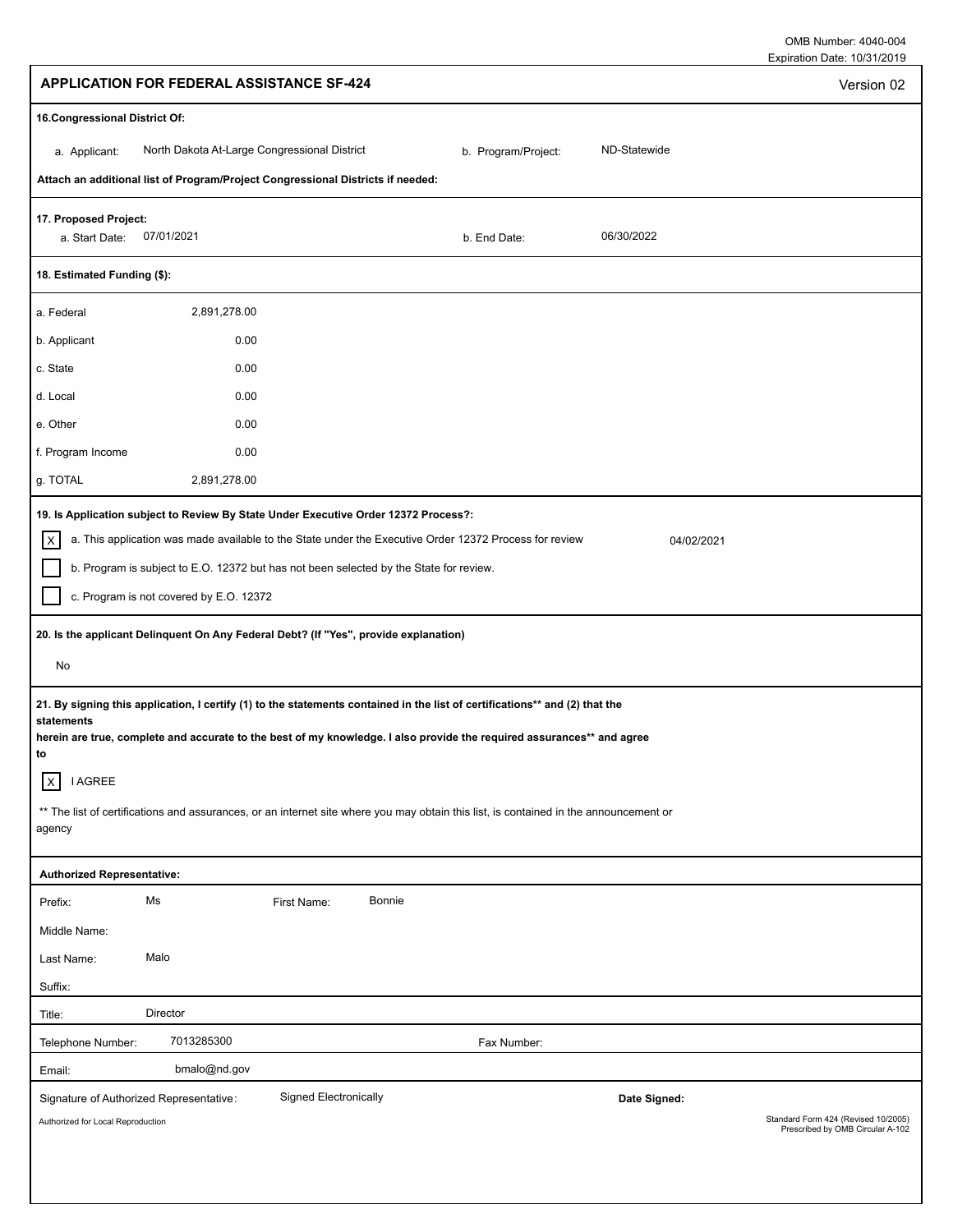## **BUDGET INFORMATION - Non-Construction Programs**

| 1. Program/Project Identification No.<br>EE0007940 |                                                             | 2. Program/Project Title<br>Weatherization Assistance Program |                               |            |
|----------------------------------------------------|-------------------------------------------------------------|---------------------------------------------------------------|-------------------------------|------------|
| 3. Name and Address                                | North Dakota Dept of Commerce                               |                                                               | 4. Program/Project Start Date | 07/01/2021 |
|                                                    | 1600 East Century Avenue, Suite 2<br>Bismarck, ND 585030000 |                                                               | 5. Completion Date            | 06/30/2022 |

|                                |                               |                | <b>SECTION A - BUDGET SUMMARY</b>  |                |                       |                |
|--------------------------------|-------------------------------|----------------|------------------------------------|----------------|-----------------------|----------------|
| Grant Program                  |                               |                | <b>Estimated Unobligated Funds</b> |                | New or Revised Budget |                |
| Function or<br>Activity<br>(a) | Federal<br>Catalog No.<br>(b) | Federal<br>(c) | Non-Federal<br>(d)                 | Federal<br>(e) | Non-Federal<br>(f)    | Total<br>(g)   |
| 1. Federal                     | 81.042                        | \$0.00         |                                    | \$2,891,278.00 |                       | \$2,891,278.00 |
| 2.                             |                               |                |                                    |                |                       |                |
| 3.                             |                               |                |                                    |                |                       |                |
| 4.                             |                               |                |                                    |                |                       |                |
| 5. TOTAL                       |                               | \$0.00         | \$0.00                             | \$2,891,278.00 | \$0.00                | \$2,891,278.00 |

| <b>SECTION B - BUDGET CATEGORIES</b> |                                                           |                                                   |                               |                         |                |  |
|--------------------------------------|-----------------------------------------------------------|---------------------------------------------------|-------------------------------|-------------------------|----------------|--|
| 6. Object Class Categories           |                                                           | Grant Program, Function or Activity               |                               |                         |                |  |
|                                      | <b>GRANTEE</b><br>(1)<br><b>ADMINISTRA</b><br><b>TION</b> | <b>SUBGRANTE</b><br>(2)<br>E<br><b>ADMINISTRA</b> | <b>GRANTEE</b><br>(3)<br>T&TA | (4) SUBGRANTE<br>E T&TA | (5)            |  |
| a. Personnel                         | \$19,590.00                                               | \$0.00                                            | \$39,187.00                   | \$ 0.00                 | \$58,777.00    |  |
| b. Fringe Benefits                   | \$5,646.00                                                | \$0.00                                            | \$11,293.00                   | \$ 0.00                 | \$16,939.00    |  |
| c. Travel                            | \$1,377.00                                                | \$0.00                                            | \$32,687.00                   | \$ 0.00                 | \$34,064.00    |  |
| d. Equipment                         | \$ 0.00                                                   | \$ 0.00                                           | \$ 0.00                       | \$ 0.00                 | \$0.00         |  |
| e. Supplies                          | \$0.00                                                    | \$0.00                                            | \$0.00                        | \$ 0.00                 | \$0.00         |  |
| f. Contract                          | \$17,553.00                                               | \$284,094.00                                      | \$38,887.00                   | \$349,222.00            | \$2,702,086.00 |  |
| g. Construction                      | \$0.00                                                    | \$0.00                                            | \$0.00                        | \$ 0.00                 | \$0.00         |  |
| h. Other Direct Costs                | \$15,821.00                                               | \$0.00                                            | \$30,482.00                   | \$0.00                  | \$46,303.00    |  |
| i. Total Direct Charges              | \$59,987.00                                               | \$284,094.00                                      | \$152,536.00                  | \$349,222.00            | \$2,858,169.00 |  |
| j. Indirect Costs                    | \$11,036.00                                               | \$ 0.00                                           | \$22,073.00                   | \$ 0.00                 | \$33,109.00    |  |
| k. Totals                            | \$71,023.00                                               | \$284,094.00                                      | \$174,609.00                  | \$349,222.00            | \$2,891,278.00 |  |
| 7. Program Income                    | \$ 0.00                                                   | \$0.00                                            | \$0.00                        | \$ 0.00                 | \$0.00         |  |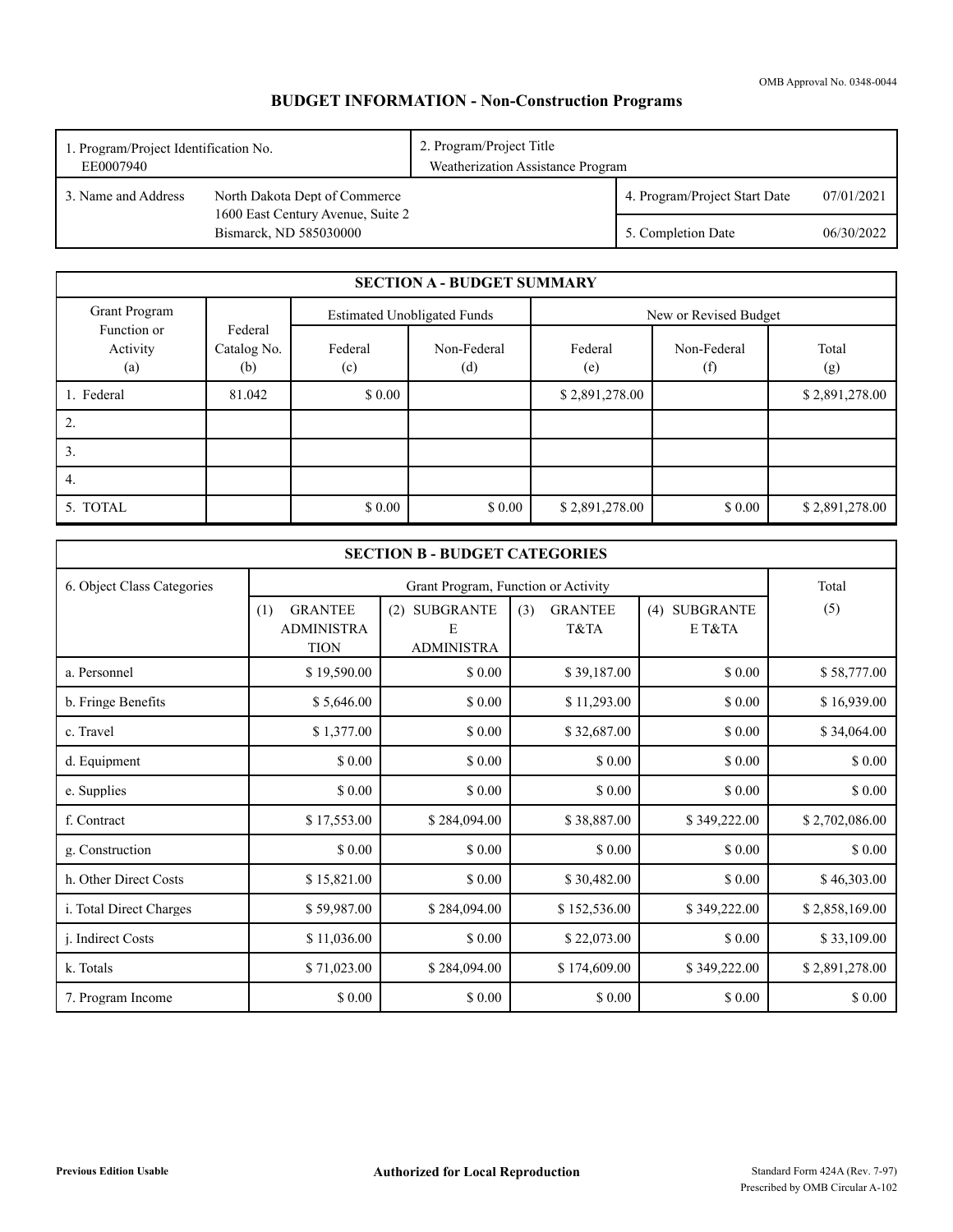## **BUDGET INFORMATION - Non-Construction Programs**

| 1. Program/Project Identification No.<br>EE0007940 |                                                             | 2. Program/Project Title<br>Weatherization Assistance Program |                               |            |
|----------------------------------------------------|-------------------------------------------------------------|---------------------------------------------------------------|-------------------------------|------------|
| 3. Name and Address                                | North Dakota Dept of Commerce                               |                                                               | 4. Program/Project Start Date | 07/01/2021 |
|                                                    | 1600 East Century Avenue, Suite 2<br>Bismarck, ND 585030000 |                                                               | 5. Completion Date            | 06/30/2022 |

|                                |                               |                                    | <b>SECTION A - BUDGET SUMMARY</b> |                       |                    |                |
|--------------------------------|-------------------------------|------------------------------------|-----------------------------------|-----------------------|--------------------|----------------|
| Grant Program                  |                               | <b>Estimated Unobligated Funds</b> |                                   | New or Revised Budget |                    |                |
| Function or<br>Activity<br>(a) | Federal<br>Catalog No.<br>(b) | Federal<br>(c)                     | Non-Federal<br>(d)                | Federal<br>(e)        | Non-Federal<br>(f) | Total<br>(g)   |
|                                |                               |                                    |                                   |                       |                    |                |
| Ζ.                             |                               |                                    |                                   |                       |                    |                |
| 3.                             |                               |                                    |                                   |                       |                    |                |
| 4.                             |                               |                                    |                                   |                       |                    |                |
| 5. TOTAL                       |                               | \$0.00                             | \$0.00                            | \$2,891,278.00        | \$0.00             | \$2,891,278.00 |

|                            |                                     | <b>SECTION B - BUDGET CATEGORIES</b>         |     |     |                |
|----------------------------|-------------------------------------|----------------------------------------------|-----|-----|----------------|
| 6. Object Class Categories |                                     | Grant Program, Function or Activity<br>Total |     |     |                |
|                            | PROGRAM<br>(1)<br><b>OPERATIONS</b> | (2) HEALTH AND<br><b>SAFETY</b>              | (3) | (4) | (5)            |
| a. Personnel               | \$0.00                              | \$0.00                                       |     |     | \$58,777.00    |
| b. Fringe Benefits         | \$0.00                              | \$0.00                                       |     |     | \$16,939.00    |
| c. Travel                  | \$0.00                              | \$0.00                                       |     |     | \$34,064.00    |
| d. Equipment               | \$ 0.00                             | \$0.00                                       |     |     | \$0.00         |
| e. Supplies                | \$ 0.00                             | \$0.00                                       |     |     | \$0.00         |
| f. Contract                | \$1,772,719.00                      | \$239,611.00                                 |     |     | \$2,702,086.00 |
| g. Construction            | \$0.00                              | \$0.00                                       |     |     | \$0.00         |
| h. Other Direct Costs      | \$ 0.00                             | \$0.00                                       |     |     | \$46,303.00    |
| i. Total Direct Charges    | \$1,772,719.00                      | \$239,611.00                                 |     |     | \$2,858,169.00 |
| j. Indirect Costs          | \$0.00                              | \$0.00                                       |     |     | \$33,109.00    |
| k. Totals                  | \$1,772,719.00                      | \$239,611.00                                 |     |     | \$2,891,278.00 |
| 7. Program Income          | \$0.00                              | \$0.00                                       |     |     | \$0.00         |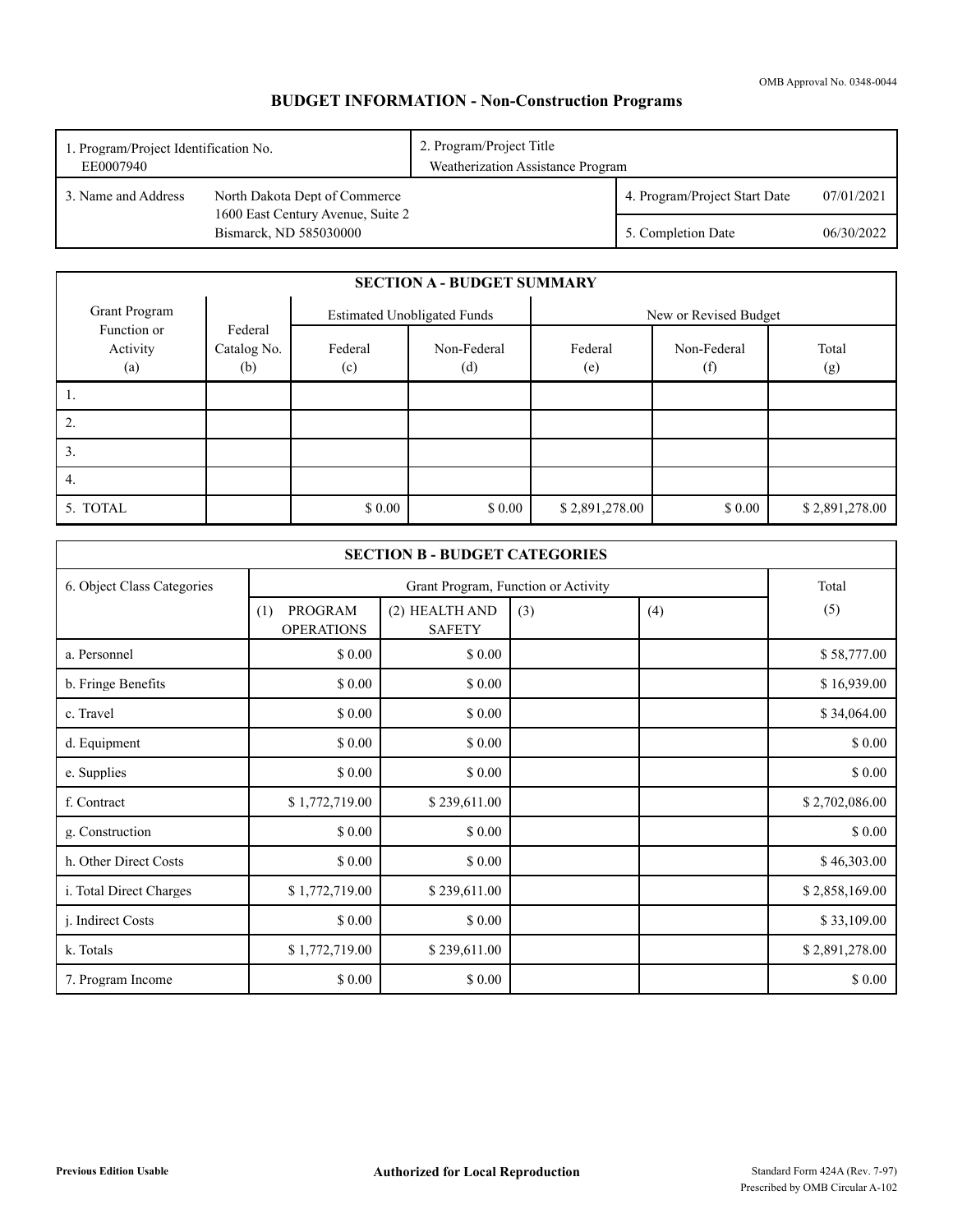### **U.S. Department of Energy BUDGET INFORMATION REMARKS**

### **(Grant Number: EE0007940)**

### **Remarks**

See the attachments Program Breakdown 2020 - Bruce and Program Breakdown 2020 - Rory to see the percentages of time our spent on administering the different programs we run.

The indirect calculated rate for the upcoming year is 85.84% of direct salaries. Realizing this would be too much of a burden for the DCS programs, DCS has decided to use a rate of 56.33% (reducing the rate by eliminating the Roll Forward percentage of 29.51% from the rate).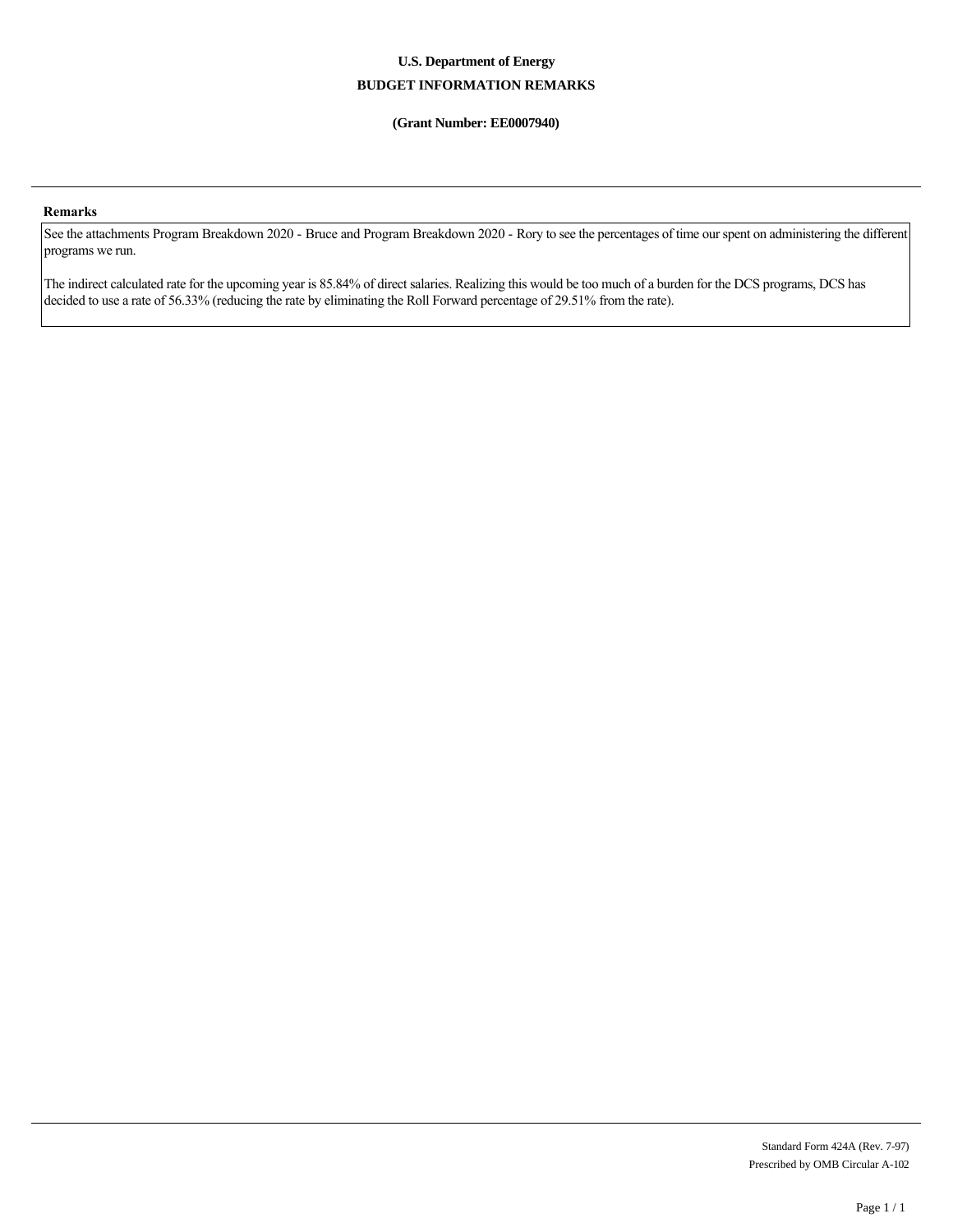

### **BUDGET JUSTIFICATION FOR FORMULA GRANTS**

| Applicant: North Dakota Dept of Commerce |
|------------------------------------------|
| Award number: EE0007940                  |

Budget period: 07/01/2021 - 06/30/2022

### **1. PERSONNEL** - Prime Applicant only (all other participant costs are listed in 6 below and form SF-242A, Section B. Line 6.f. Contracts and Sub-Grants).

Positions to be supported under the proposed award and brief description of the duties of professionals:

| <b>Position</b> | <b>Description of Duties of Professionals</b>                        |
|-----------------|----------------------------------------------------------------------|
| Program Manager | Weatherization Program Administration. Manages the weatherization    |
|                 | program, completes the budgets and reports to DOE and the state.     |
|                 | Helps monitor, train, and inspect the agencies. Oversees the online  |
|                 | reporting and auditing software. Also manages several other programs |
|                 | which pay for time not spent on DOE WAP.                             |
| Prog. Admin     | Monitors and trains the agencies and oversees multi-family audits.   |
|                 | Also in charge of the ND State Weatherization Technical Committee.   |
|                 | Also works in other programs which pay for time not spent on DOE     |
|                 | WAP.                                                                 |

### Direct Personnel Compensation:

| <b>Position</b> | Salary/Rate | Time             | <b>Direct Pay</b> |
|-----------------|-------------|------------------|-------------------|
| Program Manager | \$74,808.00 | 52.0000 % FT     | \$38,900.16       |
| Prog. Admin     | \$66,255.00 | 30,0000 % FT     | \$19,876.50       |
|                 |             | Direct Pay Total | \$58,776.66       |

### **2. FRINGE BENEFITS**

- a. Are the fringe cost rates approved by a Federal Agency? If so, identify the agency and date of latest rate agreement or audit below, and attach a copy of the rate agreement to the application.
- b. If a. above does not apply, please use this box (or an attachment) to further explain how your total fringe benefits costs were calculated. Your calculations should identify all rates used, along with the base they were applied to (and how the base was derived), and a total for each (along with grand total). If there is an established computation methodology approved for state-wide use, please provide a copy. Also, please fill out the table below with the Fringe Benefits Calculations.

The Fringe Benefit rate was calculated by taking the figures paid through our most recent grants. There have been no changes in the past year because of no employee raises or added benefits.

The Fringe Benefits rate of 28.82% includes the following:

Health Insurance - 14.6%

Social Security - 5.4%

State Retirement - 8.7%

Employee Assistance Plan, Basic Life Insurance, Section 125 Admin Fee - .12%

### Fringe Benefits Calculations

| <b>Position</b> | <b>Direct Pay</b> | Rate                  | <b>Benefits</b> |
|-----------------|-------------------|-----------------------|-----------------|
| Program Manager | \$38,900.16       | 28.8189 %             | \$11,210.60     |
| Prog. Admin     | \$19,876.50       | 28.8195 %             | \$5,728.31      |
|                 |                   | Fringe Benefits Total | \$16,938.91     |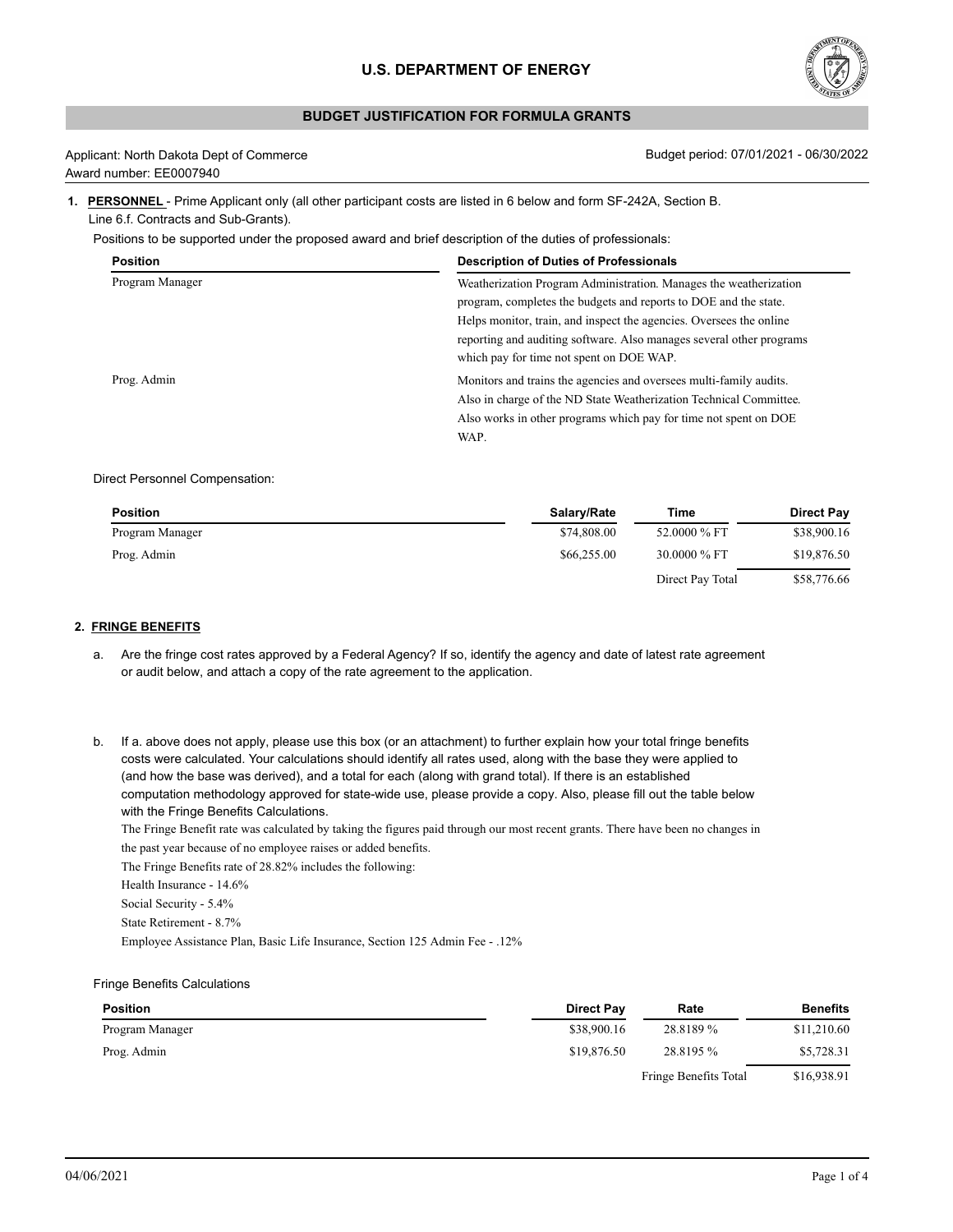### **3. TRAVEL**

Please provide the purpose of travel, such as professional conference(s), DOE sponsored meeting(s), project a. Please provide the purpose of travel, such as professional conference(s<br>management meeting, etc. If there is any foreign travel, please identify.

|                                                | <b>Number</b>  | <b>Cost Per</b>     |             |
|------------------------------------------------|----------------|---------------------|-------------|
| <b>Purpose of Trip</b>                         | of Trips       | Trip                | Total       |
| NASCSP in person conference - 2022             | 2              | \$2,400.00          | \$4,800.00  |
| NASCSP virtual conference - 2021               | $\overline{4}$ | \$375.00            | \$1,500.00  |
| Energy OutWest Board Meeting and Peer Exchange | 2              | \$1,590.00          | \$3,180.00  |
| <b>Monitoring Visits</b>                       | 8              | \$650.00            | \$5,200.00  |
| Home Performance Conference                    | $\overline{2}$ | \$5,100.00          | \$10,200.00 |
| Weatherization Coordinators Meetings           | $\overline{2}$ | \$652.00            | \$1,304.00  |
| <b>State Energy Auditor Training</b>           | $\overline{2}$ | \$650.00            | \$1,300.00  |
| Agency Specific Training-On Site               | 8              | \$650.00            | \$5,200.00  |
| State Technical Committee meetings             | $\overline{c}$ | \$690.00            | \$1,380.00  |
|                                                |                | <b>Travel Total</b> | \$34,064.00 |

Please provide the basis for estimating the costs, such as past trips, current quotations, Federal Travel b. Regulations, etc. All listed travel must be necessary for the performance of the award objectives.

All estimated trip costs are based on past trips of a similar nature using State and Federal government rates. These training and trips will take place in the 2021 grant year.

**4. EQUIPMENT** - Equipment is generally defined as an item with an acquisition cost greater than \$5,000 and a useful life expectancy of more than one year.

a. List all proposed equipment below and briefly justify its need as it applies to the objectives of the award. **Equipment Unit Cost Number Total Cost Justification of Need**

b. Please provide a basis of cost such as vendor quotes, catalog prices, prior invoices, etc. and justify need. If the Equipment is being proposed as Cost Share and was previously acquired, please provide the source and value of its contribution to the project and logical support for the estimated value shown. If it is new equipment which will retain a useful life upon completion of the project, provide logical support for the estimated value shown. Also, please indicate whether the Equipment is being used for other projects or is 100% dedicated to the DOE project.

We are not budgeting equipment under this award.

**5. SUPPLIES** - Supplies are generally defined as an item with an acquisition cost of \$5,000 or less and a useful life expectancy of less than one year. Supplies are generally consumed during the project performance.

List all proposed supplies below, the estimated cost, and briefly justify the need for the supplies as they apply to the objectives of the award. Note that all direct costs, including Supply items, may not be duplicative of supply a. List all proposed supplies below, the estimated cost, and briefly justify the need for the supplies as they<br>the objectives of the award. Note that all direct costs, including Supply items, may not be duplicative of<br>cost

| Cana<br>.<br>$1 - \alpha$ | COS.<br>. | Need<br>пезион |
|---------------------------|-----------|----------------|
|                           |           |                |

Please provide a basis of cost for each item listed above and justify need. Examples include vendor quotes, prior b. purchases of similar or like items, published price list, etc.

We are not budgeting supplies under this award.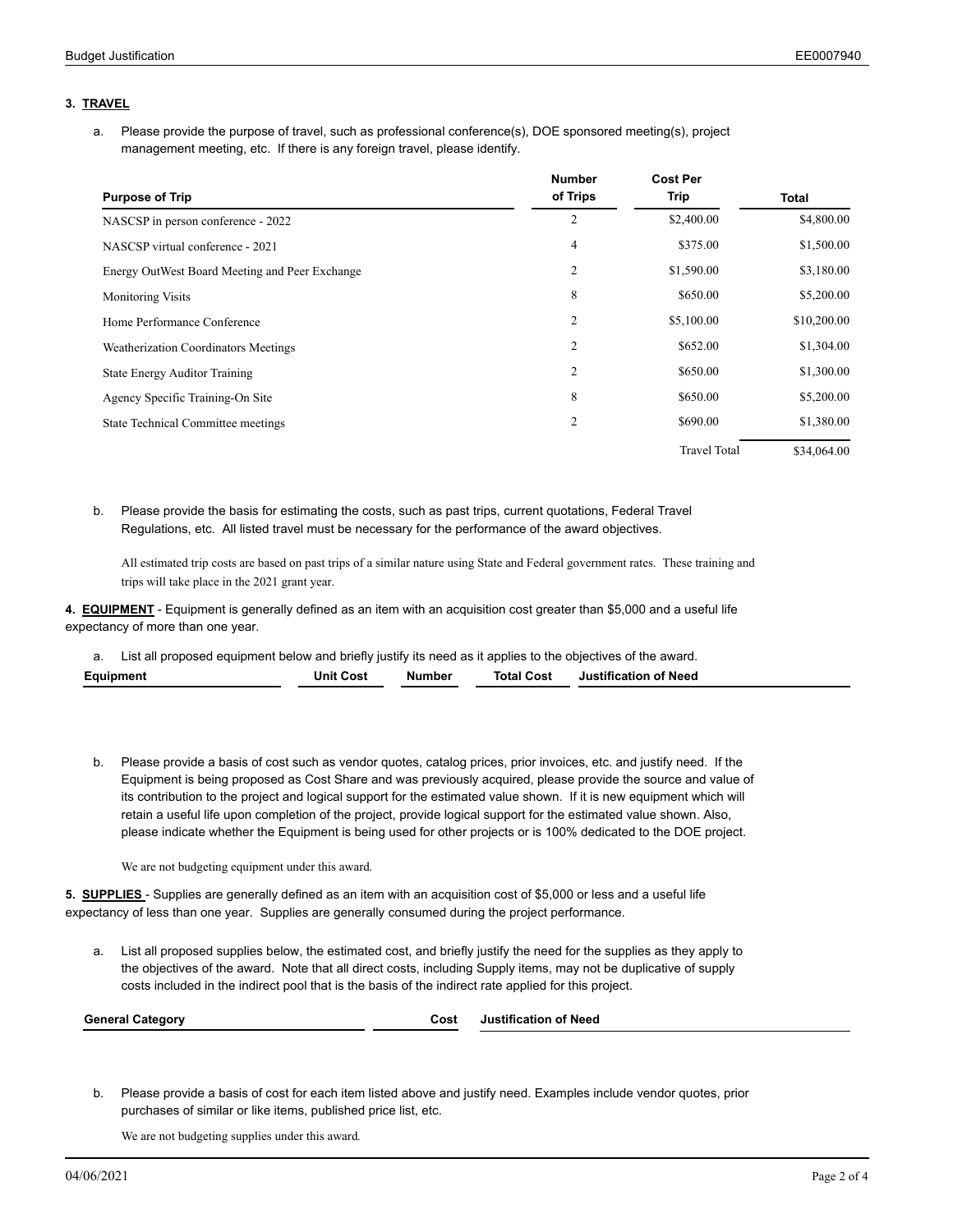**6. CONTRACTS AND SUBGRANTS** - Provide the following information for New proposed subrecipients and subcontractors. For ongoing subcontractors and subrecipients, this information does not have to be restated here, if it is provided elsewhere in the application; under Name of Proposed Sub, indicate purpose of work and where additional information can be found (i.e weatherization subgrants, Annual File section IV.1).

| <b>Name of Proposed Sub</b>           | <b>Total Cost</b> | <b>Basis of Cost*</b>                                                                                                   |
|---------------------------------------|-------------------|-------------------------------------------------------------------------------------------------------------------------|
| <b>EERC WxPro Update</b>              | \$6,505.00        | Add new reports for window/lead, deferrals, inputs                                                                      |
| 7 Weatherization Subgrantees          | \$2,645,646.00    | Agency T & TA, Admin, Audit, H&S, Insurance,<br>Program Operations                                                      |
| <b>Technical Committee Activities</b> | \$20,000.00       | Amount charged to DOE for Technical Committee<br>costs and State Conference Costs through CAPND                         |
| Standards and Field Guide Update      | \$7,500.00        | Contracting out work on the new standards and<br>field guide updates, variance forms, software forms,<br>audit approval |
| <b>KAT Communications</b>             | \$10,000.00       | The video we produced last year will be played in<br>Tribal Health offices across the state                             |
| North Dakota State University         | \$12,435.00       | Study on Pre and Post Energy usage                                                                                      |
| Contracts and Subgrants Total         | \$2,702,086.00    |                                                                                                                         |

\*For example, Competitive, Historical, Quote, Catalog

**7. OTHER DIRECT COSTS** - Other direct costs are direct cost items required for the project which do not fit clearly into other categories. These direct costs may not be duplicative of costs included in the indirect pool that is the basis of the indirect rate applied for this project. Examples are: conference fees, subscription costs, printing costs, etc.

a. Please provide a General Description, Cost and Justification of Need.

| <b>General Description</b>                           | Cost        | <b>Justification of Need</b>                                                                                                                  |
|------------------------------------------------------|-------------|-----------------------------------------------------------------------------------------------------------------------------------------------|
| Professional Development                             | \$500.00    | Continued OMB rules training.                                                                                                                 |
| Software                                             | \$25,473.00 | Updates and Maintenance to WxPro Reporting and Audit<br>software. Adding deferral reports and changing database to<br>enhance search methods. |
| Office Rent                                          | \$2,930.00  | <b>Actual Cost</b>                                                                                                                            |
| Printing, Postage, Phone, Advertising, Subscriptions | \$9,200.00  | Historical Costs, Health and Safety Brochures for Client Ed                                                                                   |
| Data Processing                                      | \$8,200.00  | Storage of data on server. Cost of Filenet database for<br>document storage.                                                                  |
| Other Direct Costs Total                             | \$46,303.00 |                                                                                                                                               |

Please provide a basis of cost for each item listed above. Examples include vendor quotes, prior purchases of b. similar or like items, published price list, etc.

Office Rent is based on actual costs

Printing, Postage, Phone, Advertising, Subscriptions are based on historical costs.Added Health and Safety brochures for client ed.

Software includes updates and maintenance to the WxPro software, adding new features to keep up with new DOE rules, and additional reporting to track deferrals and add enhanced search function to database.

Data Processing is contract cost of storage on the server. We are also using a document storage system called Filenet..We are now outsourcing our IT costs which has caused a rate increase.

Costs included in Other Direct Costs are not being charged to Indirect Costs or any other budget category and all costs proposed are only being used to support the Weatherization Assistance Program and are properly segregated from other federal and/or non-federal projects.

### **8. INDIRECT COSTS**

a. Are the indirect cost rates approved by a Federal agency? If so, identify the agency and date of latest rate agreement or audit and provide a copy of the rate agreement.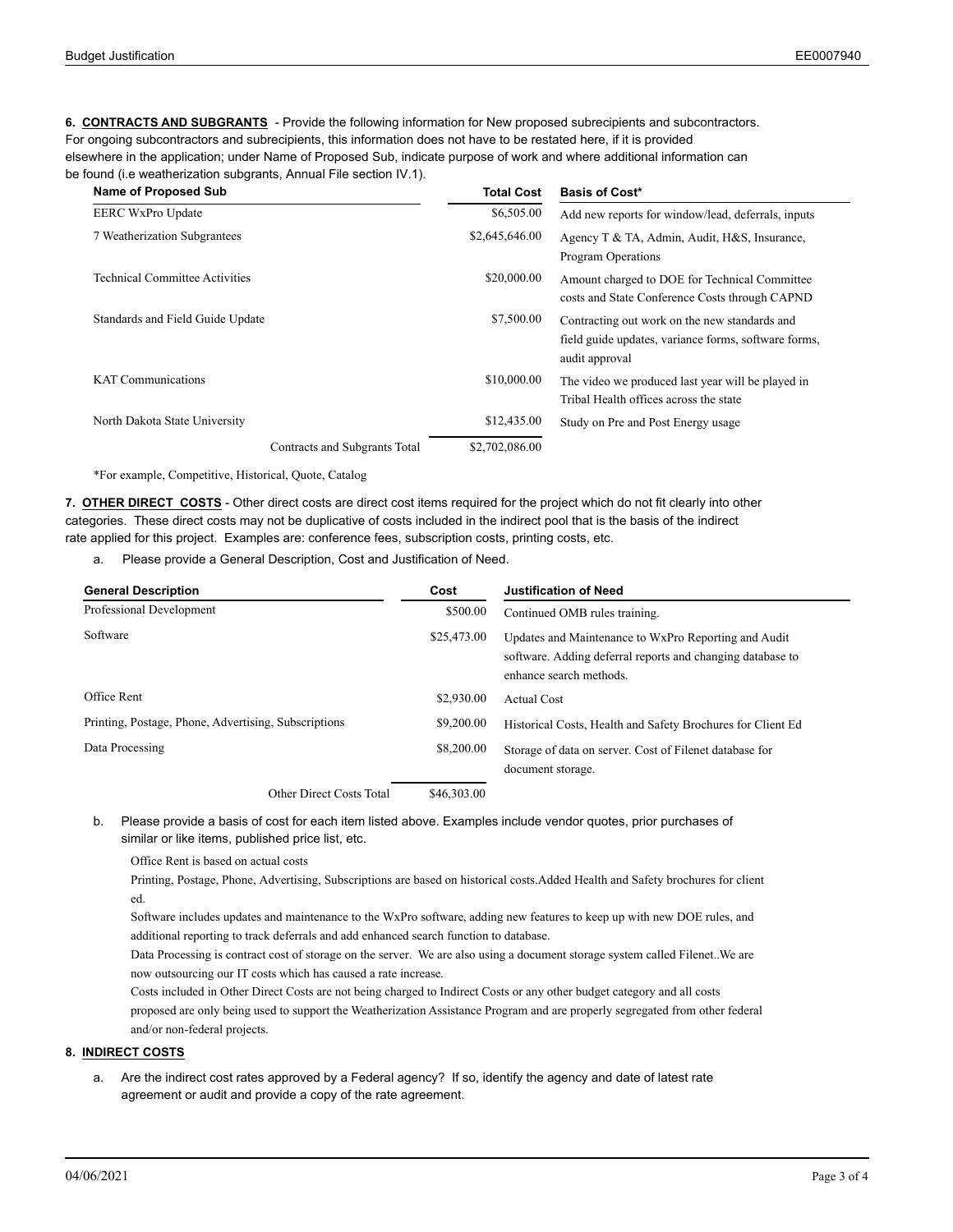b. If the above does not apply, indicate the basis for computation of rates, including the types of benefits to be provided, the rate(s) used, and the cost base for each rate. You may provide the information below or provide the calculations separately.

See Indirect Rate Cost Proposal attached

The name and phone number of the individual responsible for negotiating the State's indirect cost rates.

| Name: Bonnie Malo            | Phone Number:       | 7013285300           |                       |
|------------------------------|---------------------|----------------------|-----------------------|
| Indirect costs calculations: |                     |                      |                       |
| Indirect Cost Account        | <b>Direct Total</b> | <b>Indirect Rate</b> | <b>Total Indirect</b> |
| Personnel                    | \$58,777.00         | 56.3300 %            | \$33,109.08           |
|                              |                     | Indirect Costs Total | \$33,109.08           |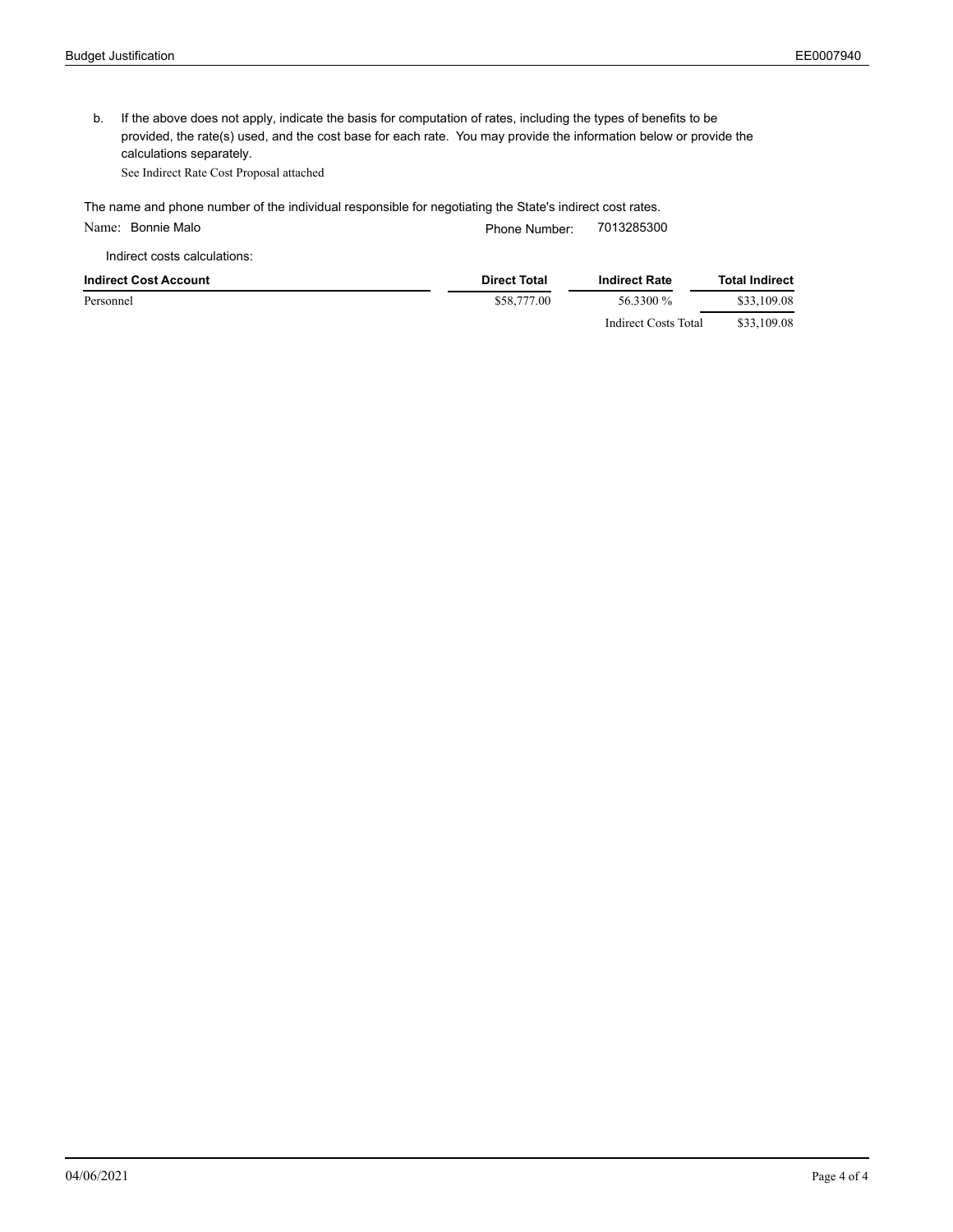### **(Grant Number: EE0007940, State: ND, Program Year: 2021)**

### **IV.1 Subgrantees**

| <b>Subgrantee (City)</b>                             | <b>Planned Funds/Units</b> |
|------------------------------------------------------|----------------------------|
| Community Action Partnership - Minot Region (Minot)  | \$364,378.00               |
|                                                      | 32                         |
| Community Action Partnership; Inc (Dickinson)        | \$451,103.00               |
|                                                      | 41                         |
| Community Action Program Region VII (Bismarck)       | \$404,325.00               |
|                                                      | 36                         |
| Community Action Region VI (Jamestown)               | \$272,106.00               |
|                                                      | 24                         |
| Dakota Prairie Community Action Agency (Devils Lake) | \$381,939.00               |
|                                                      | 34                         |
| Red River Valley Community Action (Grand Forks)      | \$318,842.00               |
|                                                      | 29                         |
| Southeastern ND Community Action Agency (Fargo)      | \$452,953.00               |
|                                                      | 40                         |
| <b>Total:</b>                                        | \$2,645,646.00             |
|                                                      | 236                        |

### **IV.2 WAP Production Schedule**

|                                                                          | Planned units by quarter or category are no longer required, no information required for persons. |                |
|--------------------------------------------------------------------------|---------------------------------------------------------------------------------------------------|----------------|
| <b>Weatherization Plans</b>                                              | Units                                                                                             |                |
|                                                                          | 226                                                                                               |                |
| Total Units (excluding reweatherized)                                    | 226                                                                                               |                |
|                                                                          | 10                                                                                                |                |
| Reweatherized Units                                                      | 10                                                                                                |                |
|                                                                          |                                                                                                   |                |
| Average Unit Costs, Units subject to DOE Project Rules                   |                                                                                                   |                |
|                                                                          | VEHICLE & EQUIPMENT AVERAGE COST PER DWELLING UNIT (DOE RULES)                                    |                |
| A Total Vehicles & Equipment (\$5,000 or more) Budget                    |                                                                                                   | \$0.00         |
| <b>B</b> Total Units Weatherized                                         |                                                                                                   | 226            |
| C Total Units Reweatherized                                              |                                                                                                   | 10             |
| D Total Dwelling Units to be Weatherized and Reweatherized $(B+C)$       |                                                                                                   | 236            |
|                                                                          | E Average Vehicles & Equipment Acquisition Cost per Unit (A divided by D) \$0.00                  |                |
| AVERAGE COST PER DWELLING UNIT (DOE RULES)                               |                                                                                                   |                |
| F Total Funds for Program Operations                                     |                                                                                                   | \$1,772,719.00 |
|                                                                          | G Total Dwelling Units to be Weatherized and Reweatherized (from line D)                          | 236            |
| H Average Program Operations Costs per Unit (F divided by G)             |                                                                                                   | \$7,511.52     |
| I Average Vehicles $&$ Equipment Acquisition Cost per Unit (from line E) |                                                                                                   | \$0.00         |
| J Total Average Cost per Dwelling (H plus I)                             |                                                                                                   | \$7,511.52     |
|                                                                          |                                                                                                   |                |

### **IV.3 Energy Savings**

| .<br>Method used to calculate savings: $\Box$ WAP algorithm $\Box$ Other (describe below) |       |                            |                       |  |
|-------------------------------------------------------------------------------------------|-------|----------------------------|-----------------------|--|
|                                                                                           | Units | Savings Calculator (MBtus) | <b>Energy Savings</b> |  |
| This Year Estimate                                                                        | 236   | N/A                        | 5711<br>∗             |  |
| Prior Year Estimate                                                                       | 255   | N/A                        | ∗<br>5711             |  |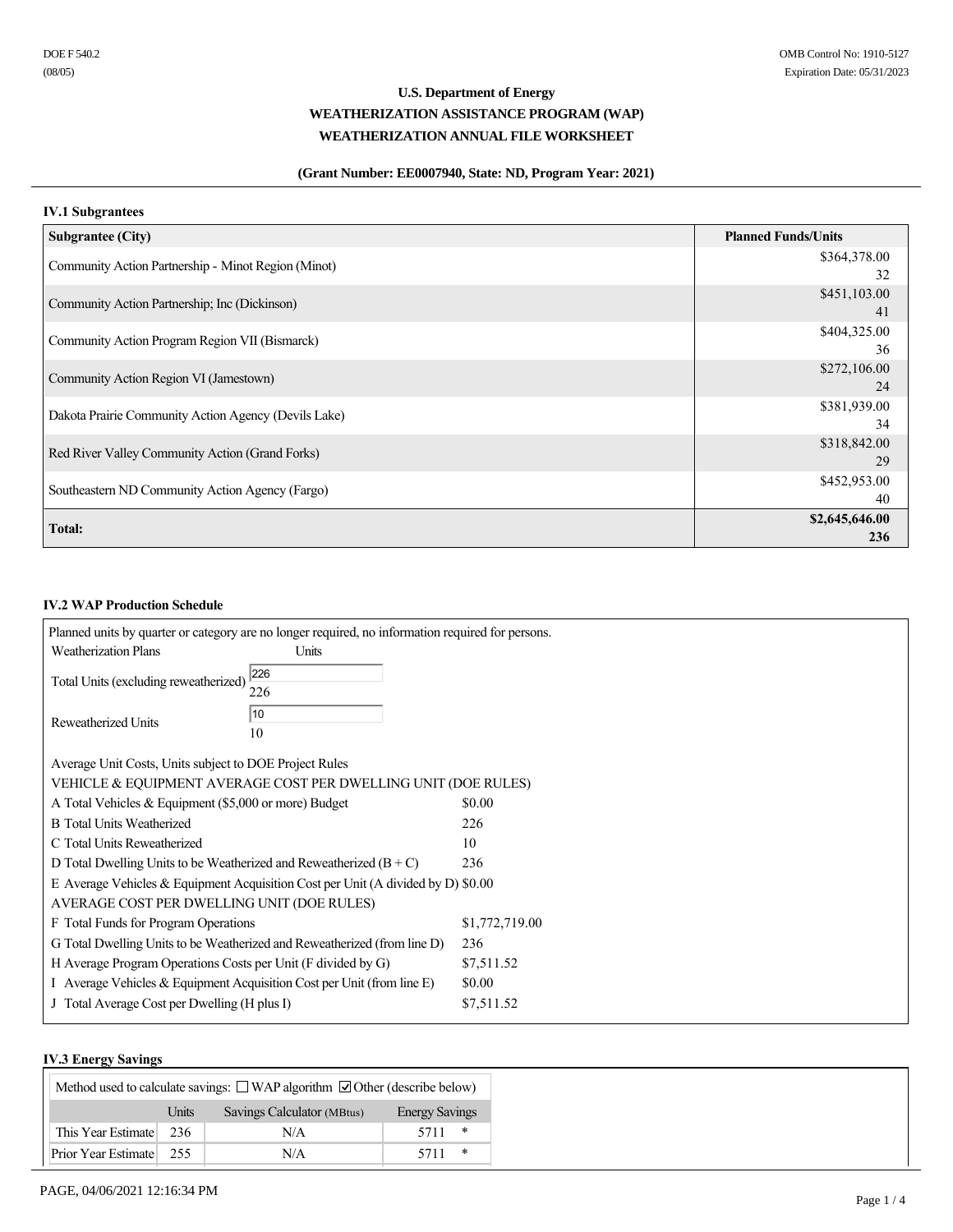### **(Grant Number: EE0007940, State: ND, Program Year: 2021)**

| Prior Year Actual                                           | 217                                                                   | N/A                 | $\Omega$      | $\ast$                       |                                                                                                                           |                                                                                                                                                                                                                                                                                                                                                                                                                                                                                                                                                                                                                                                                                                                                                                                                |  |
|-------------------------------------------------------------|-----------------------------------------------------------------------|---------------------|---------------|------------------------------|---------------------------------------------------------------------------------------------------------------------------|------------------------------------------------------------------------------------------------------------------------------------------------------------------------------------------------------------------------------------------------------------------------------------------------------------------------------------------------------------------------------------------------------------------------------------------------------------------------------------------------------------------------------------------------------------------------------------------------------------------------------------------------------------------------------------------------------------------------------------------------------------------------------------------------|--|
| * Energy Savings values were manually entered.              |                                                                       |                     |               |                              |                                                                                                                           |                                                                                                                                                                                                                                                                                                                                                                                                                                                                                                                                                                                                                                                                                                                                                                                                |  |
|                                                             | Method used to calculate savings description:                         |                     |               |                              |                                                                                                                           |                                                                                                                                                                                                                                                                                                                                                                                                                                                                                                                                                                                                                                                                                                                                                                                                |  |
| <b>Projected Energy Savings</b><br>Projected Energy Savings |                                                                       |                     |               |                              | especially in the area of increasing furnace efficiency, conservatively adds an additional 10% energy savings on average. | A 1992 study of single family dwellings weatherized in program years 1989 through 1991 has served as the basis of projecting energy sayings resulting from<br>North Dakota's Weatherization Assistance Program. The estimated energy savings for the 182 natural gas-heated homes in the sample averaged 13.3% for<br>conventional homes and 14% for mobile homes, when adjusted for seasonal variations. It is estimated that program improvements since the evaluation,<br>Low income housing varies widely in condition and energy efficiency. It is, therefore, difficult to confidently project energy savings to result for the<br>current program year. Average post-weatherization energy consumption (BTU's/HDD) for the sample listed above, serves as a basis for projecting energy |  |
| mobile homes.<br>operations.                                |                                                                       |                     |               |                              |                                                                                                                           | savings among the homes to be weatherized during the current program year. Table I, below, lists annual energy savings projections for conventional and<br>We will be starting a new study of single family dwellings for program years 2018 through 2020. I did include the cost of the study in the budget for this year<br>but I am also going to apply for the new innovative funds to use for the study. If we receive those funds the funds included in the budget will be moved to                                                                                                                                                                                                                                                                                                      |  |
|                                                             |                                                                       | <b>TABLE I</b>      |               |                              |                                                                                                                           |                                                                                                                                                                                                                                                                                                                                                                                                                                                                                                                                                                                                                                                                                                                                                                                                |  |
|                                                             | <b>Projected Energy Savings For Weatherization Assistance Program</b> | <b>North Dakota</b> |               |                              |                                                                                                                           |                                                                                                                                                                                                                                                                                                                                                                                                                                                                                                                                                                                                                                                                                                                                                                                                |  |
|                                                             | Consumption<br>before                                                 | Consumption         | <b>Annual</b> | <b>Number</b><br><b>FY15</b> | <b>Total Projected</b>                                                                                                    |                                                                                                                                                                                                                                                                                                                                                                                                                                                                                                                                                                                                                                                                                                                                                                                                |  |
|                                                             | Weatherization                                                        | After $Wx^*$        | Savings*      | <b>Units</b>                 | Annual savings*                                                                                                           |                                                                                                                                                                                                                                                                                                                                                                                                                                                                                                                                                                                                                                                                                                                                                                                                |  |
| Conventional                                                | 116.09                                                                | 89.42               | 26.66         | 153                          | 4079                                                                                                                      |                                                                                                                                                                                                                                                                                                                                                                                                                                                                                                                                                                                                                                                                                                                                                                                                |  |
| Mobile Home                                                 | 105.12                                                                | 80                  | 25.12         | 66                           | 1658                                                                                                                      |                                                                                                                                                                                                                                                                                                                                                                                                                                                                                                                                                                                                                                                                                                                                                                                                |  |
| *BTU's x 106                                                |                                                                       | <b>TOTAL</b>        |               | 393                          | 5737                                                                                                                      |                                                                                                                                                                                                                                                                                                                                                                                                                                                                                                                                                                                                                                                                                                                                                                                                |  |

### **IV.4 DOE-Funded Leveraging Activities**

*Leveraging :* 

*\$2000 will be allowed per agency from program operations to leverage funds for weatherization. T&Ta funds may be used with prior approval from the state.* 

### **IV.5 Policy Advisory Council Members**

 $\Box$  Check if an existing state council or commision serves in this category and add name below

|                                             | Type of organization: Local agency |                                                      |
|---------------------------------------------|------------------------------------|------------------------------------------------------|
| Community Action Partnership - Minot Region | <b>Contact Name:</b>               | John Meyer                                           |
|                                             | Phone:                             | 7018397221                                           |
|                                             | Email:                             | $\phi$ <sub>i</sub> ohnm $\omega$ capminotregion.org |
|                                             | Type of organization: Local agency |                                                      |
| Community Action Partnership; Inc.          | <b>Contact Name:</b>               | Mr. Erv Bren, Director                               |
|                                             | Phone:                             | $(701)227 - 0131$                                    |
|                                             | Email:                             | comact@dickinson.ctctel.com                          |
|                                             | Type of organization: Local agency |                                                      |
|                                             | <b>Contact Name:</b>               | <b>Rich Geringer</b>                                 |
| Community Action Region VI                  | Phone:                             | 7012521821                                           |
|                                             | Email:                             | $rich(a) \text{cap6}$ .com                           |
|                                             |                                    | Type of organization: Unit of State Government       |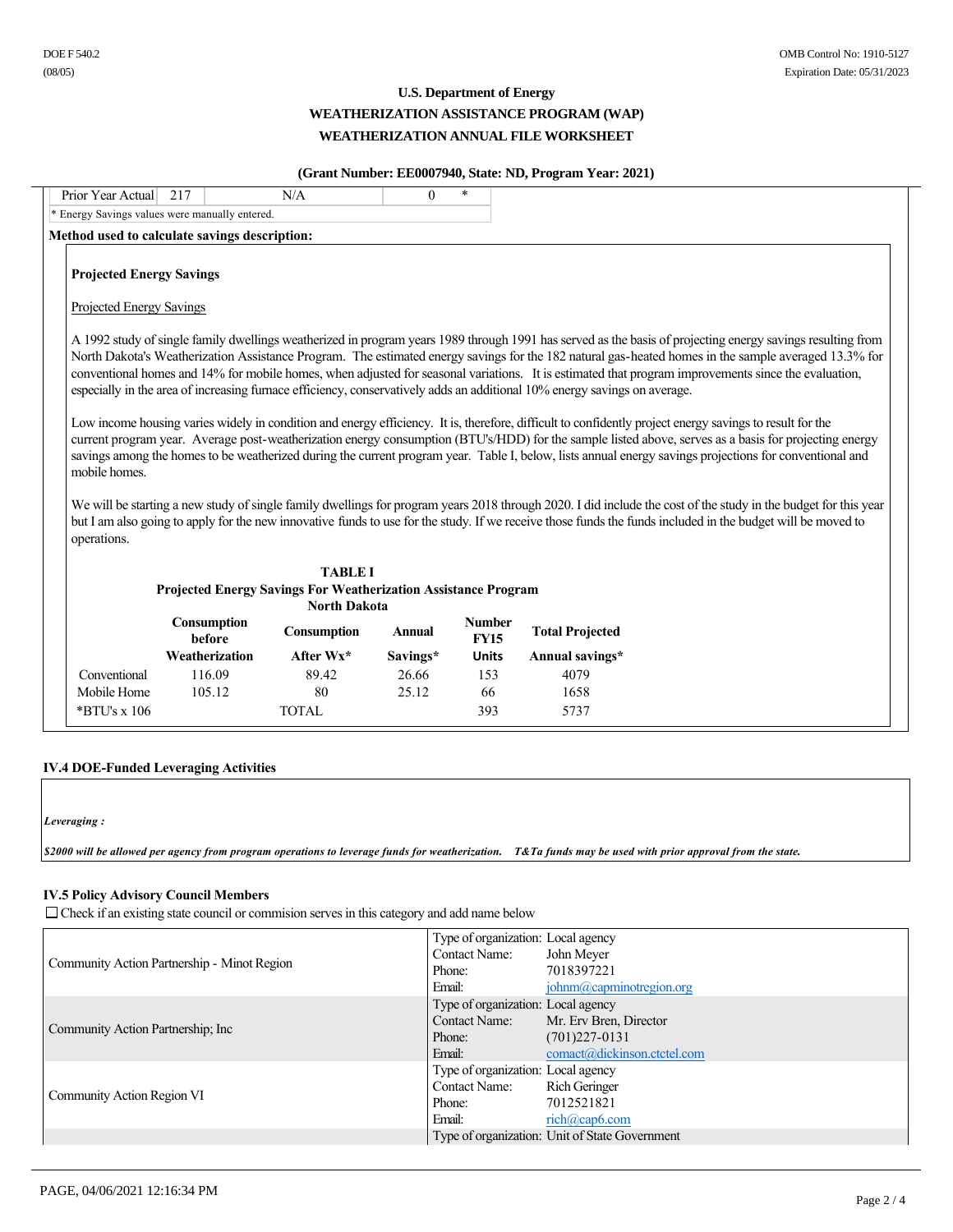#### **(Grant Number: EE0007940, State: ND, Program Year: 2021)**

| DOE F 540.2<br>(08/05)                                                                                                                                                                                                                                                                                                                                                                                                                                                                                                                                                                                                                                                                                                                        |                                                          |                                                                 | OMB Control No: 1910-5127<br>Expiration Date: 05/31/2023 |
|-----------------------------------------------------------------------------------------------------------------------------------------------------------------------------------------------------------------------------------------------------------------------------------------------------------------------------------------------------------------------------------------------------------------------------------------------------------------------------------------------------------------------------------------------------------------------------------------------------------------------------------------------------------------------------------------------------------------------------------------------|----------------------------------------------------------|-----------------------------------------------------------------|----------------------------------------------------------|
|                                                                                                                                                                                                                                                                                                                                                                                                                                                                                                                                                                                                                                                                                                                                               | <b>U.S. Department of Energy</b>                         |                                                                 |                                                          |
|                                                                                                                                                                                                                                                                                                                                                                                                                                                                                                                                                                                                                                                                                                                                               | WEATHERIZATION ASSISTANCE PROGRAM (WAP)                  |                                                                 |                                                          |
|                                                                                                                                                                                                                                                                                                                                                                                                                                                                                                                                                                                                                                                                                                                                               | WEATHERIZATION ANNUAL FILE WORKSHEET                     |                                                                 |                                                          |
|                                                                                                                                                                                                                                                                                                                                                                                                                                                                                                                                                                                                                                                                                                                                               |                                                          |                                                                 |                                                          |
|                                                                                                                                                                                                                                                                                                                                                                                                                                                                                                                                                                                                                                                                                                                                               | (Grant Number: EE0007940, State: ND, Program Year: 2021) |                                                                 |                                                          |
| Department of Commerce, Bruce Hagen                                                                                                                                                                                                                                                                                                                                                                                                                                                                                                                                                                                                                                                                                                           | Contact Name:                                            | <b>Bruce Hagen</b>                                              |                                                          |
|                                                                                                                                                                                                                                                                                                                                                                                                                                                                                                                                                                                                                                                                                                                                               | Phone:<br>Email:                                         | 7013904806<br>bahagen@nd.gov                                    |                                                          |
|                                                                                                                                                                                                                                                                                                                                                                                                                                                                                                                                                                                                                                                                                                                                               | Type of organization: Other                              |                                                                 |                                                          |
|                                                                                                                                                                                                                                                                                                                                                                                                                                                                                                                                                                                                                                                                                                                                               | Contact Name:                                            |                                                                 |                                                          |
| Melvin Zent                                                                                                                                                                                                                                                                                                                                                                                                                                                                                                                                                                                                                                                                                                                                   | Phone:                                                   | 7014832618                                                      |                                                          |
|                                                                                                                                                                                                                                                                                                                                                                                                                                                                                                                                                                                                                                                                                                                                               | Email:                                                   | $m$ izent@ndsupernet.com                                        |                                                          |
|                                                                                                                                                                                                                                                                                                                                                                                                                                                                                                                                                                                                                                                                                                                                               | Contact Name:                                            | Type of organization: Unit of State Government<br>Rory Hoffmann |                                                          |
| ND Department of Commerce                                                                                                                                                                                                                                                                                                                                                                                                                                                                                                                                                                                                                                                                                                                     | Phone:                                                   | 7014863330                                                      |                                                          |
|                                                                                                                                                                                                                                                                                                                                                                                                                                                                                                                                                                                                                                                                                                                                               | Email:                                                   | rjhoffmann@nd.gov                                               |                                                          |
|                                                                                                                                                                                                                                                                                                                                                                                                                                                                                                                                                                                                                                                                                                                                               |                                                          | Type of organization: Unit of State Government                  |                                                          |
| ND Department of Commerce                                                                                                                                                                                                                                                                                                                                                                                                                                                                                                                                                                                                                                                                                                                     | Contact Name:                                            | Bonnie Malo                                                     |                                                          |
|                                                                                                                                                                                                                                                                                                                                                                                                                                                                                                                                                                                                                                                                                                                                               | Phone:                                                   | 7013282476                                                      |                                                          |
|                                                                                                                                                                                                                                                                                                                                                                                                                                                                                                                                                                                                                                                                                                                                               | Email:<br>Type of organization: Other                    | $b$ malo@nd.gov                                                 |                                                          |
|                                                                                                                                                                                                                                                                                                                                                                                                                                                                                                                                                                                                                                                                                                                                               | Contact Name:                                            | Ken Hellevang                                                   |                                                          |
| North Dakota State University                                                                                                                                                                                                                                                                                                                                                                                                                                                                                                                                                                                                                                                                                                                 | Phone:                                                   | 7012317243                                                      |                                                          |
|                                                                                                                                                                                                                                                                                                                                                                                                                                                                                                                                                                                                                                                                                                                                               | Email:                                                   | kenneth.hellevang@ndsu.edu                                      |                                                          |
|                                                                                                                                                                                                                                                                                                                                                                                                                                                                                                                                                                                                                                                                                                                                               |                                                          | Type of organization: Non-profit (not a financial institution)  |                                                          |
| Red River Valley Community Action Agency                                                                                                                                                                                                                                                                                                                                                                                                                                                                                                                                                                                                                                                                                                      | Contact Name:<br>Phone:                                  | Kathie Johnson<br>7017465431                                    |                                                          |
|                                                                                                                                                                                                                                                                                                                                                                                                                                                                                                                                                                                                                                                                                                                                               | Email:                                                   | kjohnson@rrvca.com                                              |                                                          |
|                                                                                                                                                                                                                                                                                                                                                                                                                                                                                                                                                                                                                                                                                                                                               | Type of organization: Local agency                       |                                                                 |                                                          |
| Southeastern ND Community Action Agency                                                                                                                                                                                                                                                                                                                                                                                                                                                                                                                                                                                                                                                                                                       | Contact Name:                                            | Brandon Kjelden                                                 |                                                          |
|                                                                                                                                                                                                                                                                                                                                                                                                                                                                                                                                                                                                                                                                                                                                               | Phone:                                                   | 7012322452                                                      |                                                          |
|                                                                                                                                                                                                                                                                                                                                                                                                                                                                                                                                                                                                                                                                                                                                               | Email:                                                   | brandonk@sendcaa.org                                            |                                                          |
| IV.6 State Plan Hearings (Note: attach notes and transcripts to the SF-424)<br>Date Held Newspapers that publicized the hearings and the dates the notice ran<br>04/15/2020 Transcript and notice attached.<br><b>IV.7 Miscellaneous</b>                                                                                                                                                                                                                                                                                                                                                                                                                                                                                                      |                                                          |                                                                 |                                                          |
| <b>Recipient Business Officer:</b><br>Position vacant at this time. Will advise when position filled.                                                                                                                                                                                                                                                                                                                                                                                                                                                                                                                                                                                                                                         |                                                          |                                                                 |                                                          |
| <b>Principle Investigator:</b>                                                                                                                                                                                                                                                                                                                                                                                                                                                                                                                                                                                                                                                                                                                |                                                          |                                                                 |                                                          |
| <b>Bruce Hagen</b><br>bahagen@nd.gov<br>701-390-4806                                                                                                                                                                                                                                                                                                                                                                                                                                                                                                                                                                                                                                                                                          |                                                          |                                                                 |                                                          |
| Communication was one of the items that the ACSI survey indicated we need to address. We are continuing to work with a committee from<br>CAPND to develop this year's state plan in the hope we could increase transparency in this process. We have appreciated their input and had good<br>comments on the process from the members and CAPND. We have met with each agency to address training needs. An assesment was done and<br>we are working on a plan to provide the training that was indicated during the assesments. We have started putting out technical bulletins when<br>questions come up about rules or what to do in situations that the agencies are unclear about. They can keep these in a binder for future reference. |                                                          |                                                                 |                                                          |
| We are giving the agencies the option to blend LIHEAP funds on DOE jobs starting with this program year. All jobs with any DOE funds used will<br>follow all DOE rules. This will help avoid some deferrals and should lower the cost per unit as some of the agencies are struggling to maintain a low<br>cost per unit and buy needed equipment.                                                                                                                                                                                                                                                                                                                                                                                            |                                                          |                                                                 |                                                          |

### **IV.6 State Plan Hearings (Note: attach notes and transcripts to the SF-424)**

### **IV.7 Miscellaneous**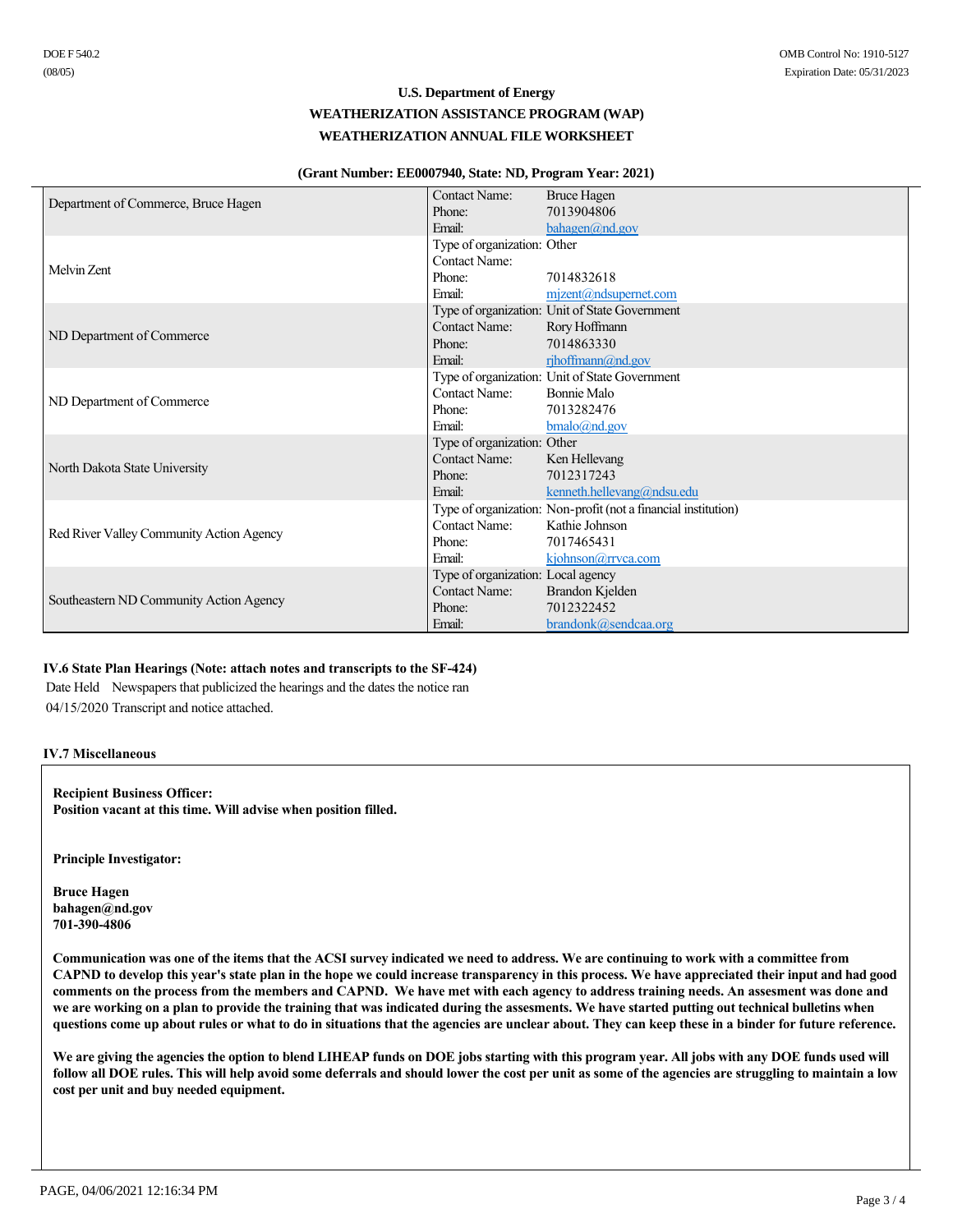**(Grant Number: EE0007940, State: ND, Program Year: 2021)**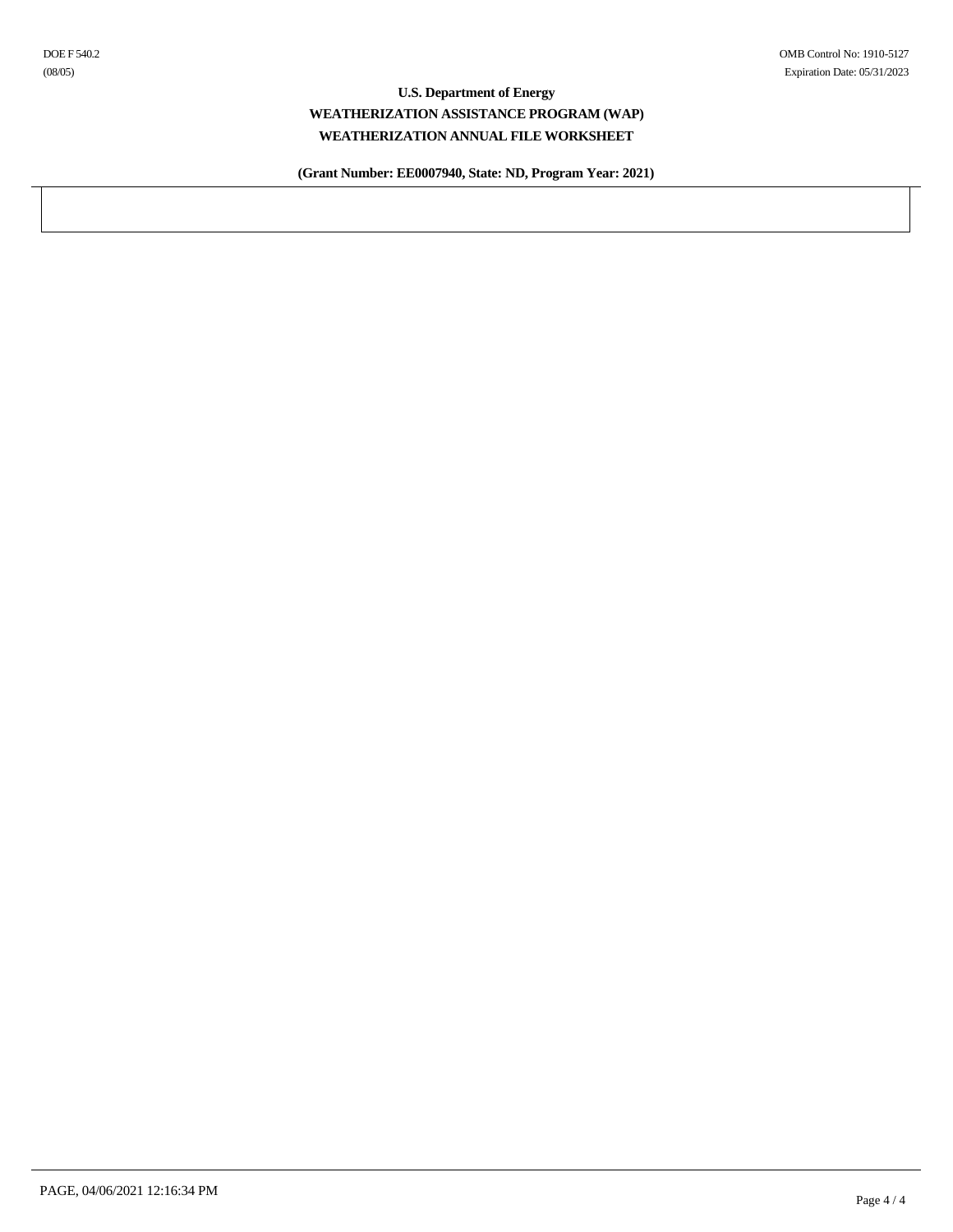### **WEATHERIZATION ASSISTANCE PROGRAM**

### **SUBGRANTEE INFORMATION**

State: ND Grant Number: EE0007940 Program Year: 2021

| Name:               | <b>Community Action Partnership - Minot Region</b>                                                                                                                                                                                                                              |                                                                                               |     | Contact:<br>DUNS:        | Willie Soderholm<br>164206351                                       |                                   |
|---------------------|---------------------------------------------------------------------------------------------------------------------------------------------------------------------------------------------------------------------------------------------------------------------------------|-----------------------------------------------------------------------------------------------|-----|--------------------------|---------------------------------------------------------------------|-----------------------------------|
| Address:            | 2020 8th Ave South East<br>Minot, ND 58701-4304                                                                                                                                                                                                                                 |                                                                                               |     | Phone:<br>Fax:<br>Email: | $(701)$ 839-7221<br>$(701) 839 - 1747$<br>willy@capminotregion.org  |                                   |
| Counties<br>served: | <b>PIERCE County</b><br><b>WARD County</b><br><b>MCHENRY County</b><br><b>BURKE County</b><br><b>BOTTINEAU County</b><br>MOUNTRAIL County<br><b>RENVILLE County</b>                                                                                                             | Tentative allocation: \$364,378.00<br>Planned units: 32<br>Type of organization: Local agency |     |                          | Congressional<br>districts served:                                  | CD<br>ND-Statewide                |
|                     |                                                                                                                                                                                                                                                                                 | Source of labor: Agency                                                                       |     |                          |                                                                     |                                   |
| Name:               | <b>Community Action Partnership; Inc</b>                                                                                                                                                                                                                                        |                                                                                               |     | Contact:<br>DUNS:        | Mr. Erv Bren, Director<br>018175468                                 |                                   |
| Address:            | 202 East Villard<br>Dickinson, ND 58601                                                                                                                                                                                                                                         |                                                                                               |     | Phone:<br>Fax:<br>Email: | $(701)$ 227-0131<br>$(701)$ 227-4750<br>comact@dickinson.ctctel.com |                                   |
| Counties<br>served: | <b>BOWMAN County</b><br><b>DUNN County</b><br><b>STARK County</b><br><b>ADAMS</b> County<br><b>MCKENZIE County</b><br><b>DIVIDE County</b><br><b>SLOPE County</b><br><b>WILLIAMS County</b><br><b>HETTINGER County</b><br><b>BILLINGS County</b><br><b>GOLDEN VALLEY County</b> | Tentative allocation: \$451,103.00<br>Planned units:<br>Type of organization: Local agency    | -41 |                          | Congressional<br>districts served:                                  | CD<br>ND-Statewide                |
|                     |                                                                                                                                                                                                                                                                                 | Source of labor: Agency                                                                       |     |                          |                                                                     |                                   |
| Name:               | <b>Community Action Program Region VII</b>                                                                                                                                                                                                                                      |                                                                                               |     | Contact:<br>DUNS:        | Ms. Andrea Werner, Director<br>062663570                            |                                   |
| Address:            | 2105 Lee Avenue<br>Bismarck, ND 58504-0000                                                                                                                                                                                                                                      |                                                                                               |     | Phone:<br>Fax:<br>Email: | $(701)$ 258-2240<br>$(701)$ 258-2245<br>andreaw@cap7.com            |                                   |
| Counties<br>served: | <b>SIOUX County</b><br><b>EMMONS County</b><br><b>SHERIDAN County</b><br><b>GRANT County</b><br><b>MERCER County</b><br><b>KIDDER County</b><br><b>OLIVER County</b><br><b>MCLEAN County</b><br><b>MORTON County</b><br><b>BURLEIGH County</b>                                  | Tentative allocation: \$404,325.00<br>Planned units: 36<br>Type of organization: Local agency |     |                          | Congressional<br>districts served:                                  | $\mathop{\rm CD}$<br>ND-Statewide |
|                     | PAGE, 4/6/2021 12:18:13PM                                                                                                                                                                                                                                                       |                                                                                               |     |                          |                                                                     | Page 1 of 3                       |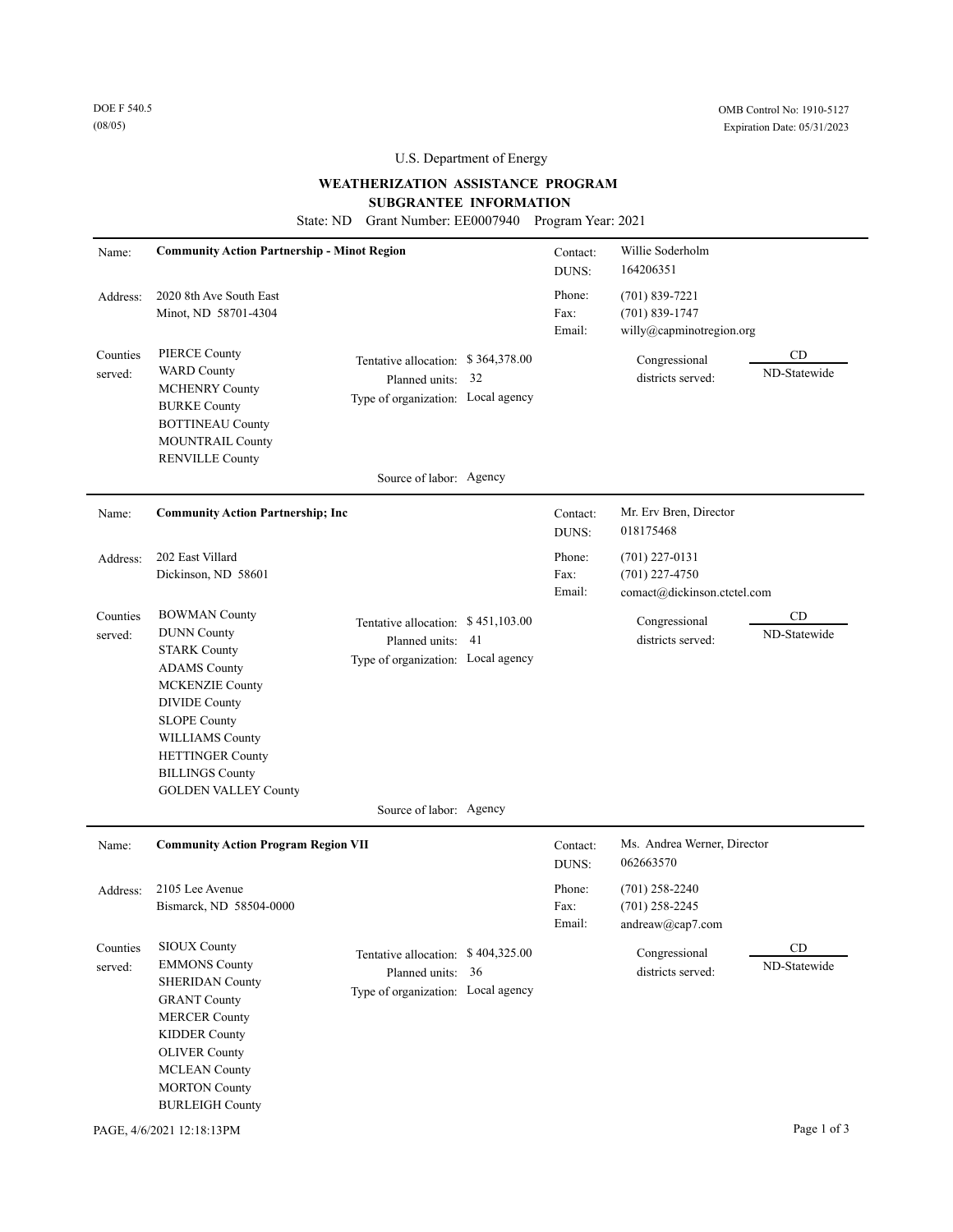### **WEATHERIZATION ASSISTANCE PROGRAM**

### **SUBGRANTEE INFORMATION**

State: ND Grant Number: EE0007940 Program Year: 2021

|                     |                                                                                                                                                                                                                         | Source of labor: Agency                                                                                                  |    |                          |                                                                    |                           |
|---------------------|-------------------------------------------------------------------------------------------------------------------------------------------------------------------------------------------------------------------------|--------------------------------------------------------------------------------------------------------------------------|----|--------------------------|--------------------------------------------------------------------|---------------------------|
| Name:               | <b>Community Action Region VI</b>                                                                                                                                                                                       |                                                                                                                          |    | Contact:<br>DUNS:        | Ms. Kristina Brownell, Director<br>108665829                       |                           |
| Address:            | 1311 12th Avenue NE<br>PO Box 507<br>Jamestown, ND 58402-0507                                                                                                                                                           |                                                                                                                          |    | Phone:<br>Fax:<br>Email: | $(701)$ 252-1821<br>$(701)$ 252-7108<br>kristina@cap6.com          |                           |
| Counties<br>served: | <b>LOGAN County</b><br><b>LAMOURE County</b><br><b>MCINTOSH County</b><br><b>BARNES County</b><br><b>FOSTER County</b><br><b>WELLS County</b><br><b>GRIGGS County</b><br><b>DICKEY County</b><br><b>STUTSMAN County</b> | Tentative allocation: \$272,106.00<br>Planned units: 24<br>Type of organization: Local agency                            |    |                          | Congressional<br>districts served:                                 | CD<br>ND-Statewide        |
|                     |                                                                                                                                                                                                                         | Source of labor: Agency                                                                                                  |    |                          |                                                                    |                           |
| Name:               | <b>Dakota Prairie Community Action Agency</b>                                                                                                                                                                           |                                                                                                                          |    | Contact:<br>DUNS:        | Mr. Perry Lundon<br>627078983                                      |                           |
| Address:            | 223 4th St. NE<br>Devils Lake, ND 58301                                                                                                                                                                                 |                                                                                                                          |    | Phone:<br>Fax:<br>Email: | $(701)$ 662-6500<br>$(701)$ 662-6511<br>dpcaalundon@stellarnet.com |                           |
| Counties<br>served: | <b>ROLETTE County</b><br><b>RAMSEY County</b><br><b>EDDY</b> County<br><b>BENSON County</b><br><b>CAVALIER County</b><br><b>TOWNER County</b>                                                                           | Tentative allocation: \$381,939.00<br>Planned units:<br>Type of organization: Non-profit organization                    | 34 |                          | Congressional<br>districts served:                                 | <b>CD</b><br>ND-Statewide |
|                     |                                                                                                                                                                                                                         | Source of labor: Agency                                                                                                  |    |                          |                                                                    |                           |
| Name:               | <b>Red River Valley Community Action</b>                                                                                                                                                                                |                                                                                                                          |    | Contact:<br>DUNS:        | Ms. Kaye Seibel, Executive Director<br>106708472                   |                           |
| Address:            | 1013 North 5th<br>Grand Forks, ND 58203-0000                                                                                                                                                                            |                                                                                                                          |    | Phone:<br>Fax:<br>Email: | $(701) 746 - 5431$<br>$(701) 746 - 0406$<br>kseibel@rrvca.com      |                           |
| Counties<br>served: | <b>GRAND FORKS County</b><br><b>WALSH County</b><br><b>NELSON County</b><br>PEMBINA County                                                                                                                              | Tentative allocation: \$318,842.00<br>Planned units: 29<br>Type of organization: Local agency<br>Source of labor: Agency |    |                          | Congressional<br>districts served:                                 | CD<br>ND-Statewide        |
| Name:               | <b>Southeastern ND Community Action Agency</b>                                                                                                                                                                          |                                                                                                                          |    | Contact:<br>DUNS:        | Brandon Kjelden<br>164197311                                       |                           |
| Address:            | 3233 South University<br>Fargo, ND 58108-2683                                                                                                                                                                           |                                                                                                                          |    | Phone:<br>Fax:<br>Email: | $(701)$ 232-2452<br>$(701)$ 298-3115<br>brandonk@sendcaa.org       |                           |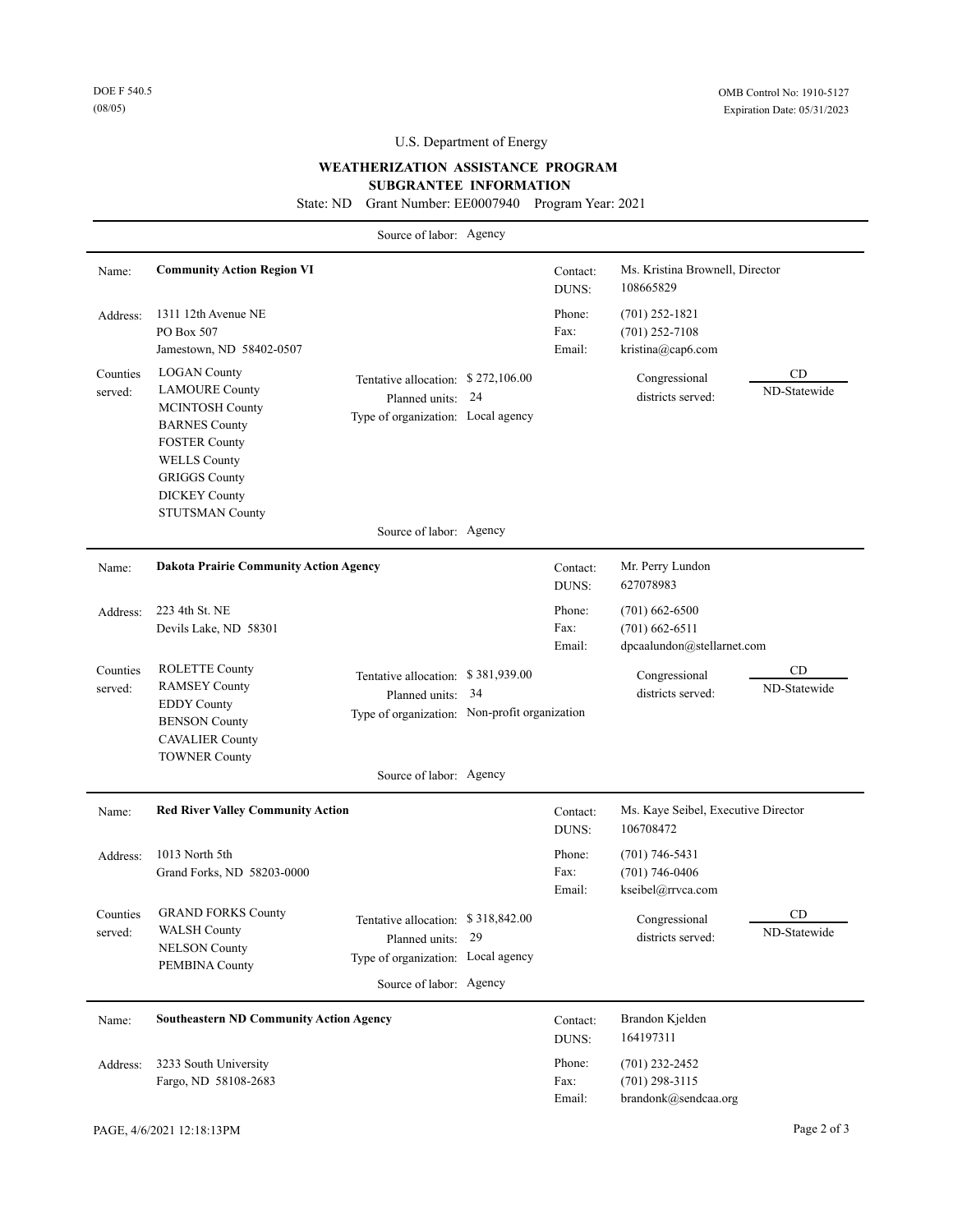### **WEATHERIZATION ASSISTANCE PROGRAM**

### **SUBGRANTEE INFORMATION**

State: ND Grant Number: EE0007940 Program Year: 2021

| Counties<br>served: | <b>SARGENT County</b><br><b>STEELE County</b><br><b>TRAILL County</b><br><b>CASS County</b><br><b>RANSOM County</b><br><b>RICHLAND County</b> | Tentative allocation: \$452,953.00<br>Planned units: 40<br>Type of organization: Local agency | Congressional<br>districts served: | CD<br>ND-Statewide |
|---------------------|-----------------------------------------------------------------------------------------------------------------------------------------------|-----------------------------------------------------------------------------------------------|------------------------------------|--------------------|
|                     |                                                                                                                                               | Source of labor: Agency                                                                       |                                    |                    |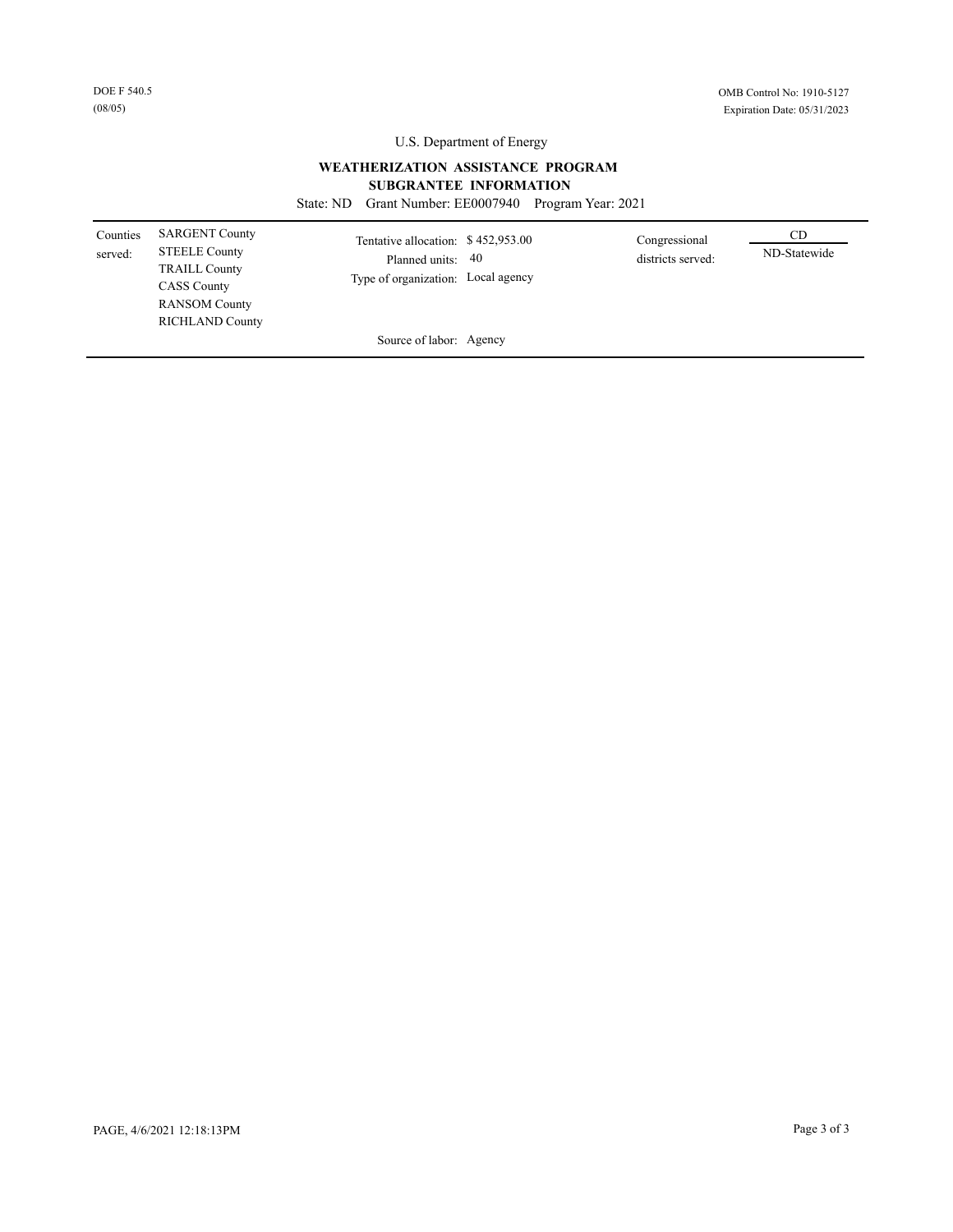### **(Grant Number: EE0007940, State: ND, Program Year: 2021)**

This worksheet should be completed as specified in Section III of the Weatherization Assistance Program Application Package.

### **V.1 Eligibility**

### **V.1.1 Approach to Determining Client Eligibility**

Provide a description of the definition of income used to determine eligibility

**Verifications:**

- 1. **A LIHEAP referral from the DCS or the County Social Services Office for the current program year identifying the client and the client's current address.**
- 2. **Verification documentation generally available from the client consists of: pay stubs, Employee W2 forms, income tax returns (State or**  Federal), self-employment IRS form 1040, Schedule C or F.
- 3. **Other sources which may be used for income verification are: employer statements of at least three months wage records, statements from employers, state income tax records.**
- 4. **Social Security Benefit verification include: Social Security benefit checks, SSA/SSI Award Letters, correspondence from Social Security regarding benefits, requests from the agency for information from local SSA offices.**
- 5. **Pension and other benefits verification generally available from applicants: unemployment compensation award or determination letter, pension award notice, Veterans Administration Award letter, income tax records, railroad retirement award letter.**
- 6. **Other income must generally be obtained from clients and include: rental agreements or leases, receipts from services provided, statements from Dept. of Labor for unemployment benefits, statements from insurance carriers for Workmen Compensation Claims.**
- 7. **Documentation is required, to the most reasonable extent possible, for applicants who report zero incomes. A signed statement by the applicant is acceptable, provided information has been obtained regarding basic living costs including food, shelter, utilities, medical expenses, etc, for the months of zero income reported.**
- 8. **A Community Action Agency (CAA) authorized representative's signature on the application for weatherization assistance certifies that the agency representative has verified the client's eligibility.**

**Definition of income is as described in WPN 123.**

Applications more than a year old that have not been served must be re-evaluated for income eligibility.

#### **2021 POVERTY INCOME GUIDELINES CONTIGUOUS STATES U.S. GRANTEES EFFECTIVE January 13th, 2021**

| <b>Size of Family Unit</b> | <b>Threshold</b> | 200%     |
|----------------------------|------------------|----------|
| 1                          | \$12,880         | \$25,760 |
| $\overline{\mathbf{c}}$    | \$17,420         | \$34,840 |
| 3                          | \$21,960         | \$43,920 |
| $\overline{4}$             | \$26,500         | \$53,000 |
| 5                          | \$31,040         | \$62,080 |
| 6                          | \$35,580         | \$71,160 |
| 7                          | \$40,120         | \$80,240 |
| 8                          | \$44,660         | \$89,320 |

**For families with more than 8 persons, 100% of poverty level increases \$4,540 for each additional person. Therefore, for weatherization at 200% of poverty level, add \$9,080 for each additional person.**

LIHEAP Eligibility Determination will follow section 415-25 of the attached 2020 ND LIHEAP State Plan.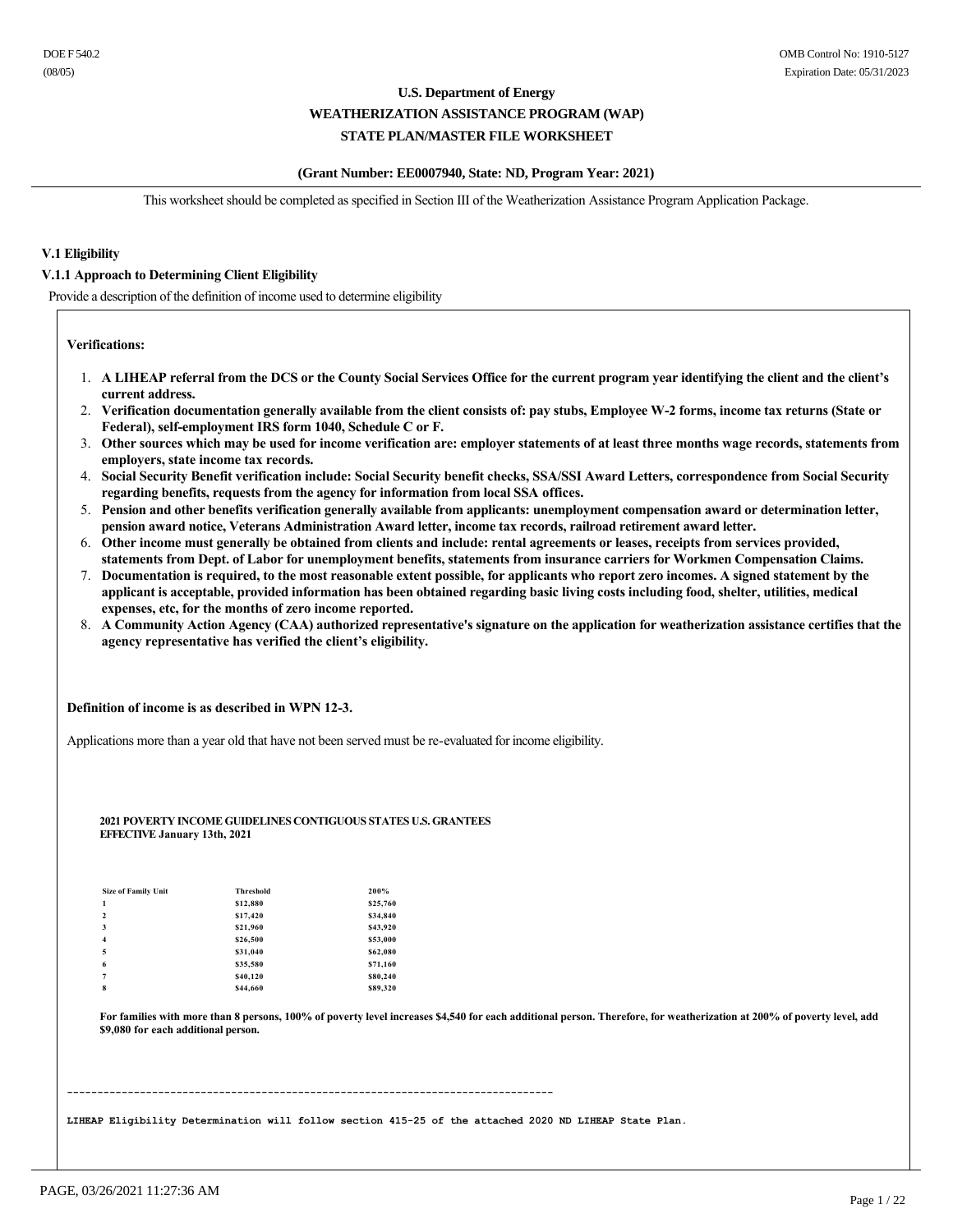### **(Grant Number: EE0007940, State: ND, Program Year: 2021)**

Describe what household eligibility basis will be used in the Program

### **LIHEAP Income Eligibility Criteria**

**The maximum income eligibility limit for heating assistance is 60% of the state median income as updated annually in the Federal Register by the U.S. Department of Health and Human Services, under authority of section 673(2) of the Omnibus Budget Reconciliation Act of 1981, that are in effect at the beginning of this federal fiscal year and subsequent federal fiscal years.**

Income Eligibility Levels 415-25-05-10

The income eligibility limits for heating assistance are based on 60% of the North Dakota median income. The monthly income eligibility levels are determined by dividing the annual amount by 12 months and rounding off to the nearest dollar (indicated by \*). Therefore, the adjusted gross income eligibility limits for FY2021 are as follows:

Household Size Annual Eligibility Limit Monthly Eligibility Limit

|                 | \$31,443 | \$2,620 |
|-----------------|----------|---------|
| $\overline{2}$  | \$41,118 | \$3,426 |
| $\overline{3}$  | \$50,792 | \$4,233 |
| $\overline{4}$  | \$60,467 | \$5,039 |
| $\overline{5}$  | \$70,142 | \$5,845 |
| $\overline{6}$  | \$79,816 | \$6,651 |
| 7               | \$81,630 | \$6,803 |
| $\overline{8}$  | \$83,444 | \$6,711 |
| $\sqrt{9}$      | \$85,285 | \$6,954 |
| $\overline{10}$ | \$87,072 | \$7,256 |
| $\overline{11}$ | \$88,886 | \$7,407 |
| $\overline{12}$ | \$90,701 | \$7,558 |

**If an applicant is not eligible for LIHEAP or chooses to not apply for LIHEAP assistance, their income is verified and checked against the DOE income guidelines to make sure service is provided where eligibility exists.**

**DOE Income Eligibility**

**New 2021 Guidelines**

|               | Size of Family Unit Maximum Family Income<br>\$25,760 |
|---------------|-------------------------------------------------------|
| $\mathcal{L}$ | \$34,840                                              |
| $\mathcal{R}$ | \$43,920                                              |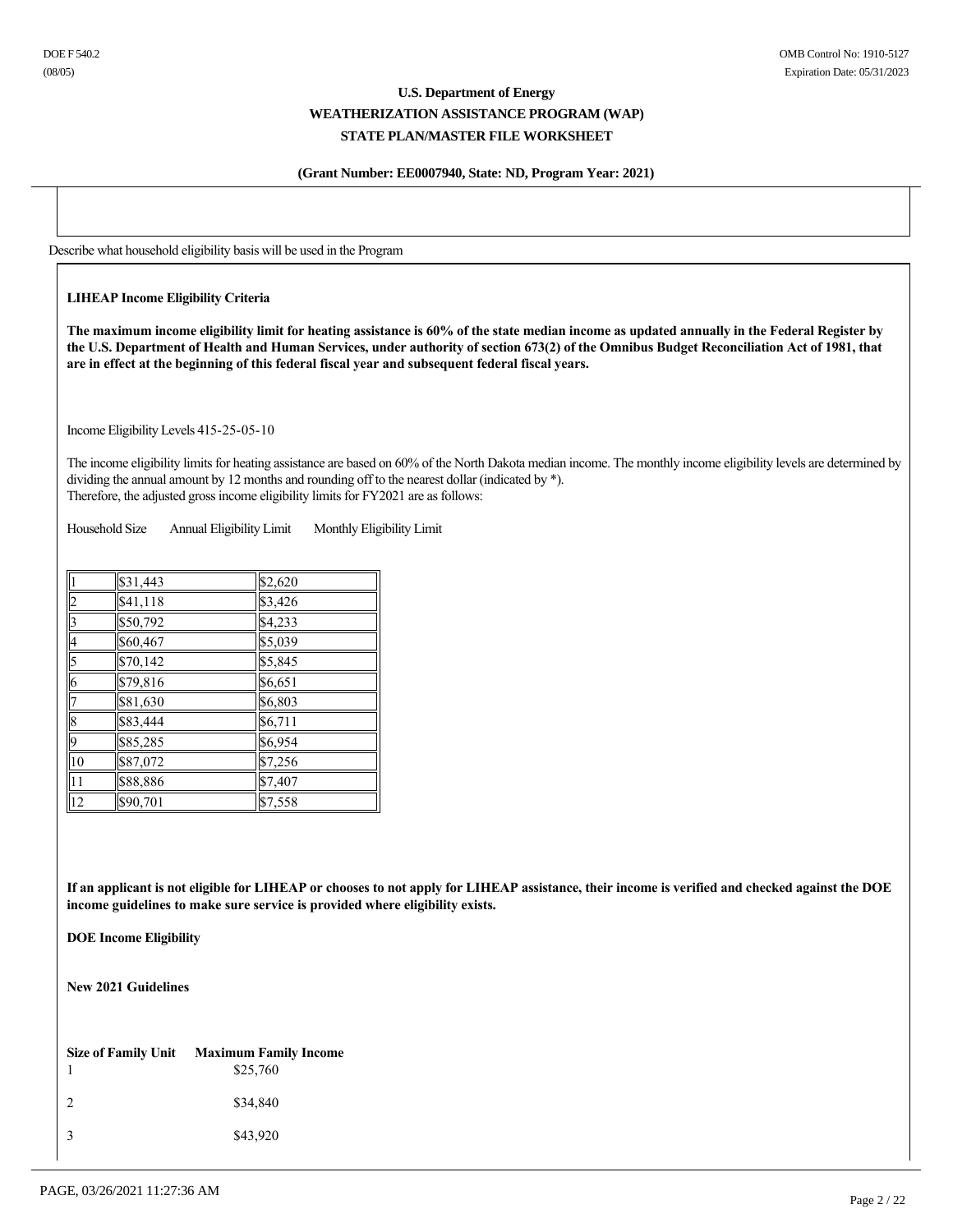### **(Grant Number: EE0007940, State: ND, Program Year: 2021)**

| 4           | \$53,000                                         |  |
|-------------|--------------------------------------------------|--|
| 5           | \$62,080                                         |  |
| 6           | \$71,160                                         |  |
| $\tau$      | \$80,240                                         |  |
| $\,$ 8 $\,$ | \$89,320                                         |  |
|             | For each additional household member add \$9,080 |  |
|             |                                                  |  |
|             |                                                  |  |
|             |                                                  |  |

Describe the process for ensuring qualified aliens are eligible for weatherization benefits

Grantees are directed to review guidance provided by Health and Human Services (HHS) under the Low Income Home Energy Assistance Program (LIHEAP).

### **V.1.2 Approach to Determining Building Eligibility**

Procedures to determine that units weatherized have eligibility documentation

See Monitoring Section and ND QCI inspection form checklist attachments.

Describe Reweatherization compliance

All homes weatherized with Federal funds in the last fifteen years are ineligible for additional weatherization assistance. However, DOE allows weatherization funds to be used to re-weatherize units which were partially weatherized with DOE funds prior to the fifteen year cutoff date. Regulations also permit reweatherization in the event that previously applied weatherization materials are damaged by fire, flood or act of God and the needed repairs to weatherization materials are not covered by insurance. Therefore, the State will allow the re-weatherization of qualified units during the 2020 Plan Year.

To qualify a unit for reweatherization, the occupant must reapply and be determined eligible for assistance. A new energy audit must be completed to determine which measures and materials should be installed on the basis of current standards.

There are no computerized records from the period prior to 7-1-2009. The software used by the sub-grantees was discontinued and could not be transferred to new computers. Some agencies have access to older paper files but since they are not required to keep files that old there are no records availble for most of that time period. In cases where an auditor gets to a home that has been previously weatherized, efforts are made to determine when the weatherization was done. If it is questionable, LIHEAP funds will be used for the weatherization of the home. There is no requirement on reweatherization with those funds.

Describe what structures are eligible for weatherization

Single family site built homes, manufactured homes, multi-family buildings

Any non-traditional housing such as shelters will need Grantee approval after consulting the DOE Project Officer.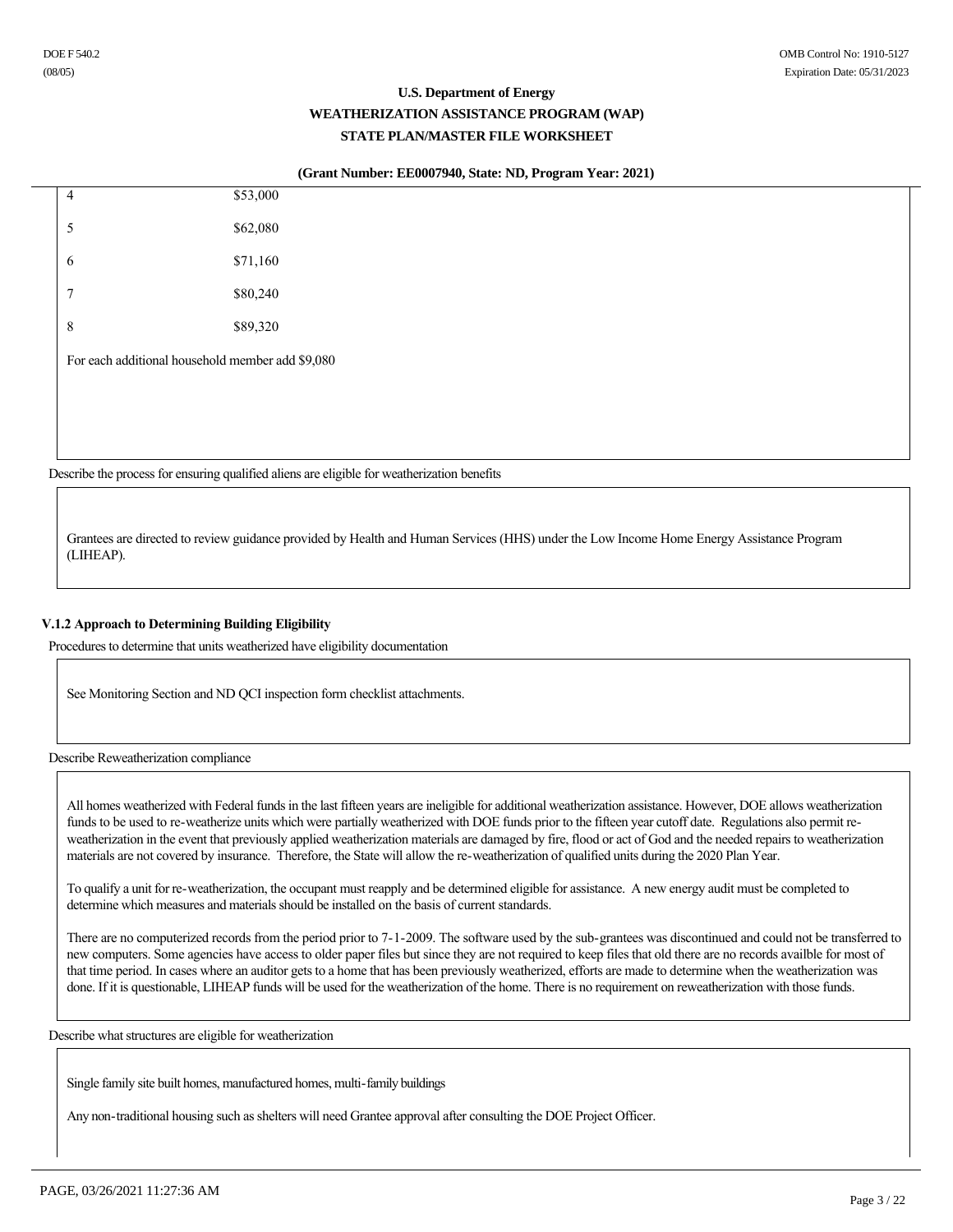### **(Grant Number: EE0007940, State: ND, Program Year: 2021)**

The weatherization of non-stationary campers and trailers is not allowed. Manufactured houses must meet HUD requirements.

The ND Weatherization Assistance Program follows the State Historic Preservation Office Agreement signed with the ND Historic Preservation Office on 10/25/2020. (Agreement attached)

#### Describe how Rental Units/Multifamily Buildings will be addressed

### **North Dakota Weatherization Program Rental/Multi-Family Building Procedures**

It is a goal of the North Dakota Weatherization Program to provide assistance in a manner that treats persons eligible for weatherization services living in rental housing equally with persons who are homeowners. However, because the unit to be weatherized is owned by a person who may not be eligible to receive program benefits, sub-grantees must comply with the following before the weatherization process is completed.

1) The sub-grantee has obtained the written permission of the owner or his agent to weatherize the property. 2) If 66 percent (50 percent for 2 to 4 unit buildings, and certain eligible types of large multi family

buildings as determined by consulting with the DOE Project Officer) of the dwelling units in the building are eligible dwelling units, or will become eligible dwelling units within 180 days under a Federal, State, or local government program for rehabilitating the building or making similar improvements to the building: a) The entire building must be weatherized. b) All units weatherized will be counted as completions. 3) If less than 66 percent (50 percent for 2 to 4 unit buildings, and certain eligible types of large multifamily buildings as determined by consulting with the DOE Project Officer) of the dwelling units in the building are eligible dwelling units or will become eligible dwelling units within 180 days under a Federal, State, or local government program for rehabilitating the building or making similar improvements to the building: a) Only the qualifying units can be weatherized. b) Only the qualifying units can be counted as completions. c) The unit is self-contained, without sharing an attic or basement with adjacent units, and has its own individual heating and cooling systems, 4) The unit has been audited with a current, approved energy audit tool and protocol that can adequately address a single unit within a larger structure, 5) The scope of work is specific to allowable measures within the eligible units. 6) The units would be considered on a case by case basis with approval from the DOE Project Officer. 7) The subgrantee has established procedures for dwellings which consist of a rental unit or rental units to ensure that: a) The benefits of weatherization assistance in connection with such rental units, including units where the tenants pay for their energy through their rent, will accrue primarily to the low-income tenants residing in such units; b) For a reasonable period of time after weatherization work has been completed on a dwelling containing a unit occupied by an eligible household, the tenants in that unit (including households paying for their energy through their rent) will not be subjected to rent increases unless those increases are demonstrably related to matters other than the weatherization work performed; c) Procedures must be established by the Subgrantee by which tenants may file complaints, and owners, in response to such complaints, shall demonstrate that the rent increase concerned is related to matters other than the weatherization work performed; i) No undue or excessive enhancement shall occur to the value of the dwelling units. One specific application of this policy is to limit expenditures for furnace or boiler replacements for Health and Safety reasons in rental property. As stated above, landlords are responsible for maintaining safe,

operable heating systems in rental units. A properly executed energy audit with an ECM of 1 or greater would not constitute an undue enhancement.

d) Weatherization funds may, however, be used to upgrade the efficiency of heating systems in rental

property by retrofitting or replacing existing equipment that meets the SIR requirement. The agency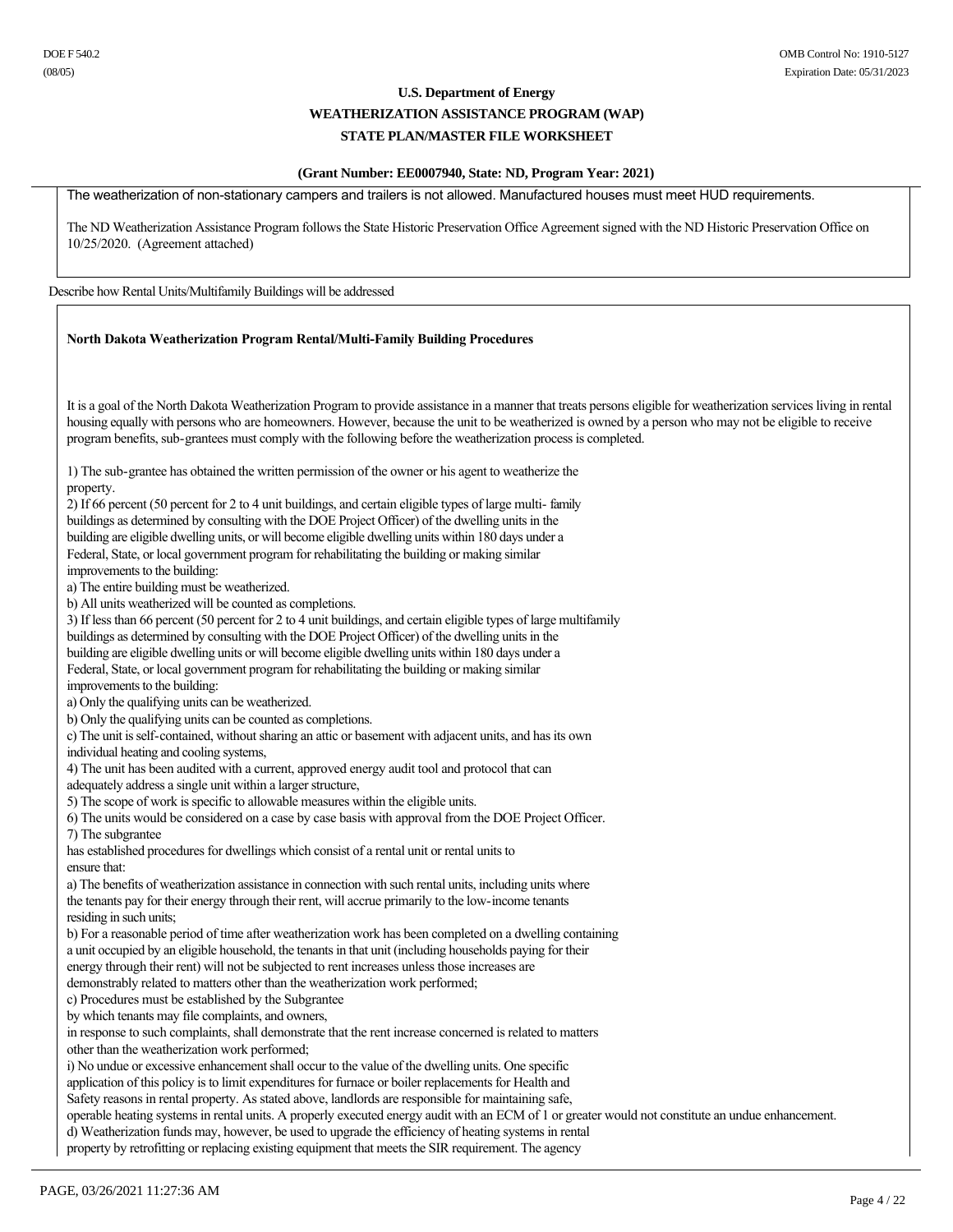### **WEATHERIZATION ASSISTANCE PROGRAM (WAP)**

### **STATE PLAN/MASTER FILE WORKSHEET**

### **(Grant Number: EE0007940, State: ND, Program Year: 2021)**

will pay no more than \$100 for repair costs. 8) The North Dakota Weatherization staff has made it a policy to require that each multifamily project that is to be weatherized have at least one major task performed. a) Once we determine there is a major task needed on a project, and the project is deemed eligible, the following steps are taken. i) A state weatherization staff member, accompanied by the local Community Action auditor, visits the property for data collection. ii) A Health and Safety assessment is done. (1) If needed Health and Safety tasks are estimated to be too costly or Health and Safety requirements cannot be met the project will be deferred. (2) If the project passes the Health and Safety assessment the following areas are inspected: (a) Attic insulation levels (b) Wall insulationlevels (c) Basement and/or crawl space insulationlevels (d) Refrigerator make and model (e) Existing light bulbwattage (f) Heating systems (g) Cooling systems (h) Hot water distribution system (i) Primary andstormwindowcondition (j) Primary door condition (k) Air infiltration points and chase ways (l) Integrity of roof and building envelope (m) Any other area(s) that affect the building's thermal performance (n) The utility bills from the previous year are collected. 9) The local Community Action runs the tasks through the state approved energy audit to get a cost for the task. a) This gives us a local cost that is used for the DOE approved multifamily energy audit. 10) The state staff member models the building using the DOE approved multifamily energy audit software with all the data collected from the site and inputs the utility bills. a) All tasks or improvements are run through DOE approved multifamily energy audit to get the Savings to Investment Ratio (SIR) for each task. b) All improvement SIRs must meet the levels as set forth in the NorthDakota Standard Work Specifications and Field Guide as well as State Policy before they can be performed. c) The project documentation is sent to the DOE Project Officer for approval before any work is started. d) The eligible improvements, as recommended by DOE approved multifamily energy audit, are sent to the local Community Action agency for the weatherization process. e) All the improvements must be installed in accordance with the North Dakota Standard Work Specifications and FieldGuide. f) All multi-family projects must have a final inspection done by a certified multi-family inspector before the state does a final inspection.

### **2.05.1 Landlord Obligations**

1. Under North Dakota law, landlords have the following obligations to the renter and rental units:

1. Comply with the requirements of building and housing codes relating to health and safety.

2. Arrange for or make all repairs and do whatever is necessary to put and keep the premises in a fit and habitable condition. The tenant must give the landlord reason-able notice and a reasonable amount of time in which to make repairs. (The definition of reasonable very often depends on the needed repair.)

3. Keep all common areas in a clean and safe condition.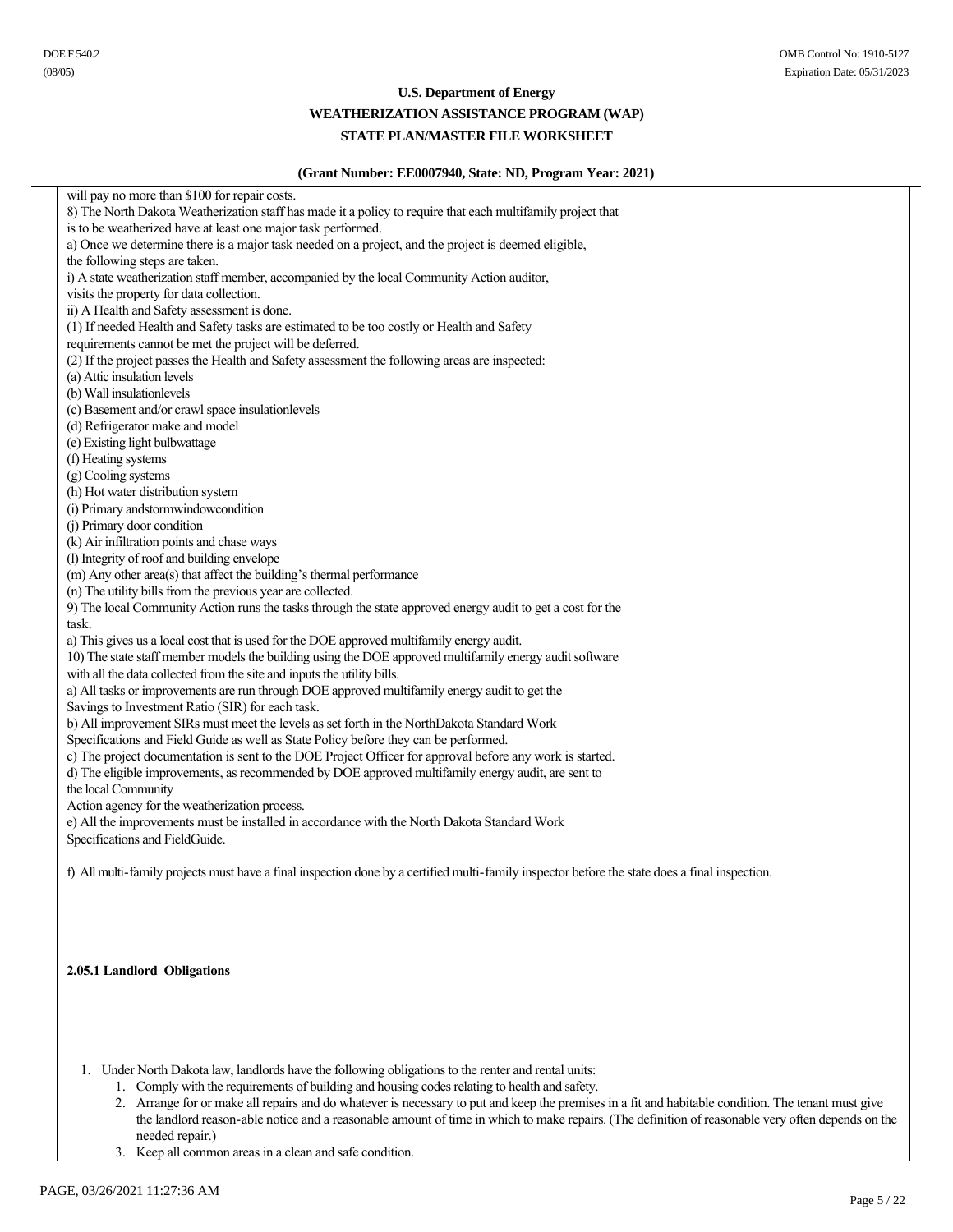#### **WEATHERIZATION ASSISTANCE PROGRAM (WAP)**

### **STATE PLAN/MASTER FILE WORKSHEET**

### **(Grant Number: EE0007940, State: ND, Program Year: 2021)**

- 4. Maintain in good, safe working order and condition all electrical, plumbing, sanitary, heating, ventilating, air conditioning systems, other facilities, and appliances, including elevators, supplied or required to be supplied by the landlord.
- 5. Provide and maintain appropriate receptacles and conveniences for the removal of ashes, garbage, rubbish, and other waste incidental to the occupancy of the dwelling unit and arrange for their removal.
- 6. Provide smoke detectors in each unit.
- 7. Provide running water and reasonable amounts of hot water and heat.
- 2. Sub-grantees must assure that a landlord has met his/her obligation under North Dakota law before weatherizing rental property which they own.

### **2.05.2 North Dakota Weatherization Assistance Program Rental Agreement**

Before a rental unit can be weatherized, the landlord or authorized agent and the eligible tenant must agree to and sign the North Dakota Weatherization Assistance Program Rental Agreement (see attachment).

At the time the agreement is executed, sub-grantees must inform the eligible tenant that in the event the landlord violates the weatherization agreement, they should notify the sub-grantees office so the appropriate action can be taken against the landlord.

Describe the deferral Process

Refer to the ND 2021 DOE Policies and Procedures Manual - Section 500.70

#### **V.1.3 Definition of Children**

Definition of children (below age): **18**

### **V.1.4 Approach to Tribal Organizations**

 $\Box$  Recommend tribal organization(s) be treated as local applicant? If YES, Recommendation. If NO, Statement that assistance to low-income tribe members and other low-income persons is equal.

**Tribal Allocation** 

DOE funded weatherization activities will also be made available to all eligible Native American households residing on reservations within the State. The CAAs will be allowed to weatherize any eligible residence located within the boundaries of the Spirit Lake Sioux, Standing Rock, Turtle Mountain and Fort Berthold (Three Affiliated Tribes) Reservations. Grant agreements with the sub-grantees specify the minimum amount of WAP funds to be available for expenditure for the weatherization of Native American households within the boundaries of each tribal jurisdiction served by North Dakota's WAP program.

Minimum WAP funding levels allocated for tribal weatherization services on each reservation and to be distributed to North Dakota's sub-grantee agencies are as follows:

Percent of ND WAP: 7.2%

Distribution of Tribal Weatherization Funds to Sub-grantees:

Sub-grantee Tribal Jurisdiction Percent of Tribal WAP/PVE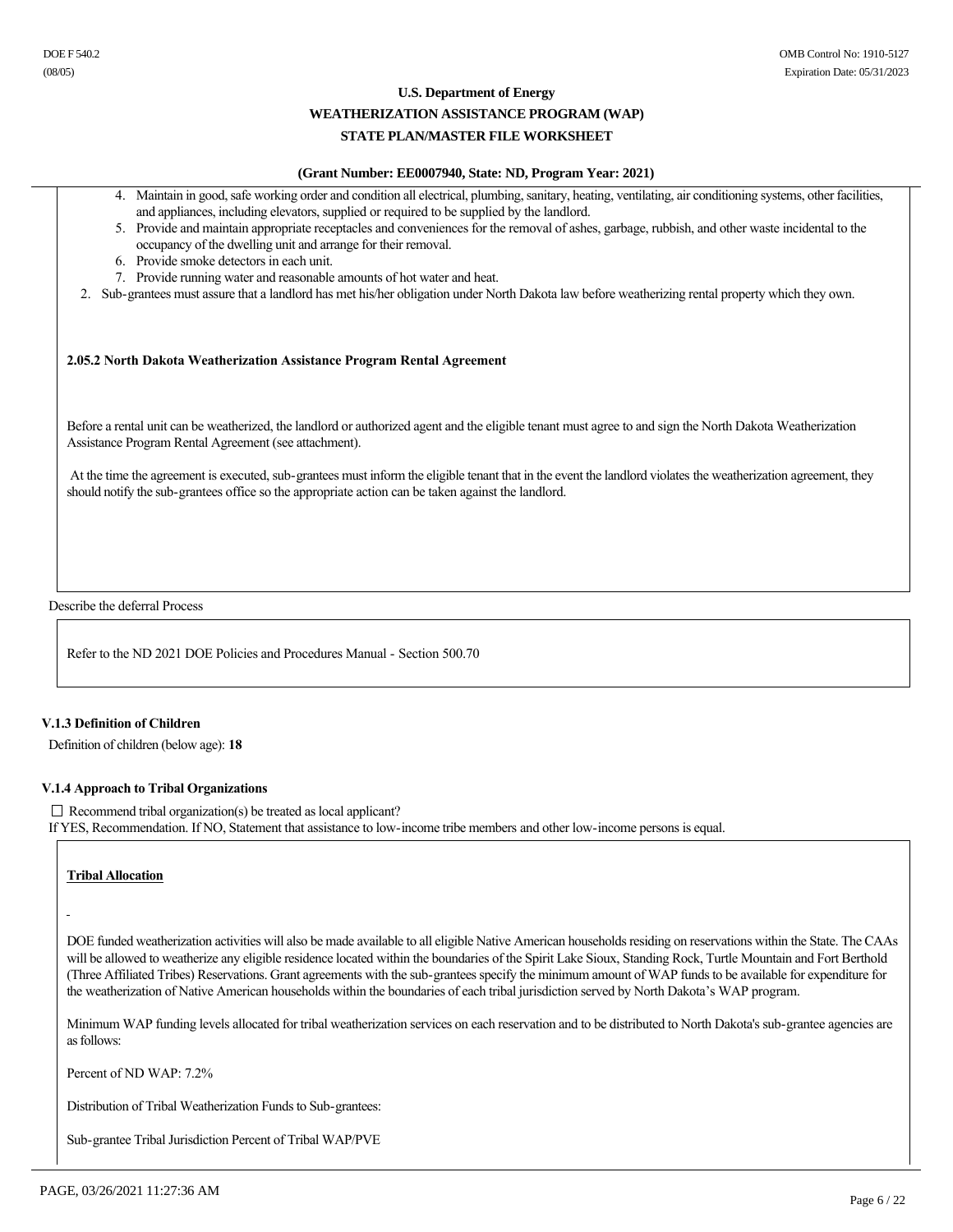#### **(Grant Number: EE0007940, State: ND, Program Year: 2021)**

| Community Action (Region II)    | Ft. Berthold 20.63                                                                                                                                                                                                                                                                                                                                                                                                                                                                                         |
|---------------------------------|------------------------------------------------------------------------------------------------------------------------------------------------------------------------------------------------------------------------------------------------------------------------------------------------------------------------------------------------------------------------------------------------------------------------------------------------------------------------------------------------------------|
| Dakota Prairie CAA (Region III) | Spirit Lake 21.78                                                                                                                                                                                                                                                                                                                                                                                                                                                                                          |
|                                 | Turtle Mountain 39.05                                                                                                                                                                                                                                                                                                                                                                                                                                                                                      |
| Community Action (Region VII)   | Standing Rock 18.54                                                                                                                                                                                                                                                                                                                                                                                                                                                                                        |
| the reservations.               | Although tribal households represent a small percentage of the state's low income population, a large proportion of tribal residents qualify for weatherization and<br>many of the housing units within these tribal jurisdictions are in poor condition. Should the need arise, the State of North Dakota will permit sub-grantees to<br>exceed the minimum allocation levels for each tribal jurisdiction, as specified above, in order to have a greater impact on energy use and housing conditions on |
|                                 | However, if after soliciting weatherization applications, the sub-grantee finds that there are insufficient applications to fully utilize the tribal allocation, the sub-                                                                                                                                                                                                                                                                                                                                  |

During the program year, the majority of labor for installing weatherization materials will be supplied by CAA weatherization crews. Contract labor will be used the event of furnace retrofit or replacement and to a limited extent for other weatherization labor.

### **V.2 Selection of Areas to Be Served**

grantee may utilize the funds to serve clients off the reservation.

### **Sub-grantee Service Areas**

North Dakota's fifty-three counties are grouped into eight regions for the purposes of the Weatherization Assistance Program. The regions correspond with the jurisdictions of the seven (7) community action agencies (CAAs), which conduct weatherization activities on the local level (See attachment). Weatherization services for Regions I and VIII are provided by the Regional VIII CAA.

The Weatherization Assistance Program has been conducted by North Dakota's CAAs since 1977. Each of the seven agencies has demonstrated its ability to complete the work assigned in a timely and effective manner. The crew members, estimators, and coordinators currently in place possess considerable experience and training in the theory and methods of effective home weatherization. The agencies are checked for debarment before the start of each grant. The State also checks the latest audit to see if there are concerns or findings to be aware of.

DOE funded weatherization activities will also be made available to all eligible Native American households residing on reservations within the State. The CAAs will be allowed to weatherize any eligible residence located within the boundaries of the Spirit Lake Sioux, Standing Rock, Turtle Mountain and Fort Berthold (Three Affiliated Tribes) Reservations. Grant agreements with the sub-grantees specify the minimum amount of WAP funds to be available for expenditure for the weatherization of Native American households within the boundaries of each tribal jurisdiction served by North Dakota's WAP program. The minimum amount allocated for all reservations in the State is determined based upon the percentage of the State's low income households residing within the reservation boundaries (8.39% according to the 2010 Census data).

Minimum WAP funding levels allocated for tribal weatherization services on each reservation and to be distributed to North Dakota's sub-grantee agencies are as follows:

| Percent of ND WAP/PVE: $7.2\%$                               |                      |                              |  |  |
|--------------------------------------------------------------|----------------------|------------------------------|--|--|
| Distribution of Tribal Weatherization Funds to Sub-grantees: |                      |                              |  |  |
| Sub-grantee                                                  | Tribal Jurisdiction  | Percent of Tribal<br>WAP/PVE |  |  |
| Community Action (Region II)                                 | Ft. Berthold         | 20.63                        |  |  |
| Dakota Prairie CAA (Region III)                              | Spirit Lake          | 21.78                        |  |  |
|                                                              | Turtle Mountain      | 39.05                        |  |  |
| Community Action (Region VII)                                | <b>Standing Rock</b> | 18.54                        |  |  |

Although tribal households represent a small percentage of the state's low income population, a large proportion of tribal residents qualify for weatherization and many of the housing units within these tribal jurisdictions are in poor condition. The State of North Dakota will permit sub-grantees to exceed the minimum service levels for each tribal jurisdiction, as specified above, in order to have a greater impact on energy use and housing conditions on the reservations. Should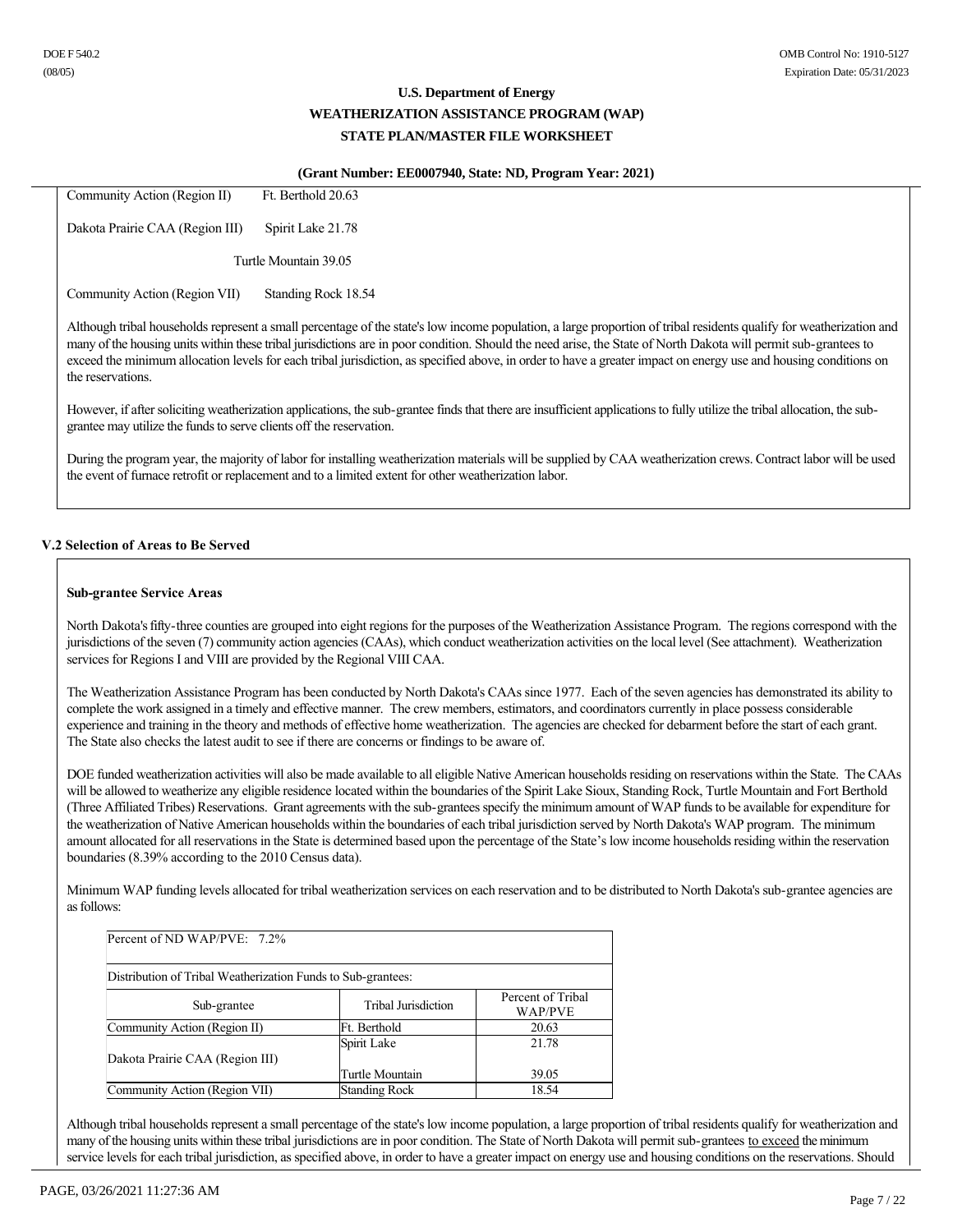### **(Grant Number: EE0007940, State: ND, Program Year: 2021)**

an agency be unable to expend the amount allocated for tribal weatherization, they may request permission from DOC to utilize the funds for non-tribal weatherization purposes.

During the program year, the majority of labor for installing weatherization materials will be supplied by CAA weatherization crews. Contract labor will be used the event of furnace retrofit or replacement and to a limited extent for other weatherization labor.

The Grantee reserves the right to change the regional boundaries and the funding to go with the change in the event of changes in eligible population and available applications.

North Dakota has added new language in the agreements and contracts to reflect the requirements of WPN 15-4 Section 2. We have also developed a system for verifying receipt of any new information that is given to the sub-grantees.

The Grantee may use a Request For Proposal to administer the Weatherization Assistance Program in certain regions now served by a Community Action Agency. This may be to consolidate services in case of a change in funding or if it is determined through monitoring and risk analysis that an agency is not serving the population of the region as required by the Grantee and the funding source. Existing ND Community Action Agencies who have demonstrated the ability to administer the program will be given preference in the process.

### **V.3 Priorities**

| <b>Client Prioritization</b>                                       |                                                                                                                                                                                                                                                                          |  |  |  |
|--------------------------------------------------------------------|--------------------------------------------------------------------------------------------------------------------------------------------------------------------------------------------------------------------------------------------------------------------------|--|--|--|
| From the 2021 ND DOE Weatherization Policies and Procedures Manual |                                                                                                                                                                                                                                                                          |  |  |  |
| SUBJECT: Client Prioritization                                     | DATE: November 2017                                                                                                                                                                                                                                                      |  |  |  |
| POLICY/GUIDANCE NUMBER: 500.12                                     | PROGRAM: DOE                                                                                                                                                                                                                                                             |  |  |  |
| <b>Priority for Providing Weatherization Services</b>              |                                                                                                                                                                                                                                                                          |  |  |  |
| where one or more of the following exist:                          | POLICY: In accordance with 10 CFR 440.16, priority must be given in identifying and providing weatherization assistance to households                                                                                                                                    |  |  |  |
| 1. High energy usage                                               |                                                                                                                                                                                                                                                                          |  |  |  |
| 2. High energy burden                                              |                                                                                                                                                                                                                                                                          |  |  |  |
| 3. Elderly household member(s) (60 years or over)                  |                                                                                                                                                                                                                                                                          |  |  |  |
| 4. Disabled household member(s)                                    |                                                                                                                                                                                                                                                                          |  |  |  |
| 5. Household member(s) under the age of 18                         |                                                                                                                                                                                                                                                                          |  |  |  |
| Provider's territory have been served.                             | Households who do not meet at least one of the priority categories may only be served if all eligible priority households in the Service                                                                                                                                 |  |  |  |
|                                                                    | Within the above listed priority, Service Providers may choose the order in which households are served. Priority systems must be applied<br>equally to both renter and owner occupied dwellings and applied equitably to all areas of the Service Provider's territory. |  |  |  |
|                                                                    | Service Providers may choose to consider using the oldest application approval date for positioning applicants with priority points. An<br>application with at least one priority point may be moved up on the list when working in the same area to save travel time.   |  |  |  |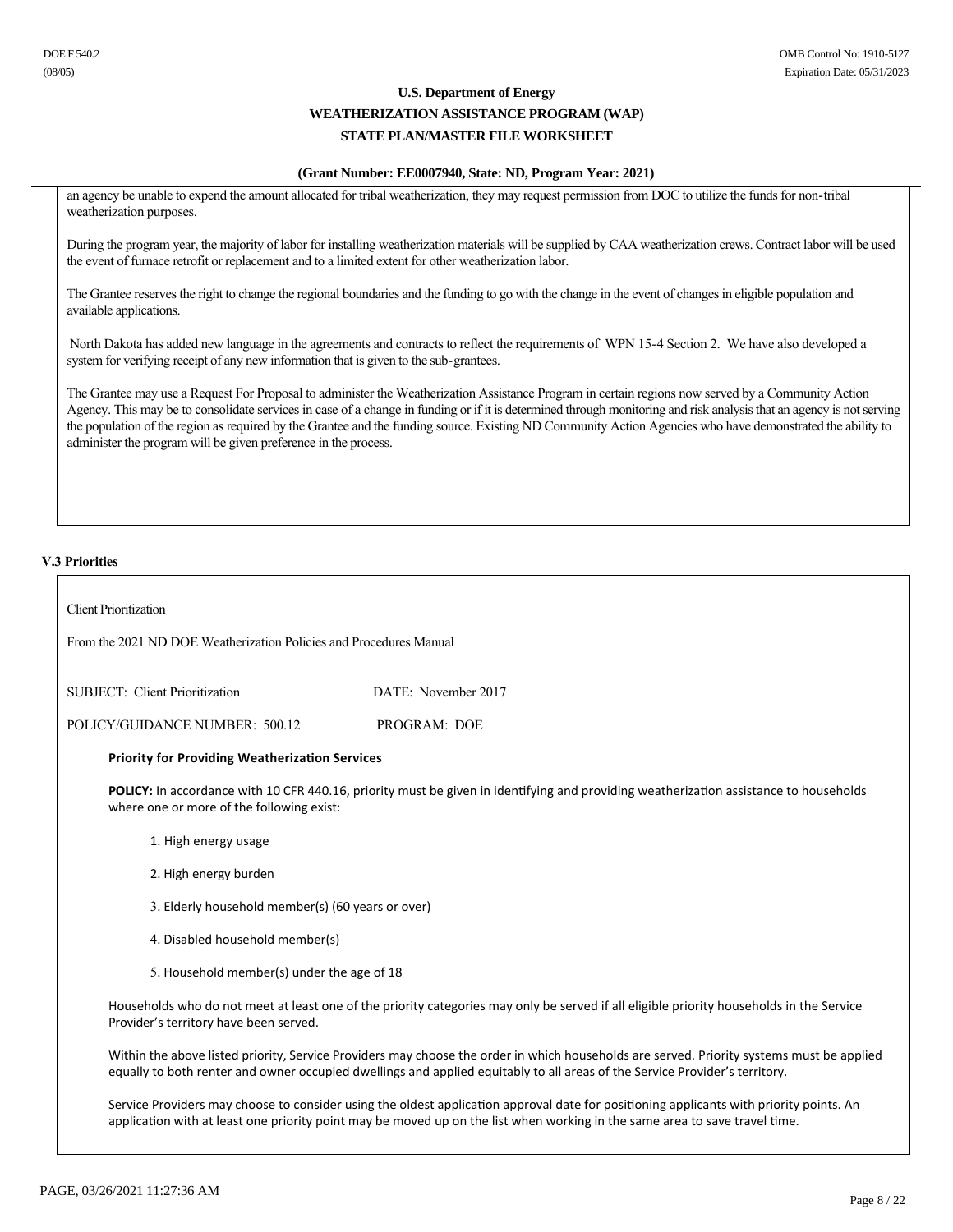### **(Grant Number: EE0007940, State: ND, Program Year: 2021)**

#### **V.4 Climatic Conditions**

### **Climatic Conditions**

North Dakota's climate is typical of its continental location in the northern Great Plains.

Situated approximately at the center of North America and isolated from the moderating effects of the oceans, the state is subjected to extreme seasonal temperature variations. Mid-summer highs often exceed 100 degrees Fahrenheit; while mid-winter temperatures can fall below -30 degrees Fahrenheit.

North Dakota also endures some of the longest, coldest winters of the lower fortyeight states, according to the U.S. Weather Service. See the attached Accumulated Daily Heating Degree Days 1-1-2015 to 12-31-2020 map.

### **FIGURE I**

#### 5 Year Average Heating Degree Days for

North Dakota and Selected Cities from the ND Agricultural Network (NDAWN)

| Region | City               | <b>Heating Degree Days</b> |
|--------|--------------------|----------------------------|
|        | Williston          | 11649                      |
| П      | Minot              | 11,586                     |
| Ш      | Devils Lake        | 11301                      |
| IV     | <b>Grand Forks</b> | 11,555                     |
| V      | Fargo              | 10,464                     |
| VI     | Jamestown          | 10,770                     |
| VІІ    | <b>Bismarck</b>    | 10,381                     |
| VШ     | Dickinson          | 10,481                     |
|        |                    |                            |

### **V.5 Type of Weatherization Work to Be Done**

### **V.5.1 Technical Guides and Materials**

### **Typical Weatherization Services Provided**

 Each household is visited by an energy auditor who after conducting an energy audit determines which conservation measures will be most effective for this specific unit. There are 10 general categories of energy conservation measures from which the auditor may choose based upon their ability to save energy. The actual conservation measures installed on a specific unit is dependent upon the potential energy savings, the cost of material, the life of the measure, and the labor needed to install the measure. All measures must have a target savings to investment ratio of 1 or greater (\$1.00 return for each \$1.00 invested). Energy auditors are given the flexibility on a case by case basis to allow the installation of a conservation measure having a SIR below the target of 1.5 but above a minimum SIR of 1.

All work is being performed in accordance to the DOE-approved energy audit procedures and 10 CFR 440 Appendix A.

Residential site built, mobile homes and multi-family structures will be addressed.

Typical weatherization measures are:

- 1. General Heat Waste: Measures that reduce air infiltration and heat loss in the home. This typically includes caulking and weather stripping which in recent years has been guided by the use of advanced blower door guided air sealing and the use of infrared cameras.
- 2. Attic Insulation: Insulation is installed to bring the attic up to an R-60 for electrically heated homes and R-50 for all other fuels.
- 3. Wall Insulation: Wall insulation is installed where needed by a variety of methods to access wall cavities.
- 4. Floor Insulation: Floor insulation is installed in floors over unheated basements or crawlspace and in mobile home bellies.
- 5. Perimeter Insulation: The insulation of the interior or exterior of the foundation depending upon existing conditions.
- 6. Windows: The installation replacement windows or a series of window treatments that prevent or mitigate heat loss. These include the installation of window films and storm windows.
- 7. Doors: The installation of a series of door treatments to reduce heat loss including repair and replacement.
- 8. Furnace Efficiency Measures: Includes testing of heating systems for efficiency and safety purposes. Repair and/or replacement is allowed based on energy efficiency and savings to an investment ratio.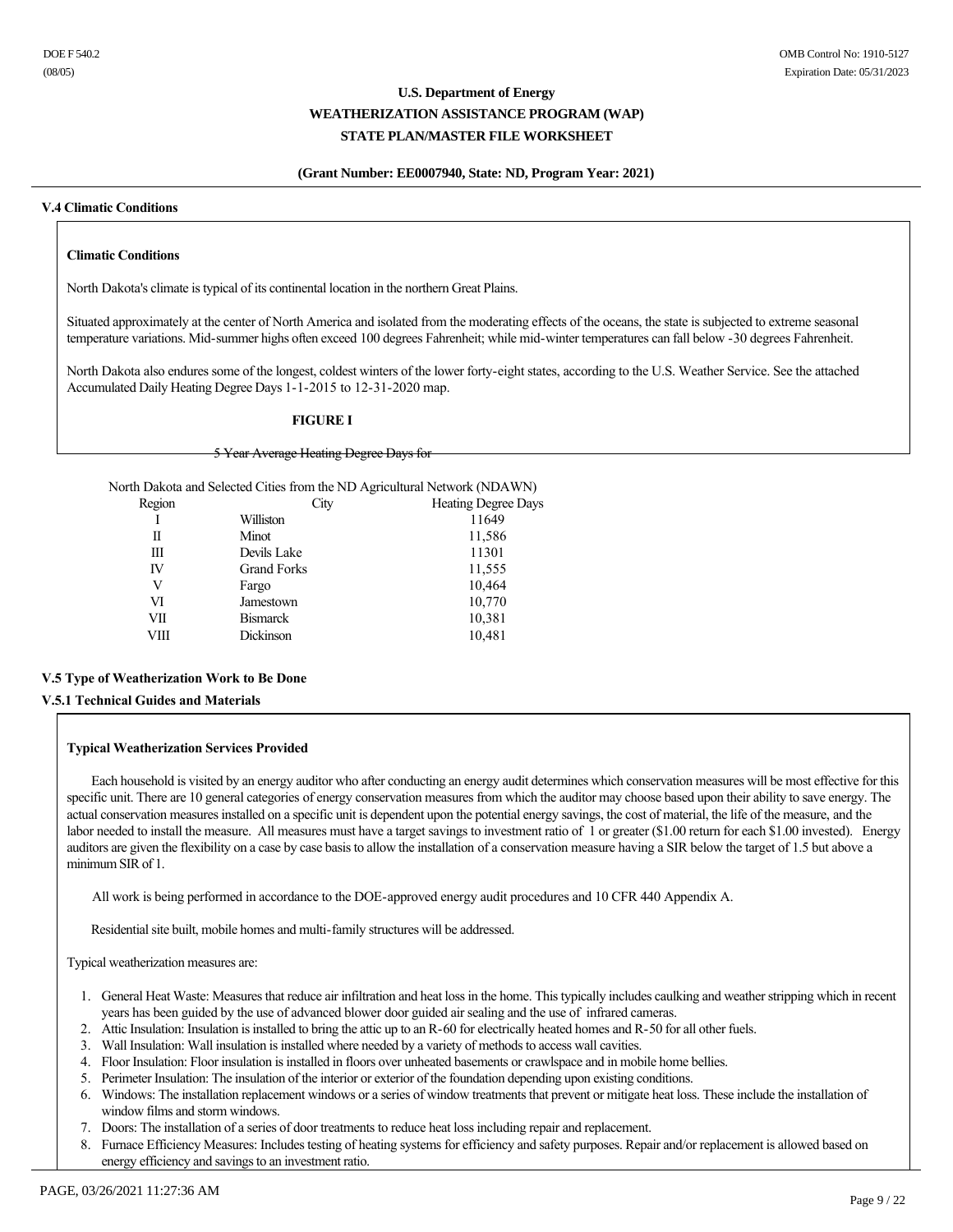### **(Grant Number: EE0007940, State: ND, Program Year: 2021)**

|     | 9. Electric Baseload Measures: Includes replacement of existing lighting with energy efficient lighting and replacement of high usage refrigerators with new |
|-----|--------------------------------------------------------------------------------------------------------------------------------------------------------------|
|     | energy efficient models.                                                                                                                                     |
| 10. | Building Repair: This measure includes a variety of repairs to the house structure which are necessary to protect the integrity of eligible weatherization   |
|     | measures.                                                                                                                                                    |
|     |                                                                                                                                                              |
|     |                                                                                                                                                              |
|     |                                                                                                                                                              |
|     | The Standard Work Specifications (SWS) and Field Guide documents (Single family and Manufactured Home) have been approved by DOE along with                  |

several variance requests that have been incorporated into the document. The SWS will also be incorporated into all work orders. Here is a link to our webpage that contains the documents https://www.communityservices.nd.gov/lowincomeprograms/weatherizationassistance/CAPInformationandForms/.

All work will be meet the guidelines set forth in the ND Standard Work Specifications and Field Guide documents and the ND 2021 DOE Policies and Procedures Manual. All contracts with the sub-grantees will contain language requiring them to follow these guidelines and to require any of their contractors to follow the guidelines.. The documents are available at all times through our online audit and reporting software (WxPro). A copy of the terms and conditions that the sub-grantees sign is attached.

We have submitted our multi-family SWS and Field Guide for approval. The state staff and several agency QCI inspectors have passed a multi-family inspection course. We will be submitting multi-family projects for review before proceeding with any work on multi-family buildings. We will be deciding on which audit we will use in the coming months.

Field guide types approval dates

Single-Family: Manufactured Housing: Multi-Family:

### **V.5.2 Energy Audit Procedures**

Audit Procedures and Dates Most Recently Approved by DOE

Audit Procedure: Single-Family Audit Name: WxPRO (North Dakota & Nevada) Approval Date: 10/16/2019

Audit Procedure: Manufactured Housing Audit Name: WxPRO (North Dakota & Nevada) Approval Date: 10/16/2019

Audit Procedure: Multi-Family Audit Name: TREAT

Approval Date:

Comments

### **Energy Audit Procedures**

North Dakota's weatherization program emphasizes cost effectiveness in selecting measures to reduce general heat waste, conductive heat loss, electric baseload and mechanical systems inefficiencies.

 Each weatherization measure to be installed must have a savings to investment ratio (SIR) equal to or greater than 1 in order to be included as a priority. Energy auditors are given the flexibility on a case by case basis to exclude the installation of a conservation measure having a SIR below 1.5. All measures having a 1.5 or greater are required. Repair materials will only be allowed, if when included in the calculation of the SIR for all weatherization measures installed (to include repairs materials), is greater than one for the unit as a whole.

 General heat waste and air infiltration are addressed in every weatherized dwelling. Blower door tests will be conducted on each weatherized home, unless weather conditions or health and safety concerns, such as extreme cold or high wind preclude safe and accurate testing. The blower door tests will be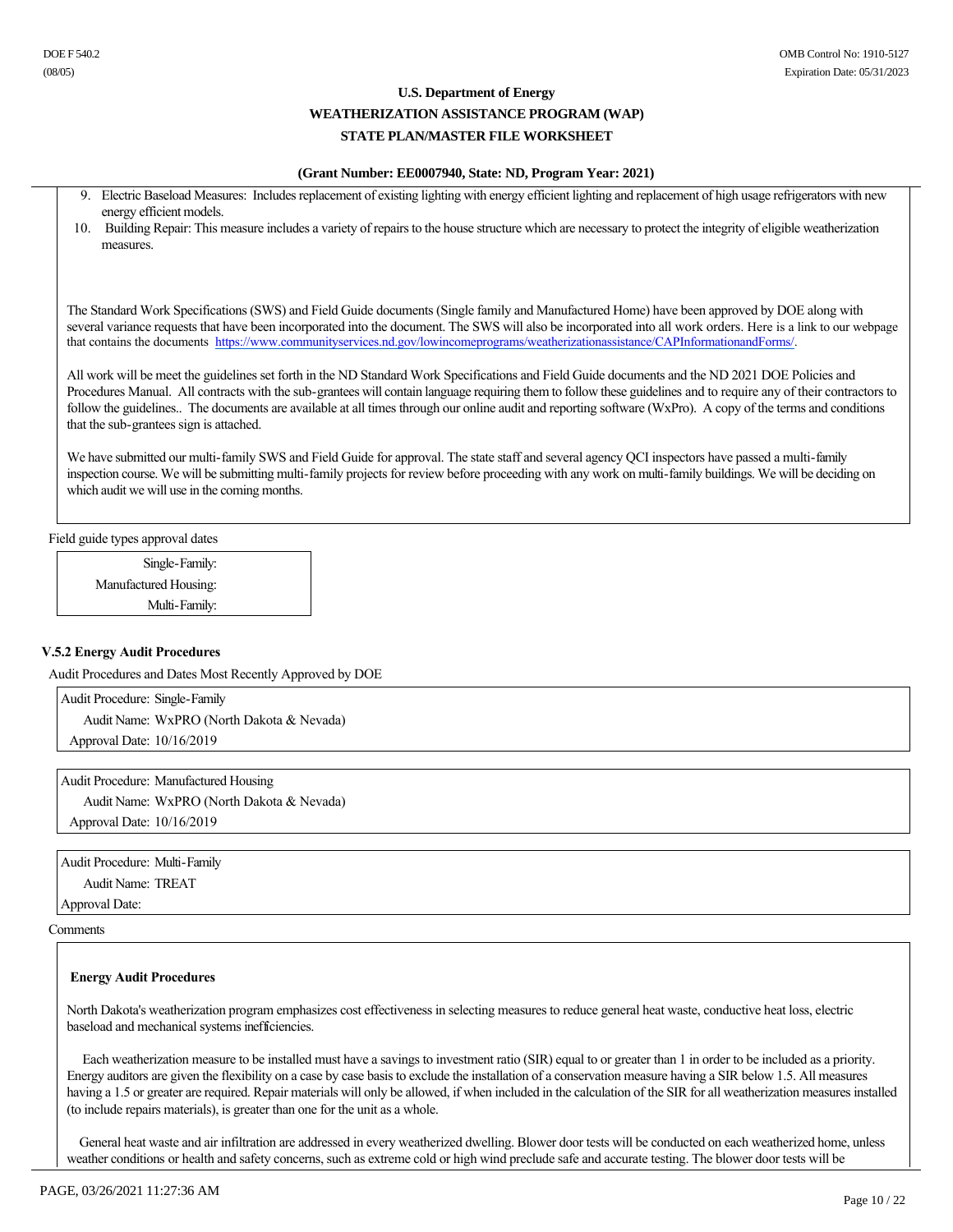### **(Grant Number: EE0007940, State: ND, Program Year: 2021)**

conducted by weatherization crews using the "North Dakota's Standard Blower Door Procedures." This is determined by using the Cost Effective Guideline procedure as outlined in the Field Standards.

 The weatherization crews employ a top down approach to sealing air leaks. The crews first work within the attic, sealing chase ways and bypasses around chimneys, soil pipe, soffits and other openings into the attic space. Attention is then focused on interior caulking of infiltration through doors, windows, attic hatches, and around the rim joist. Occasionally, inside storm windows, composed of rigid acrylic or plastic film, are applied as an economical means of combating infiltration through unusually leaky windows.

 Conductive, electric baseload, and mechanical measures are prioritized using the state approved computerized audit package. The state approved audit is an integrated estimation program which prioritizes weatherization materials to be installed on either site built or mobile homes based on the calculated cost effectiveness (discounted SIR > 1) of those materials when installed on that specific unit. The program is completely self contained and requires no additional manual computations. The State of North Dakota submitted the WXEOR Program to the DOE Support Office and it was approved as a waiver audit for use in the Weatherization Assistance Program in 2008. In 2012 the audit was combined with the state reporting system and is now called WxPro.

The equation utilized to calculate the savings to investment ratio for a conductive heatloss measure is:

 $(1 x ((1-discount rate) \# years)) x ((HDD x 16 x (Unit Price x Esc Rate)) \div (BTUs x A FUE) x (Area x Delta U) x Buffer$ 

Where:

| Discount Rate $=$ 3% per year and updated yearly to current rate                                                                                                                                                                                                                                                                                                                                                                                                                                      |                                                                                         |  |  |
|-------------------------------------------------------------------------------------------------------------------------------------------------------------------------------------------------------------------------------------------------------------------------------------------------------------------------------------------------------------------------------------------------------------------------------------------------------------------------------------------------------|-----------------------------------------------------------------------------------------|--|--|
| $# \, years$                                                                                                                                                                                                                                                                                                                                                                                                                                                                                          | $=$ Number of years for measure to payback                                              |  |  |
| 2DD                                                                                                                                                                                                                                                                                                                                                                                                                                                                                                   | = Heating degree days for specific Region of the State                                  |  |  |
| 16                                                                                                                                                                                                                                                                                                                                                                                                                                                                                                    | = Correction factor to allow for internal heat gain from occupants, solar, etc.         |  |  |
| Unit Price                                                                                                                                                                                                                                                                                                                                                                                                                                                                                            | $=$ Cost per unit of heating fuel                                                       |  |  |
| Esc. Rate                                                                                                                                                                                                                                                                                                                                                                                                                                                                                             | $=$ Fuel cost escalation rate as provided by DOE $-$ updated yearly.                    |  |  |
| <b>BTUs</b>                                                                                                                                                                                                                                                                                                                                                                                                                                                                                           | $= 100\%$ efficient BTU content of fuel                                                 |  |  |
| <b>AFUE</b>                                                                                                                                                                                                                                                                                                                                                                                                                                                                                           | = Annual fuel utilization efficiency                                                    |  |  |
| Area                                                                                                                                                                                                                                                                                                                                                                                                                                                                                                  | $=$ Net area affected by measure in square feet                                         |  |  |
| Delta U                                                                                                                                                                                                                                                                                                                                                                                                                                                                                               | $= (1/Pre R-Value) - (1/Post R-Value)$                                                  |  |  |
| <b>Buffer</b>                                                                                                                                                                                                                                                                                                                                                                                                                                                                                         | = Buffer correction factor to account for differences in exposure as provided by ASHRAE |  |  |
| The equation utilized to calculate the savings to investment ratio for a refrigerator replacement is:                                                                                                                                                                                                                                                                                                                                                                                                 |                                                                                         |  |  |
| $(((KWH Per Year of existing model * (1 + ((Average Ambient Temperature - Present Ambient Temperature) * 0.025))) - (KWH Per Year of new model *$<br>$(1 + ((Average Ambient Temperature - 70) * 0.025)))$ * (Cost Per KWH*Esc.Rate)) * (Lifetime*Discount Rate)) / Total Cost                                                                                                                                                                                                                        |                                                                                         |  |  |
| The equation utilized to calculate the savings to investment ratio for lighting replacement is:                                                                                                                                                                                                                                                                                                                                                                                                       |                                                                                         |  |  |
| (((Existing Watts- Replacement Watts)*Qty of Bulbs* Hrs on per day*365/1000*(Cost per KWH*Esc.Rate)))*(Lifetime*Discount Rate)/Total Cost                                                                                                                                                                                                                                                                                                                                                             |                                                                                         |  |  |
| The equations yield a dollar amount saved during the first year after each measure is in-stalled. The first year savings is then discounted at a rate of 3% per year<br>over the life of the measure to yield the total savings to be realized for that measure. The amount saved is further adjusted through the application of a fuel<br>escalation cost factor applied over the life of the measure to account future price increases in the cost of the heating fuel use by that particular unit. |                                                                                         |  |  |

Once the adjusted savings is calculated, the savings to investment ratio is then generated by dividing the adjusted savings by the cost of materials and labor to install the measure. (the state approved audit figures labor on a square foot installed cost and adds this to the material cost for purposes of this calculation).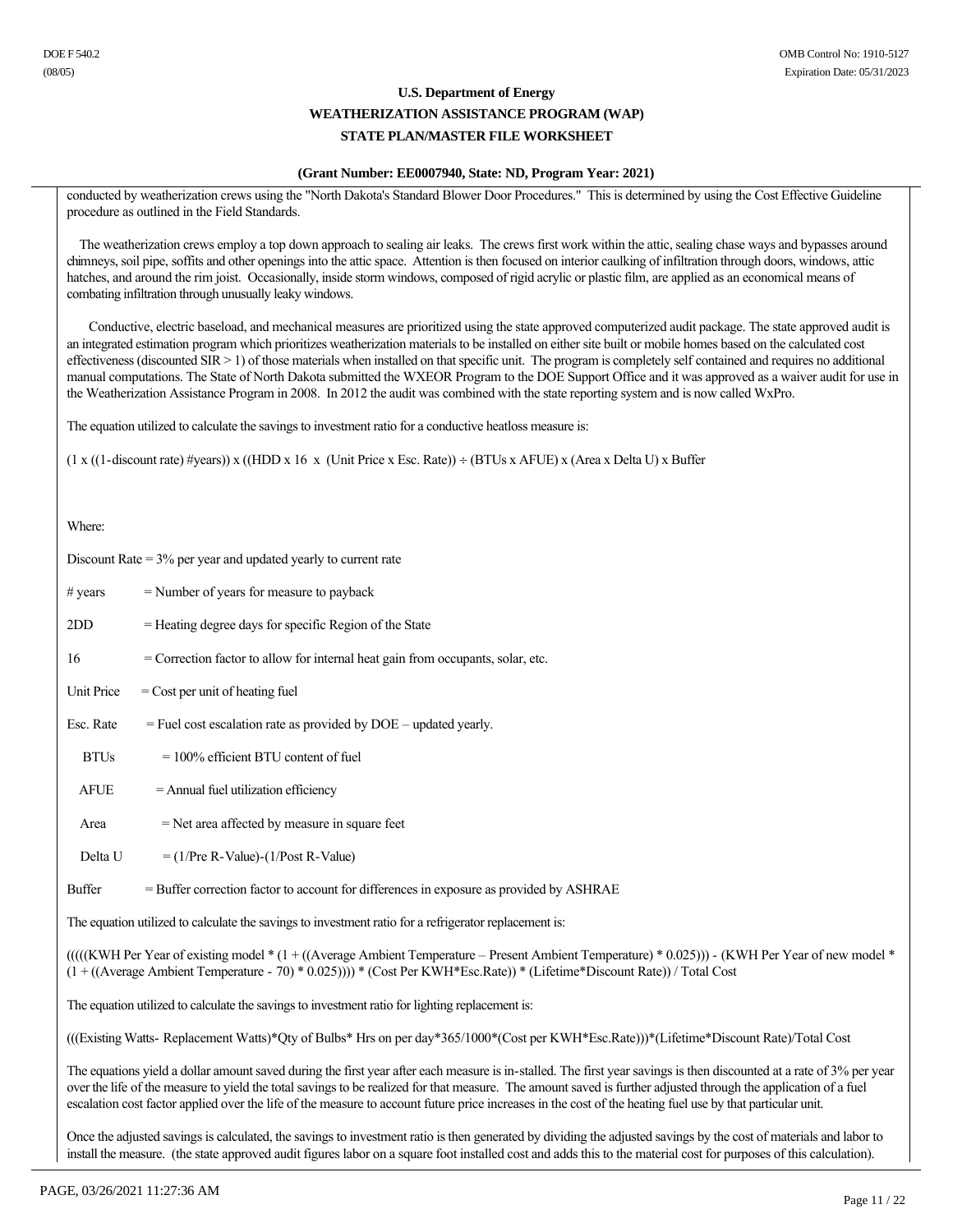### **(Grant Number: EE0007940, State: ND, Program Year: 2021)**

Each sub-grantee is allowed the flexibility to input their own agency costs for materials and labor and heating degree days so that the calculations are customized to their specific agency.

After the savings to investment ratio is calculated for each measure they are then ranked in order by the state approved audit (highest SIR to lowest SIR). The Weatherization crews will install measures based on their ranking (prioritization) and may only deviate from the ranking with prior approval of the State Weatherization Program Manager.

WxPro also accounts for the interaction of mechanical and conductive weatherization measures and is able to produce a SIR on a heating system replacement or retrofit. The SIR for mechanical measures can be calculated with or without conductive heat loss measures installed and estimate future heating costs when historical fuel usage data is supplied.

In addition to the calculation of the SIR, WxPro also generates the number of BTUs saved per heating degree day for use in future evaluations of the Weatherization Program.

The replacement of furnaces in conventional homes will be permitted based upon a determination that:

- 1. The existing furnace will not last at least five years;
- 2. That the existing system cannot be retrofitted for \$500 or less; and
- 3. The SIR for the replacement system and associated costs is 1 or greater.

The documentation to support furnace replacement must include fuel consumption records for the prior year, existing furnace efficiency test results (if the system is operable) and an analysis of the potential savings and payback associated with the replacement.

The WxPro audit was given conditional approval in October of 2019. ND has 12 months to incorporate the evaluation of air and duct sealing as separate measures into the WxPro audit to ensure cost-effectiveness after adjusting for interaction and to assign priorities among individual weatherization materials in descending order of their cost-effectiveness. The approval letter is attached.

ND has received approval for 3 materials not listed in Appendix A - LED bulbs, refrigerators, and spray foam.

### **V.5.3 Final Inspection**

**See the attached ND 2021 DOE Policies and Procedures Manual Section 600.60 600.62**

**At this time ND has 17 agency people QCI certified. The state staff is QCI certified. We have one contractor available to contract with any agencies that need it. The Grand Forks**  agency has 4 people certified and they have a for-profit business that will contract with any agencies needing the service. We will continue to have people take the training and **testing to get as many people certified as possible.**

We are asking to use the third option in the Quality Work Plan that allows a different method for using the Quality Control Inspector. We feel this plan will continue to assure quality work while reducing expenses and reducing time required for turning in completed jobs. Our sub-grantees have large regions with a lot of travel involved. By allowing a **Quality Control Inspector to do the final inspection even when that Inspector worked on the job, we will save extra travel and expenses. We would still require at least one third of the jobs be inspected by someone who did not work on the job. All jobs would be inspected by a certified Quality Control Inspector. We have used this method now for 3 years in DOE and in our LIHEAP Weatherization for years and have seen no reduction in quality. We would increase the monitoring by the State to 30% of jobs in those cases where this method is approved. We also would reserve the right to require a different method if we find problems when we monitor.** 

### **V.6 Weatherization Analysis of Effectiveness**

### **Analysis of Effectiveness**

In 1993, the State of North Dakota completed an evaluation of its weatherization efforts, focusing on energy savings and program delivery during the years 19891991. North Dakota's evaluation analyzed energy consumption and energy savings in terms of housing type, household type and measures applied. The analysis provided insights into the effectiveness of the program in targeting clients and selecting weatherization measures. I have added money in this year's budget to do a new evaluation. North Dakota State University will be assisting in this evaluation.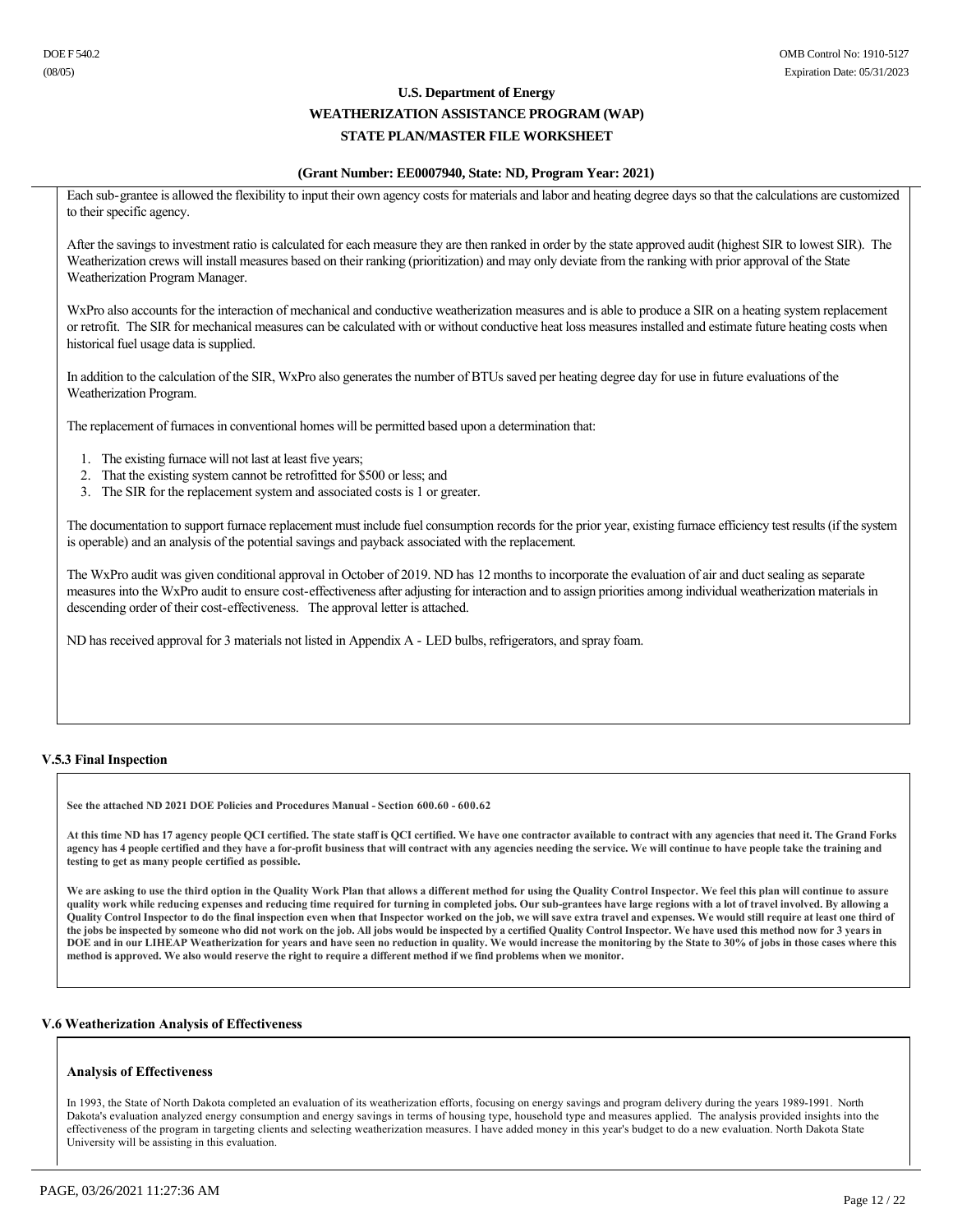### **(Grant Number: EE0007940, State: ND, Program Year: 2021)**

The personnel of the Grantee are constantly looking for ways to improve the program by attending trainings and making upgrades to the state's online software to better track efficiency and production in the local agencies. We are also in contact with other Grantees to see what is working well in other states and offering advice on what is working well in North Dakota.

North Dakota's weatherization program is subjected to regular monitoring by the State and its sub-grantees. Sub-grantees are required to inspect 100% of the work completed and maintain control over expenditures in accordance with federal financial management guidelines and generally accepted accounting procedures. Subgrantees also submit monthly reports providing detailed information on production and expenditures. The subgrantee reports are consolidated into a monthly program summary which includes:

1. A production summary that breaks out the number of dwelling units weatherized, and the number of persons served among major ethnic groups, elderly and the handicapped; and

2. A breakdown of expenditures for administration, materials, program support, labor, financial audit and general liability insurance.

The monthly summary tables permit direct comparison of planned versus actual performance for each sub-grantee and comparison between agencies on production. We use this comparison to determine if more oversight or training is needed. This comparison has recently shown one agency not reaching production goals and not performing as well as most of the others. We developed a plan that included training and has resulted in better performance at the agency. See more on this in section V.8.3 Monitoring.

Because of the size differences in the sub-grantees staff and the large differences in types of housing encountered, we do not try to track energy savings between the sub-grantees. If they are meeting production goals, it is assumed they are doing the best job possible to save energy for the clients. We can assume this because they all follow the same set of guidelines and because of the rigorous final inspection and monitoring process. We will look at the evaluations that are set to come out later this year to see if any changes need to be addressed.

Monitoring visits provide a second level of weatherization program analysis. Each sub-grantee is monitored at least once annually by DOC staff or a contract monitor. The monitoring effort focuses on accountability and technical proficiency. Subgrantee records, client files, and invoices are checked for consistency and compliance. At least five percent of the housing units completed under the DOE Weatherization Assistance Program are physically inspected by the State's Program Manager or Program Adminstrator. Job orders and invoices are crosschecked with the measures that have been applied to the client's home. The inspector evaluates the workmanship and techniques employed by weatherization crews; focusing on compliance with weatherization priorities and the quality of work. Previous performance reviews are looked at before monitoring to make sure problems encountered before have been addressed. Any finding in a review must be checked on in the next monitoring visit.

We have had no Sub-grantees that have had a significant number of failed inspections because of the rigorous final inspection process we require. During the monitoring visits we always stress the importance of the inspection process at the home and the value of a thorough desk monitoring process. Since beginning this process, we generally have very few findings during our monitoring visits. When we do see something we make sure it is discussed at length with the Sub-grantee to prevent reoccurrence.

We have seen very few issues with the management, financial, and technical systems during monitoring. When problems have occurred the Subgrantees have been quick to put any recommendations or requirements we have made in place. We are sponsoring on-going training for all our fiscal staff and local agency staff on the new OMB requirements that will go into effect later this year.

We have not done specific market analysis on measure costs, but our software and audit use real time costs for the materials and labor. These costs are checked during monitoring. Subgrantees are required to use fair procurement practices and document efforts to get the best prices available for the material they are using. Labor costs are updated in the program anytime someone's rate of pay changes or when new employees are added. The labor allowed in the measures comes from a two year long labor study on how long each measure should normally take. The Sub-grantees are given a range to use in the audit that was determined by the study (see Final Condensed Labor Study attachment). This information is checked on the work orders for the jobs we monitor.

### **V.7 Health and Safety**

See 2021 Health and Safety Policy attachment.

North Dakota does not allow air conditioning repair or replacement with DOE funds. The LIHEAP Emergency Furnace Repair and Replacement grant has funds for cooling repair or replacement for at risk clients. These clients simply have to be income eligible and do not have to be LIHEAP clients. If under age 60, doctor's recommendation is required.

### **V.8 Program Management**

### **V.8.1 Overview and Organization**

### **Program Management**

### **2.06.1 Overview Organization**

The following is a description of the background, structure, functions and programs of the Division of Community Services (DOC). Following these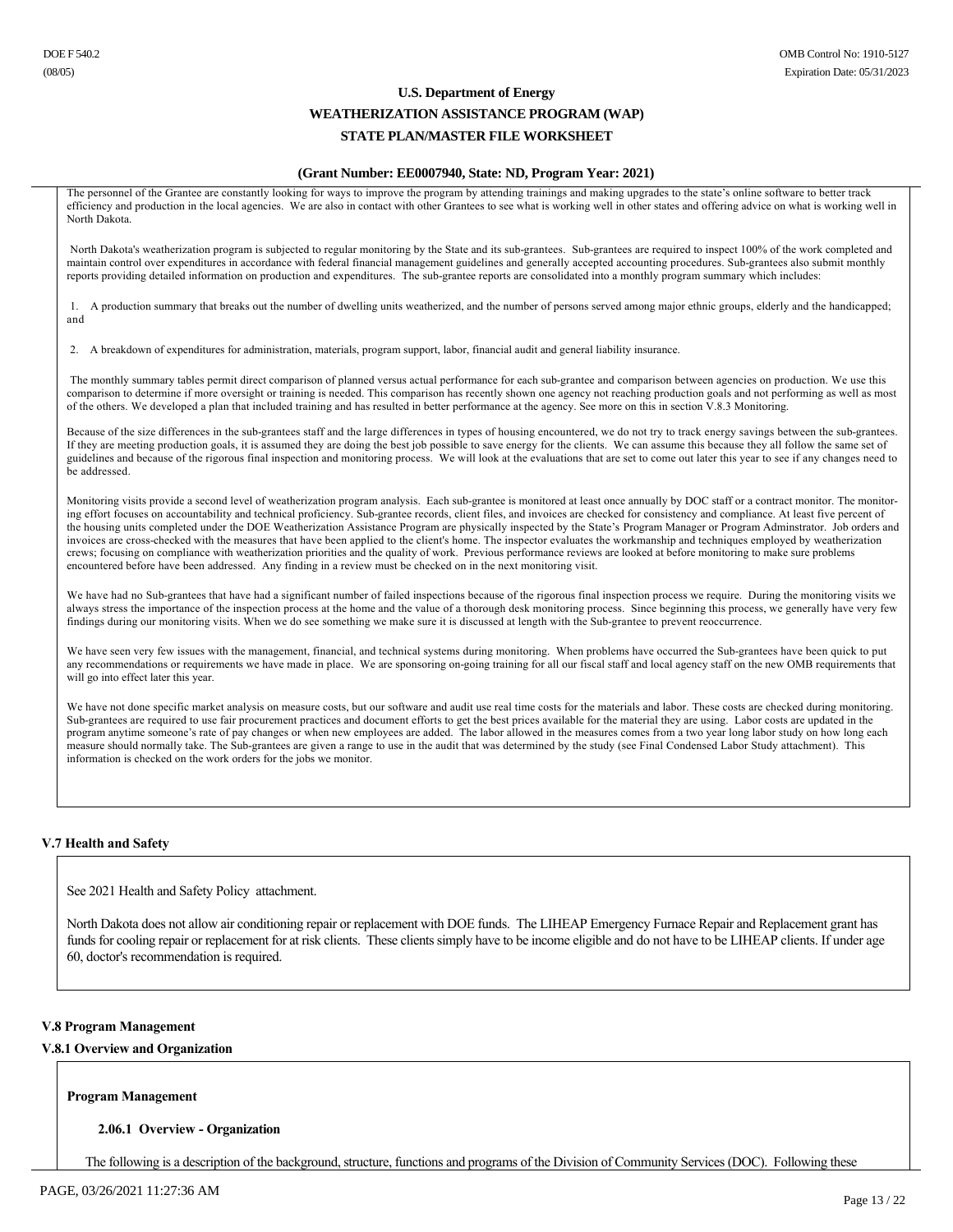### **(Grant Number: EE0007940, State: ND, Program Year: 2021)**

descriptions is a brief discussion of issues surrounding the programs administered by the office.

#### **2.06.1.1 Background**

The Department of Commerce's Division of Community Services has evolved since 1979 when it was first established as the Federal Aid Coordinator's Office. While the office has existed as part of a number of State agencies during this time, the functions of the office have remained relatively constant. They are:

- 1. Administration consisting of fiscal and clerical support;
- 1. Energy Conservation Programs;
- 1. Low Income Assistance Programs;
- 1. Community Development consisting of the CDBG Program; and
- 1. Governmental Assistance which provides assistance and analysis services to the Governor's Office; performs some of the remaining functions of the Planning Division; and provides administrative support to the Director of the DOC.

Eighty-two percent of the office's 2019-2021 budget is Federal and other funds subject to Federal and other judicially imposed regulations. It is necessary that, in addition to the programmatic functions, the office maintain a fiscal support function to track and account for the numerous grants and sources of funds.

#### Exhibit 2

North Dakota Community Action Agencies

REGION II

Willy Soderholm

Community Action Partnership - Minot Region.

2020 8th Ave SE

Minot, ND 58701

### REGION III

Perry Lundon

Dakota Prairie Community Action Agency

223 4th St. NE

Devils Lake, ND 58301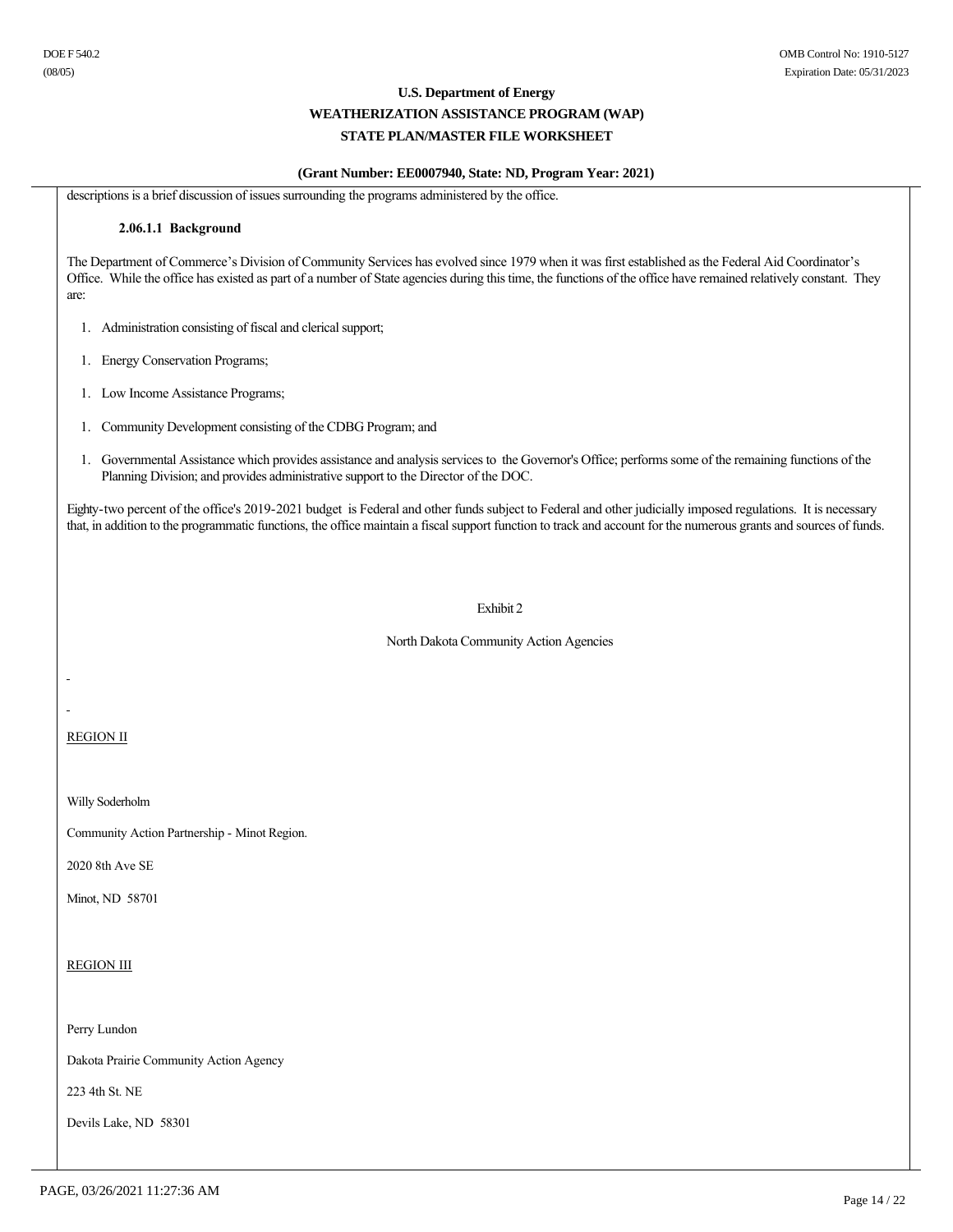### **(Grant Number: EE0007940, State: ND, Program Year: 2021)**

REGION IV

Kaye Seibel

Red River Valley Community Action

1013 North 5th Street

Grand Forks, ND 58203

REGION V

James Kappel

Southeastern ND Community Action Agency

3233 South University

PO Box 2683

Fargo, ND 58108

### REGION VI

Kristina Brownell

Community Action Region VI, Inc.

1311 12th Ave. NE

PO Box 507

Jamestown, ND 58402

### REGION VII

Andrea Werner

Community Action Program Region VII, Inc.

2105 Lee Avenue

Bismarck, ND 58504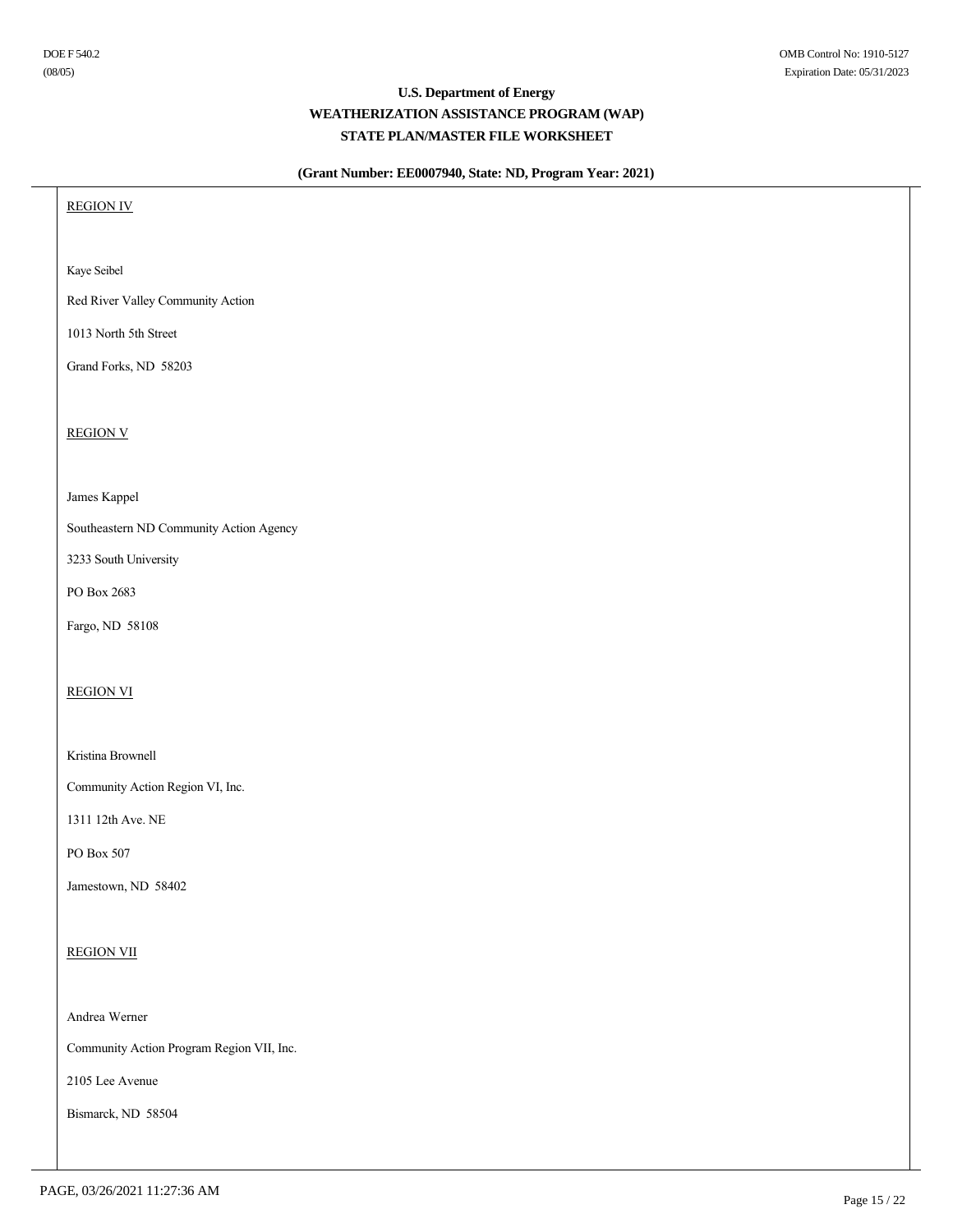### **(Grant Number: EE0007940, State: ND, Program Year: 2021)**

REGION VIII Erv Bren Community Action Partnership 202 East Villard Dickinson, ND 58601 BRANCH OFFICE Community Action & Development Program 316 2nd Avenue West Williston, ND 58801 Name Type of Organization Typical Allocation Average Annual # Units Completed Congressional District REGION II Private Non-Profit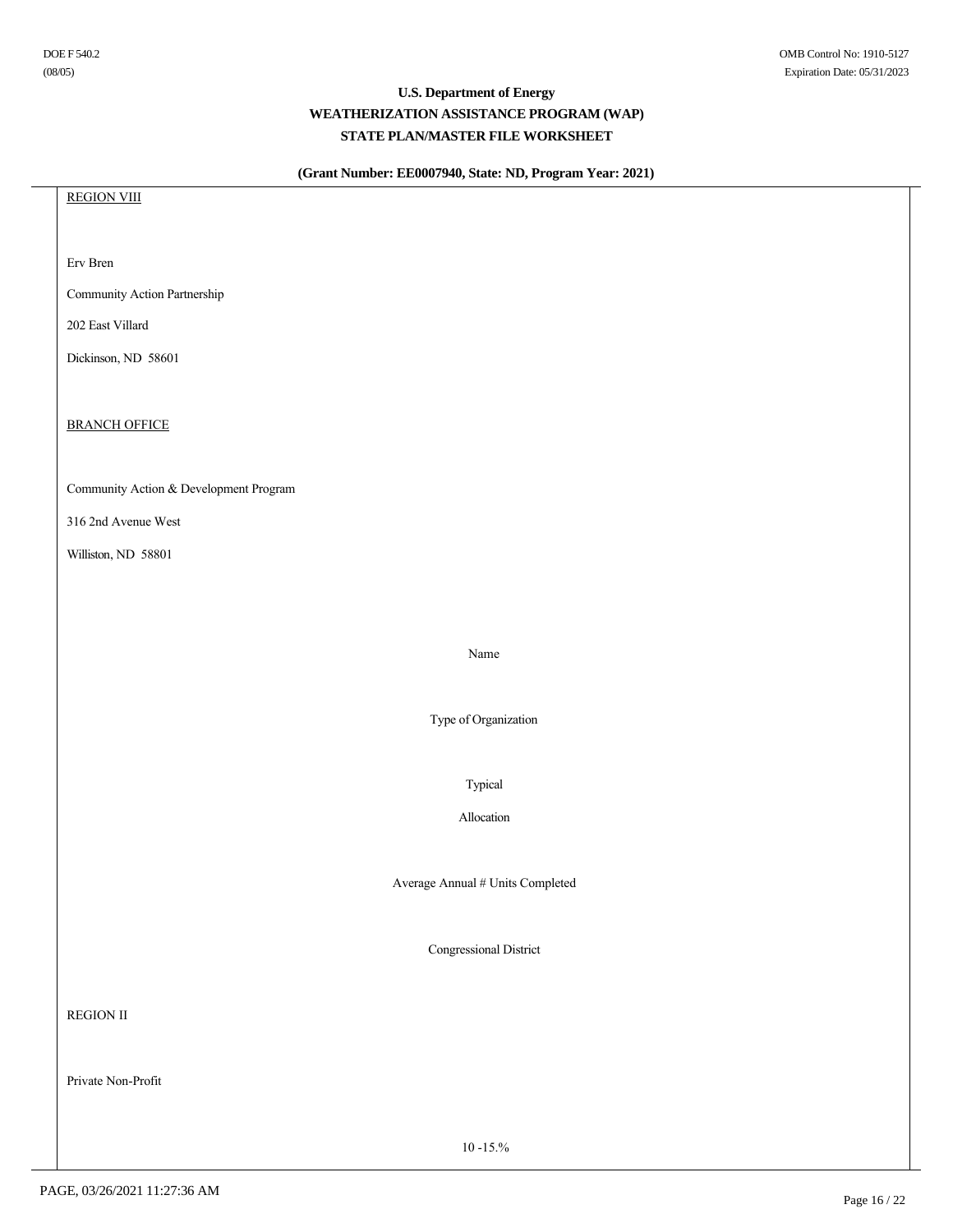### **(Grant Number: EE0007940, State: ND, Program Year: 2021)**

| 102                |  |
|--------------------|--|
| $\,1\,$            |  |
| REGION III         |  |
| Private Non-Profit |  |
| $5 - 10\%$         |  |
| $110\,$            |  |
| $\,1\,$            |  |
| <b>REGION IV</b>   |  |
| Private Non-Profit |  |
| $10-15\%$          |  |
| $97\,$             |  |
| $\,1\,$            |  |
| REGION ${\rm V}$   |  |
| Private Non-Profit |  |
| 15 - 20.0%         |  |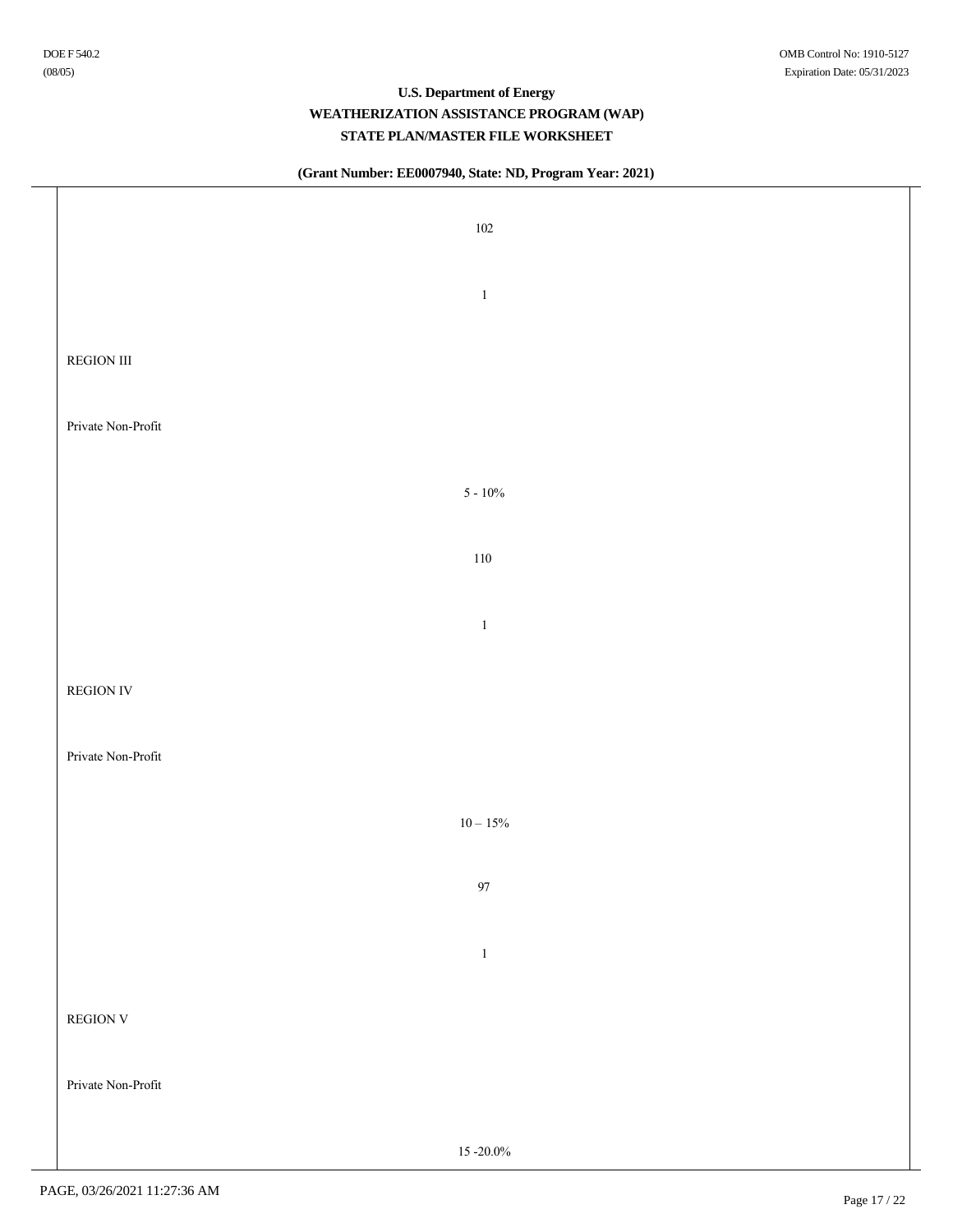$\top$ 

### **U.S. Department of Energy WEATHERIZATION ASSISTANCE PROGRAM (WAP) STATE PLAN/MASTER FILE WORKSHEET**

### **(Grant Number: EE0007940, State: ND, Program Year: 2021)**

| 114                |  |
|--------------------|--|
| $\,1\,$            |  |
| REGION VI          |  |
| Private Non-Profit |  |
| $10-15\%$          |  |
| 103                |  |
| $\,1\,$            |  |
| <b>REGION VII</b>  |  |
| Private Non-Profit |  |
| $15-20\%$          |  |
| 121                |  |
| $\,1\,$            |  |
| REGION VIII        |  |
| Private Non-Profit |  |
| $15 - 20\%$        |  |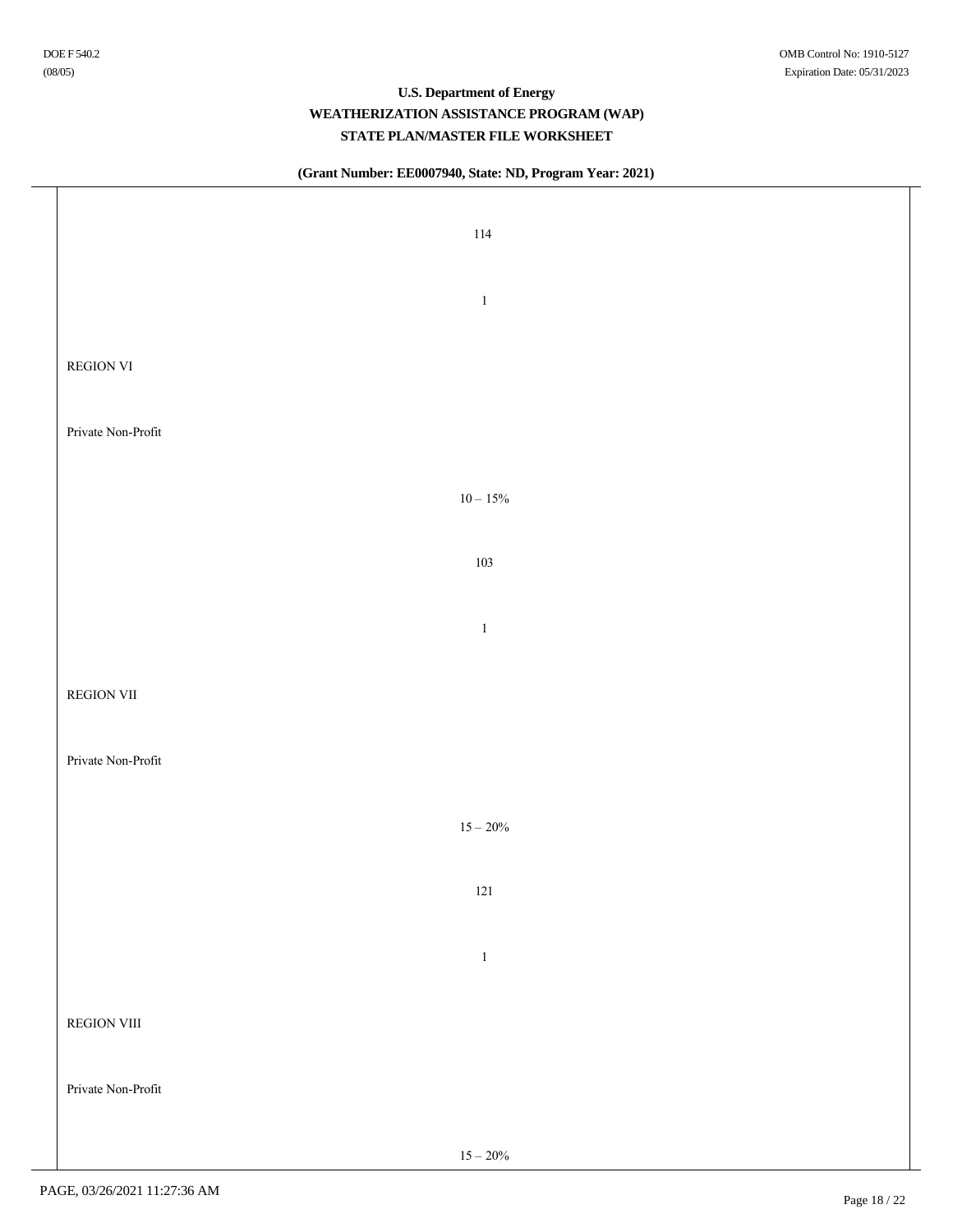### **(Grant Number: EE0007940, State: ND, Program Year: 2021)**

104 1 2.06.1.2 Programmatic Functional Areas The current activities of the DOC focus upon the functional areas of Community Development, Energy Conservation, Low Income Assistance, and Governmental Assistance. The following are brief summaries of the activities associated with each area: Community Development: The Federal Community Development Block Grant (CDBG) Program is the focus of DOC's community development activities. The CDBG program provides financial assistance to eligible cities and counties in the form of grants and loans for Public Facility projects, Housing Rehabilitation projects, and Economic Development projects. These projects must be of benefit to low and moderate income households. Energy Conservation: The energy conservation activities of DOC encompass the federally funded State Energy Program (SEP), the North Dakota State University Extension Service , the Energy Conservation Grant for Public Buildings, and Oil Overcharge Restitution programs. Within these programs, energy conservation assistance is provided in the form of workshops, publications, and information to the general public; grants to schools, hospitals, nursing homes, local governments, small businesses, and state institutions for energy conservation improvements; and outreach programs to residential consumers and small businesses. Low Income Assistance: The low income assistance activities within DOC center around the Federal Weatherization Assistance and the Community Services Block Grant (CSBG) programs. The Weatherization Program provides low income households with assistance through the purchase and installation of weatherization measures such as insulation, caulking, weather-stripping, and furnace repairs. The CSBG program provides, through the state's seven Community Action Agencies (CAAs), emergency assistance, outreach, and budget and housing counseling to low income households. Clients can also participate in the Self Reliance Program to increase social and economic self sufficiency. Governmental Assistance: Governmental Assistance services consist of research and analysis services to the Governors' office and the Director of the Office of Management and Budget; the collection and maintenance of statewide Energy Supply and Consumption Data; the Census Data Center Program; the review and comment on federal funding and development applications; and technical assistance to units of local government. Building Code/Americans with Disabilities Act (ADA): The Building Code/ADA activities within DOC include planning, directing, and managing the implementation, education and compliance of all State and Local Government Facilities, and public accommodations with the Handicapped Accessibility requirements of the Americans with Disabilities Act. This section is also charged with the administration of the State Building Code and with the preparation and maintenance of a Comprehensive Housing Affordability Strategy (CHAS) which governs the use of eleven (11) major Federal Housing Programs administered within DOC and other state and local agencies statewide.

### **V.8.2 Administrative Expenditure Limits**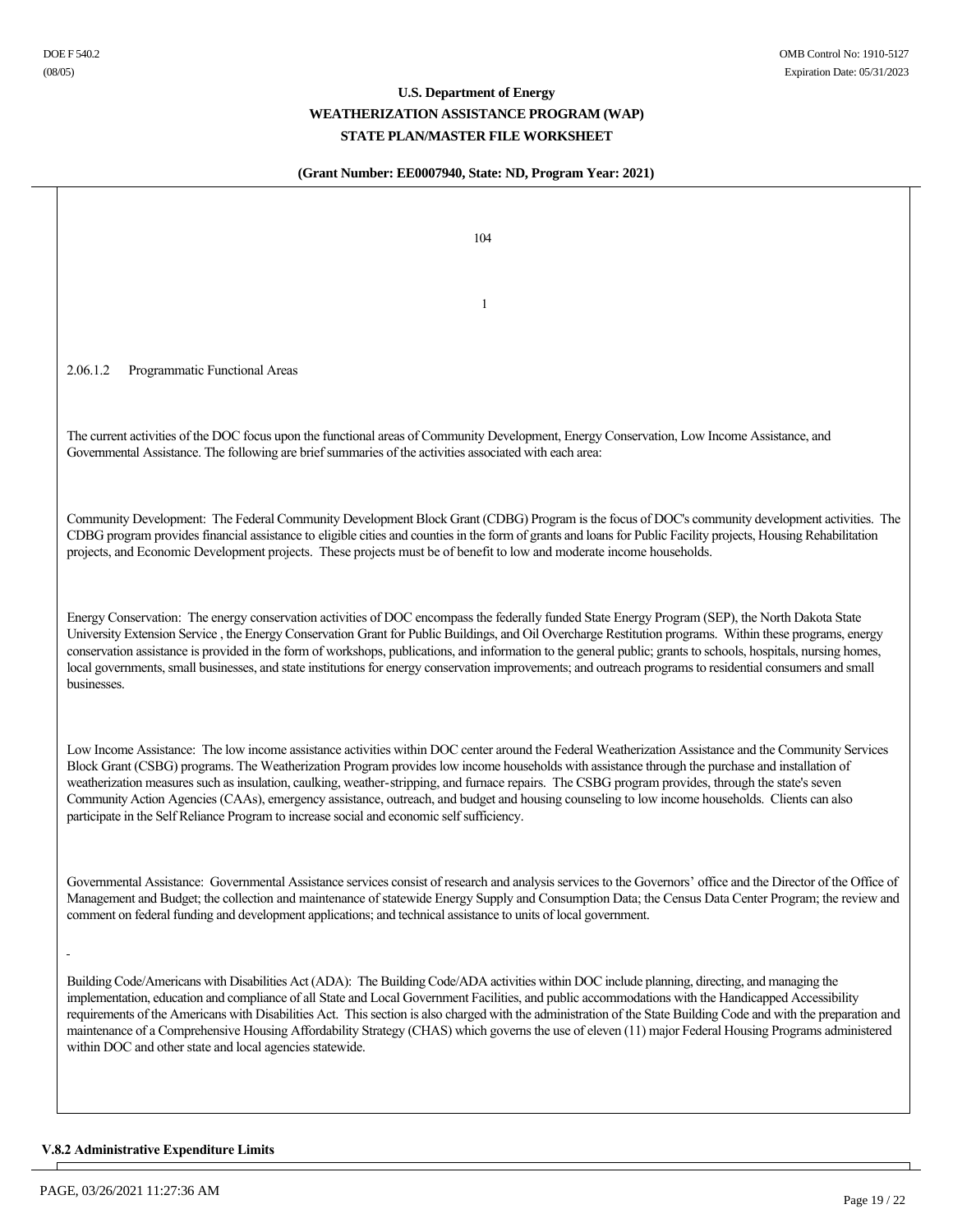### **(Grant Number: EE0007940, State: ND, Program Year: 2021)**

### **Administrative Expenditure Limits**

The State of North Dakota and its sub-grantees will not use more than 15% of any Weatherization Assistance grant for administrative purposes. Eighty percent of the available administrative funds will be allocated between sub-grantees based on their prorated share of the grant. The remaining twenty percent will be used by the state.

### **V.8.3 Monitoring Activities**

### **Monitoring Approach**

### **2.06.3.1 Overview**

The Department of Commerce Division of Community Services continually monitors Weatherization Program sub-grantees both in-house and onsite. Monitoring is under-taken to evaluate sub-grantee compliance with required fiscal procedures, performance goals, and weatherization priorities and to observe the quality of work performed by weatherization crews, identify specific problems and instigate corrective action. The monitoring of Weatherization Sub-grantees is the principal method by which DCS identifies areas for potential improvement in the areas of program operation and administration. The monitoring approach is viewed as an occasion for providing assistance to Weatherization Agencies to assist them in becoming more efficient and effective when delivering services. Up to 25% of T & TA funds will be used for monitoring activities.

Program monitoring focuses primarily upon sub-grantee management procedures such as records management, reporting methods, inspection, procurement and production. The Sub-grantees monitoring program is comprised of three elements: fiscal control, program review, and technical inspection. See section 600.60 600.62 of the ND 2021 DOE Policies and Procedures Manual for more information on the monitoring process and the use of Quality Control Inspectors.

Fiscal control is accomplished through the analysis of the monthly reports submitted by each sub-grantee. The monthly reports are consolidated into a monthly weatherization program summary, which provides monthly and cumulative financial and production data for each sub-grantee. In addition, financial personnel from the DCS will conduct on-site fiscal reviews of each sub-grantee during the program year. The fiscal review focuses upon compliance with federal financial management guidelines and agency fiscal policies and procedures.

Technical inspections will consist of the State Program Manager or Program Administrator visiting at least 5% of the weatherized units at each agency for the purpose of monitoring compliance with the North Dakota Standard Work Specifications and Field Guide. But while their first priority is to insure compliance with the Standards, their observations of current techniques being utilized in the field is viewed as an opportunity to train and educate crews on alternative approaches to weatherization. Where common deficiencies are noted at a number of Agencies, statewide trainings are planned.

The Program Manager also reviews the administration and record keeping in the same manner; first reviewing for program compliance while always looking for areas where the Agency may reduce the time and cost of program administration. As a result client files have become more complete, many forms have been standardized, bulk purchasing has been implemented and the quality continues to improve.

The state has incorporated all aspects of "*Grantee Monitoring of Subgrantees* section of WPN 12-05" in its monitoring forms. These forms have been designed by incorporating the DOE State review form and WPN 12-05informtion and can be found in the attachments under the SF-424. These forms include the following

- 1. 2021 North Dakota Agency Monitoring Instrument
- 2. ND QCI Final Inspection Form
- 3. 2021 Financial Monitoring Form
- 4. CAA Risk Assessment Form
- 5. North Dakota Desk review form

### **2.06.3.2 Monitoring Areas**

a. Audit - An annual audit, as required by contract agreement, shall be monitored by DCS to verify information received on quarterly reports and clarify questions raised by DCS, the sub-grantee and/or the auditor.

b. In-House - All quarterly reports shall be monitored by DCS to determine compliance with program requirements, monitor spending patterns and chart program progress. Any irregularities or questions raised by the in-house review will be sufficient reasons to schedule an on-site review.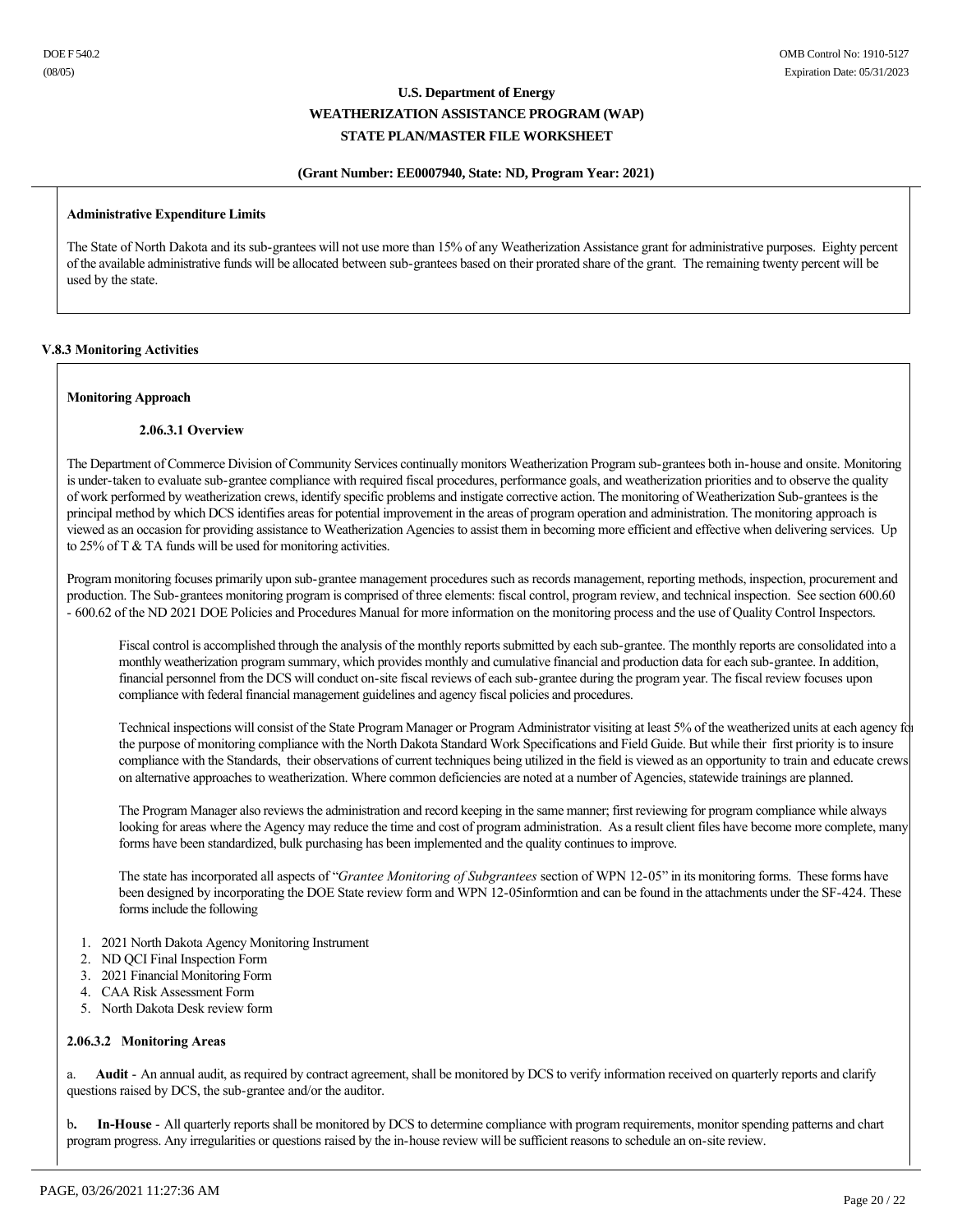### **(Grant Number: EE0007940, State: ND, Program Year: 2021)**

c. On-Site Review - DCS will conduct an on-site review on an annual basis and when deemed necessary. The on-site review shall consist of programmatic and technical staff from DCS. The following items at a minimum shall be reviewed.

Financial Records - Fiscal control is accomplished through the analysis of the monthly reports submitted by each sub-grantee. The monthly reports are consolidated into a monthly weatherization program summary, which provides monthly and cumulative financial and production data for each of sub-grantee. In addition, financial personnel from the DOC will conduct on-site fiscal reviews of each sub-grantee during the program year. The fiscal review focuses upon compliance with federal financial management guidelines and agency fiscal policies and procedures to include but not limited to: general ledger, bank statements, checks, audit reports, financial statements and other records necessary for their view of the financial records.

**Inventory System** - Including but not limited to purchasing system, controls, perpetual inventory, financial records and other records deemed necessary by the reviewer.

• **Client Files** For accuracy, completeness, demographic information and proper reflections of work needed/work completed, client eligibility and inspection of work.

Work Completed - Homes shall be reviewed to determine: quality of work, completeness of work, conservation measures installed follow a computerized methodology to determine cost effectiveness, geographic distribution, and proper documentation in client files, client satisfaction and other information deemed necessary by the reviewer.

**Sub-grantee Post-Installation Inspection** - Each weatherized unit must be inspected by the sub-grantee to ensure that the work is in compliance with required specifications before the unit is reported to DCS as completed. A complete inspection, signed by the sub-grantee's inspector shall be placed in each job file.

e. Sub-grantee Review - A copy of individual sub-grantee reviews shall be sent to each sub-grantee upon the completion of the review. If deficiencies in agency program operations indicate non-compliance with the North Dakota Weatherization Program Policies and Procedures, the North Dakota Standard Work Specifications and Field Guide or the federal rules and regulations, DCS will respond by working with the deficient sub-grantee to correct deficiencies and taking the action deemed necessary to insure future compliance.

f.  **Provide Training and Technical Assistance** T&TA activities are intended to maintain or increase the efficiency, quality, and effectiveness of the Weatherization Assistance Program at all levels. Such activities should be designed to maximize energy savings, minimize production cost, improve program management, and/or reduce the potential for waste, fraud and abuse.

### **2.06.3.3 Monitoring Goals and Procedures**

1. At least 5% of the dwelling units completed during immediate preceding program year will be inspected by the Division of Community Services personnel or a contract monitor. 10% of homes that were inspected by the auditor will be monitored and 30% of the homes inspected by someone who worked on the job will be monitored.At the time of the annual program review, a random sample of recent completions will be selected for inspection by the DOC monitor. This will consist of both file review and physical inspection.

b. The physical inspection will address the quality of materials and their installation. The inspector will obtain information on the type of materials used on homes subject to inspection, and compare specifications with those listed in CFR 440, Appendix A.

c. The program and fiscal monitoring process will include an analysis of materials and contractor procurement procedures. Material costs for commonly used items will be obtained from the agency and compared with the prices paid by other sub-grantees. Procurement records will be reviewed to determine if materials were purchased in reasonable quantities and if free and open competition was permitted in the procurement of materials and services.

d. The State Program Manager or Program Administrator will compare work orders with audit priority lists to determine if the lists are used and, where deviations from the priorities were observed, there is adequate written justification. The final inspections performed by sub-grantees will be cross checked by the State Program Manager or Program Administrator. Oversights will be noted in the inspection report and appropriate followup actions will be required.

The inspection procedure for each home will evaluate compliance with the North Dakota Weatherization Standard Work Specifications and Field Guide, the computerized audit priority list and quality of work. The State Program Manager or Program Administratorwill review each client file for content of required documentation, including an approved application, job order, inspection form and purchase orders or warehouse slips for the materials applied. A physical inspection of the unit is then conducted. The inspection will follow an inspection checklist. Discrepancies or deficiencies will be recorded on the checklist. The physical inspection consists of visual examination of the exterior and interior of each dwelling to confirm the presence of materials as listed on the job order and assess the quality of workmanship. The inspector will determine if compatible caulking and weather-stripping is used and if all materials conform to the field standard requirements. Normally the State Program Manager or Program Administrator will be accompanied at on-site visits by a representative of the sub-grantee,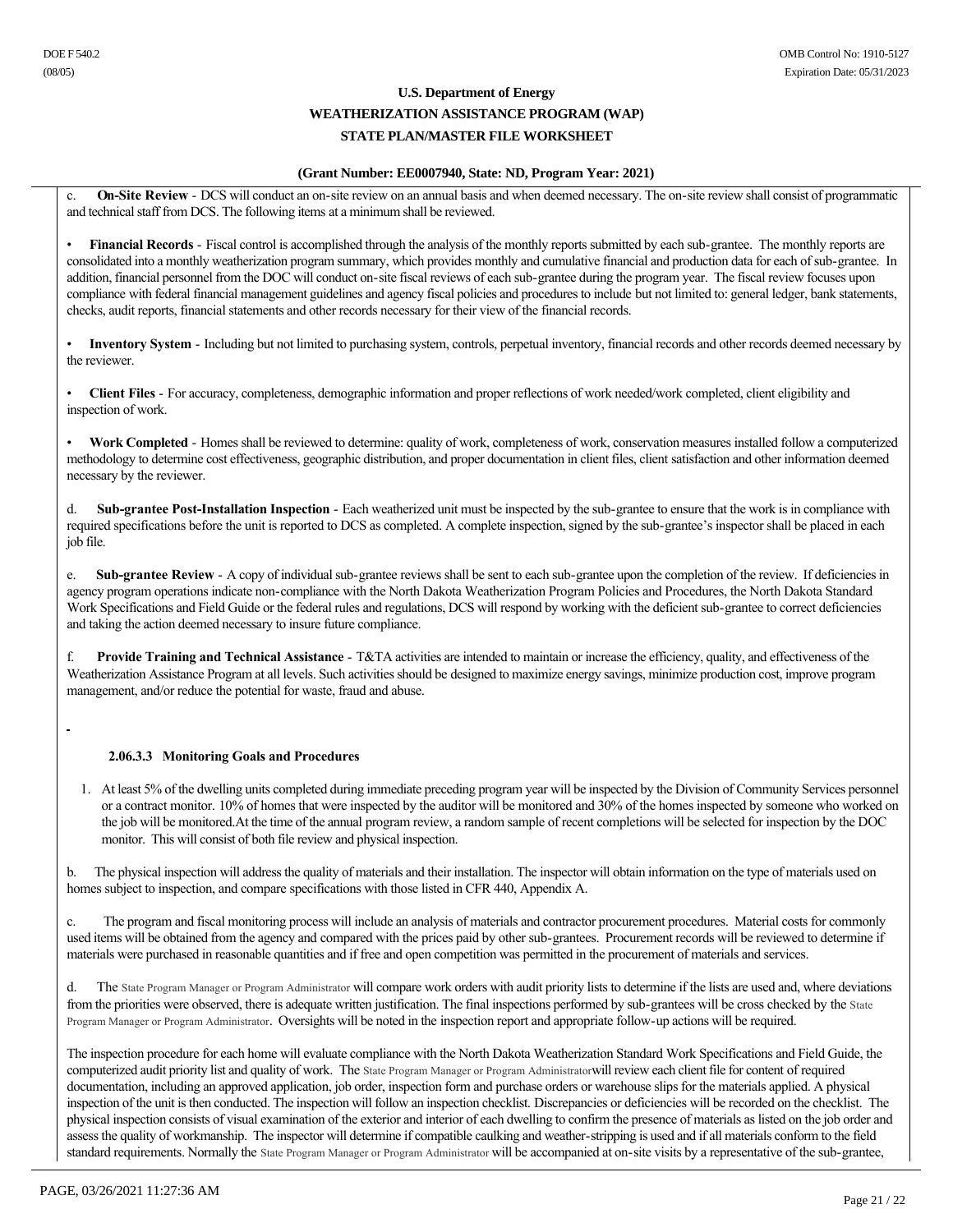### **U.S. Department of Energy WEATHERIZATION ASSISTANCE PROGRAM (WAP)**

### **STATE PLAN/MASTER FILE WORKSHEET**

### **(Grant Number: EE0007940, State: ND, Program Year: 2021)**

usually the weatherization coordinator or an estimator. Any findings and recommendations for improvement will be discussed with the sub-grantee on site, during a meeting with the weatherization employees, during an exit interview with the agency director and in writing as part of the monitoring report. Fiscal or programmatic deficiencies identified in the monitoring process will be address in the following manner:

- 1. The Grantee will issue a report within 30 days to the sub-grantee in which the sub-grantee will be informed of any deficiencies. If there are deficiencies, the monitoring report will contain specific recommendations for improvement.
- 1. A written response will be required from the sub-grantee within 30 days of receiving the monitoring report. The response must include a Corrective Action Plan to address any findings documented in the monitoring report.
- c. A follow-up of the sub-grantee's effort to implement recommendations will be conducted within a prescribed period of time.
- d. Training sessions will be conducted to resolve shortcomings that are apparently widespread among sub-grantees.

e. Ineligible expenditures of material, program support or administrative funds will be disallowed. The sub-grantee will be required to reimburse disallowed costs from non-federal funds.

 f. If remedial measures fail to eliminate significant fiscal or programmatic problems, the Division of Community Services has several options. Please refer to Section 600.60-600.62 of the 2021 Policies and Procedures attachment.

### **V.8.4 Training and Technical Assistance Approach and Activities**

### **Training and Technical Assistance Approach**

See the attached 2021 T&TA Template.

Percent of overall trainings

| Comprehensive Trainings: 5.5 |  |
|------------------------------|--|
| Specific Trainings: 94.5     |  |
|                              |  |

Breakdown of T&TA training budget

| Percent of budget allocated to Auditor/QCI trainings: 35.0          |  |
|---------------------------------------------------------------------|--|
| Percent of budget allocated to Crew/Installer trainings: 53.0       |  |
| Percent of budget allocated to Management/Financial trainings: 12.0 |  |

### **V.9 Energy Crisis and Disaster Plan**

None